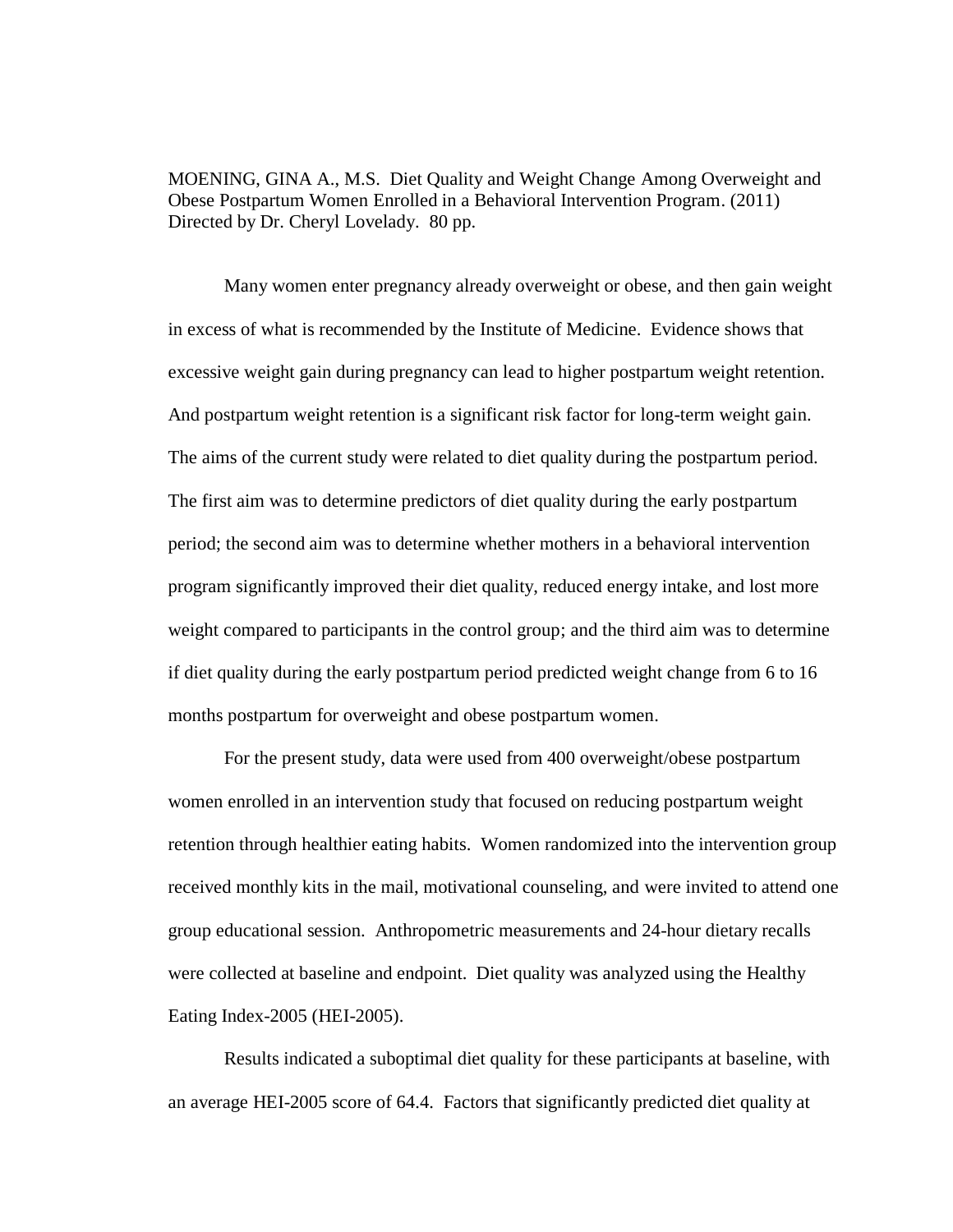baseline were infant feeding status, income, and BMI ( $r^2$ =0.20). After the intervention, both the intervention and control groups reported a decrease in energy intake (253 kcal and 236 kcal, respectively) and weight loss (1.9 (5.5) kg and 1.0 (5.3) kg, respectively). In addition, there were no significant differences in changes in diet quality between groups. Baseline dietary quality did not predict weight change from 6 to 16 months postpartum. However, total energy intake at baseline was a significant predictor of weight change, along with work status and breastfeeding duration/intensity. Total energy intake, rather than just diet quality, should be addressed in weight loss interventions for overweight/obese postpartum women.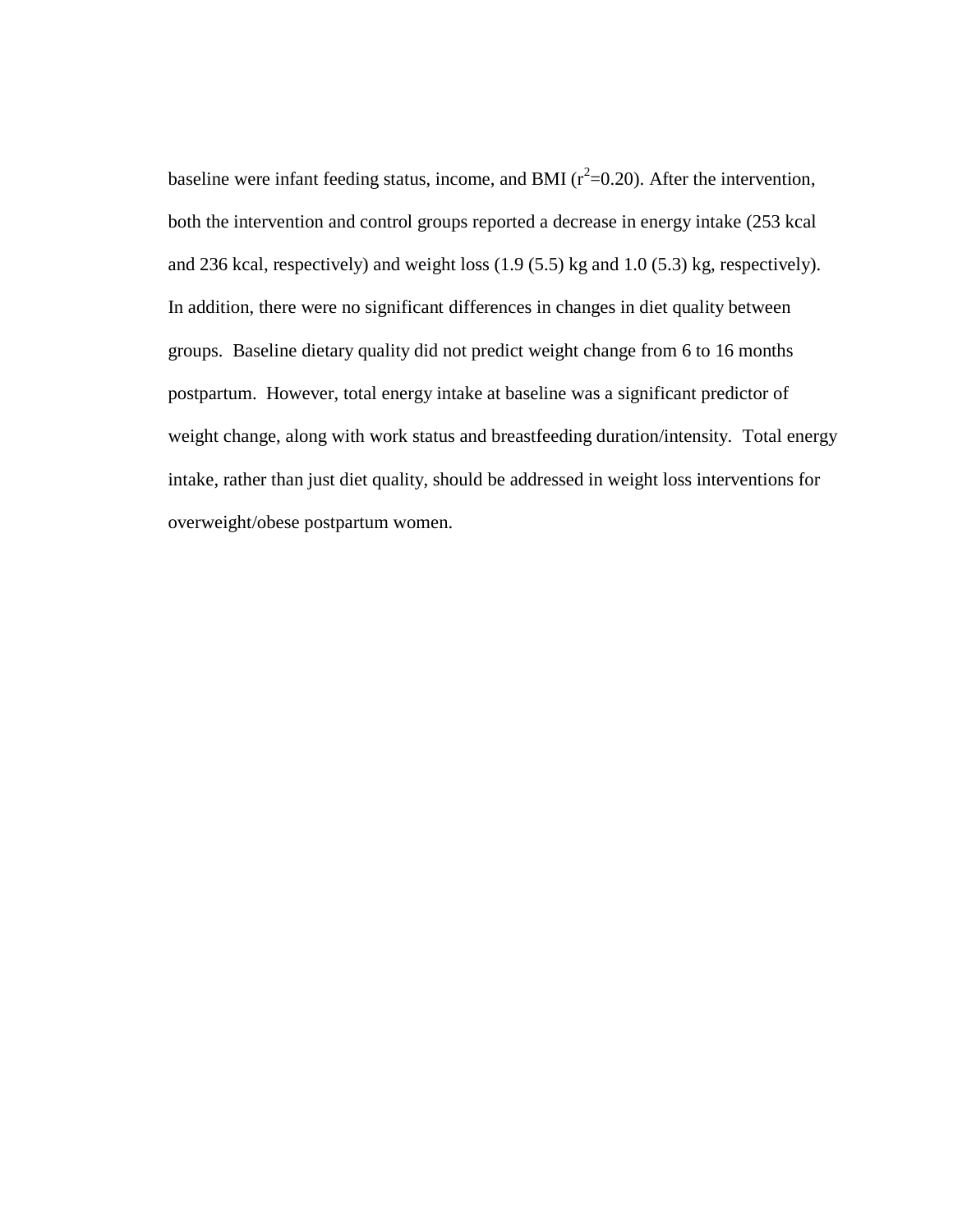# DIET QUALITY AND WEIGHT CHANGE AMONG OVERWEIGHT AND OBESE POSTPARTUM WOMEN ENROLLED IN A BEHAVIORAL

INTERVENTION PROGRAM

by

Gina A. Moening

A Thesis Submitted to the Faculty of The Graduate School at The University of North Carolina at Greensboro in Partial Fulfillment of the Requirements for the Degree Master of Science

> Greensboro 2011

> > Approved by

Committee Chair

\_\_\_\_\_\_\_\_\_\_\_\_\_\_\_\_\_\_\_\_\_\_\_\_\_\_\_\_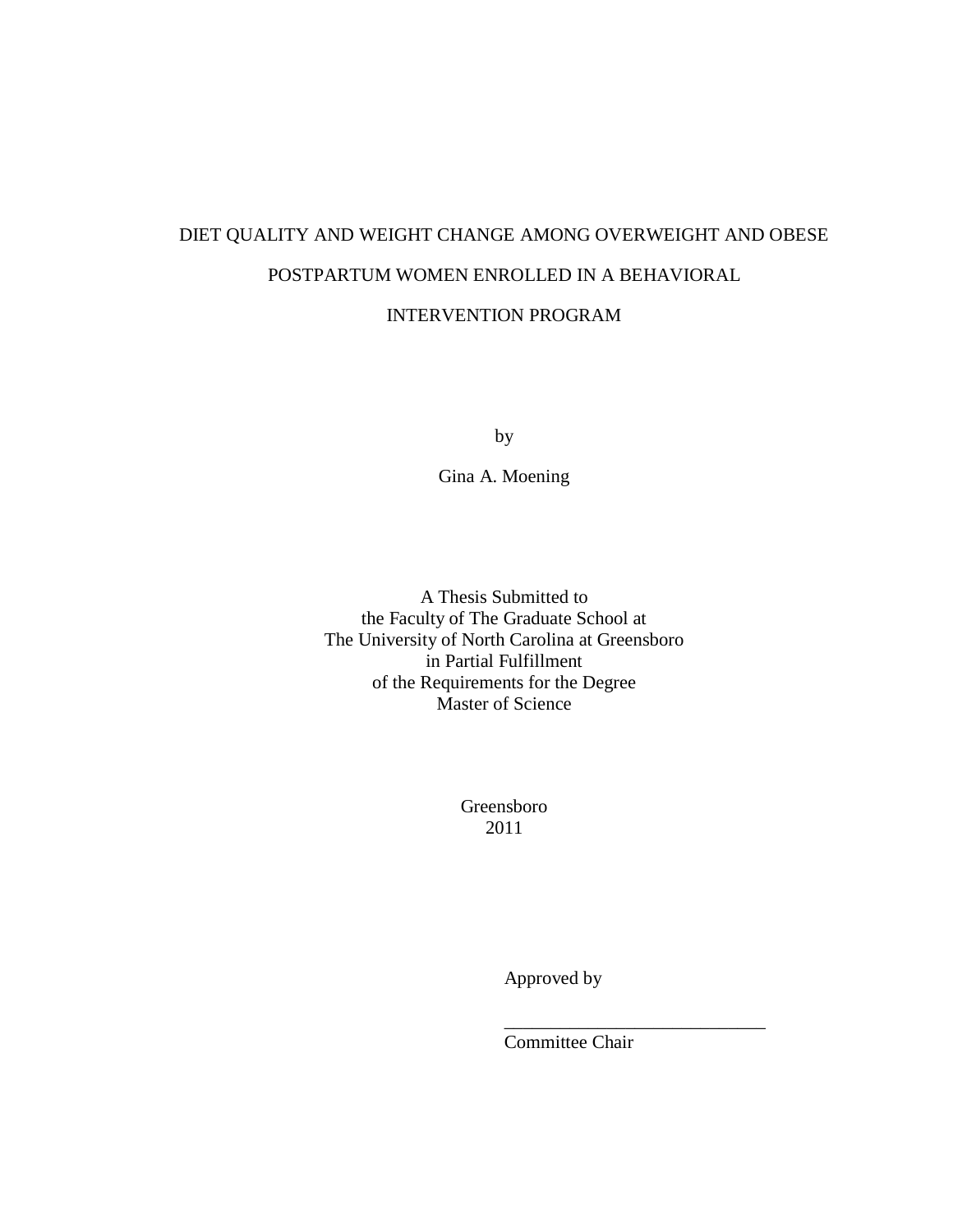## APPROVAL PAGE

This thesis has been approved by the following committee of the Faculty of The Graduate School at The University of North Carolina at Greensboro.

Committee Chair\_\_\_\_

Cheryl Lovelady

Committee Members\_

Lauren Haldeman

 $\frac{1}{\sqrt{2}}$  ,  $\frac{1}{\sqrt{2}}$  ,  $\frac{1}{\sqrt{2}}$  ,  $\frac{1}{\sqrt{2}}$  ,  $\frac{1}{\sqrt{2}}$  ,  $\frac{1}{\sqrt{2}}$  ,  $\frac{1}{\sqrt{2}}$  ,  $\frac{1}{\sqrt{2}}$  ,  $\frac{1}{\sqrt{2}}$  ,  $\frac{1}{\sqrt{2}}$  ,  $\frac{1}{\sqrt{2}}$  ,  $\frac{1}{\sqrt{2}}$  ,  $\frac{1}{\sqrt{2}}$  ,  $\frac{1}{\sqrt{2}}$  ,  $\frac{1}{\sqrt{2}}$ Truls Ostbye

\_\_\_\_\_\_\_\_\_\_\_\_\_\_\_\_\_\_\_\_\_\_\_\_\_\_\_\_\_ Date of Acceptance by Committee

\_\_\_\_\_\_\_\_\_\_\_\_\_\_\_\_\_\_\_\_\_\_\_\_\_\_\_\_\_

Date of Final Oral Examination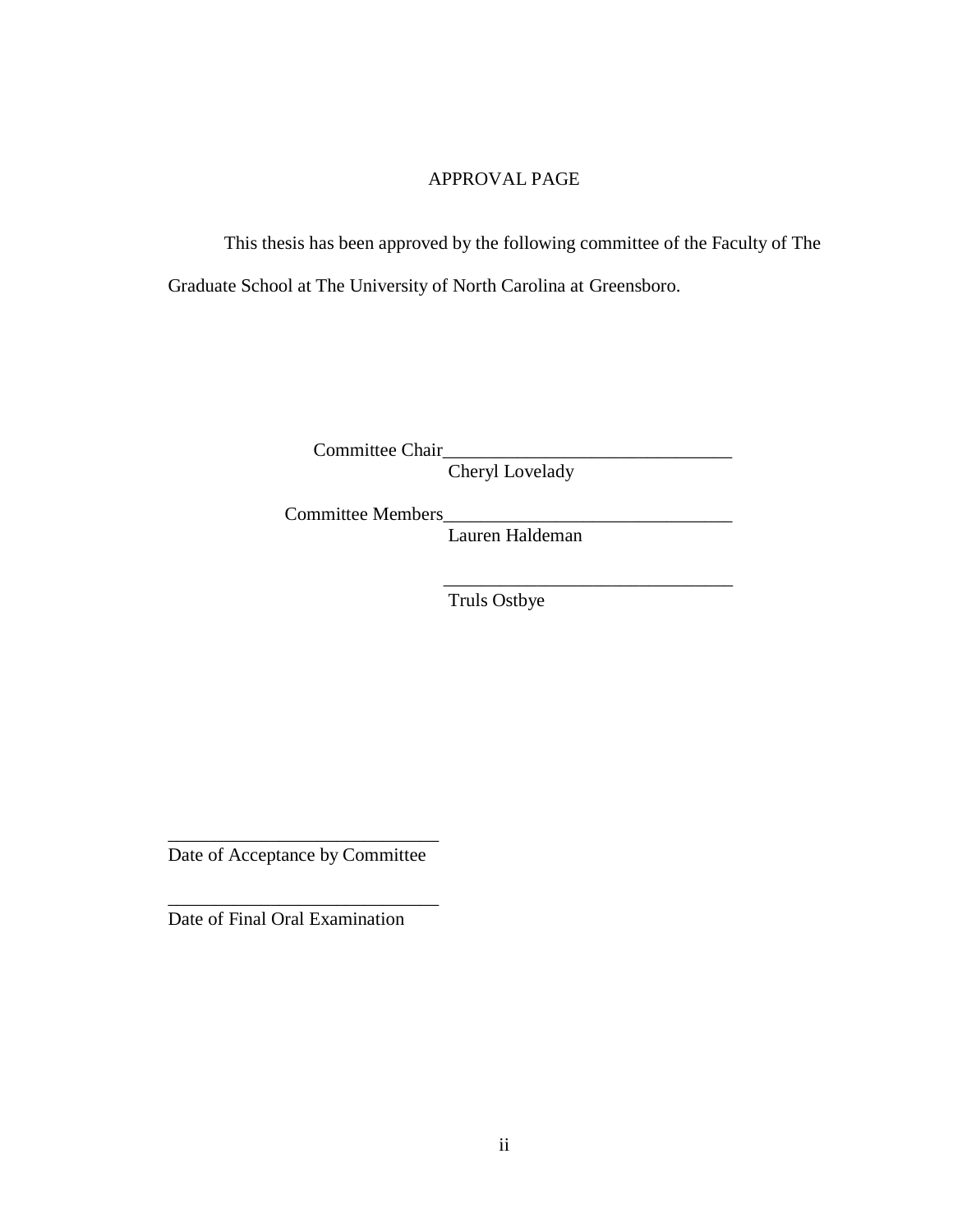#### ACKNOWLEDGEMENTS

Thank you, Dr. Lovelady, for all the time you spent guiding me during the last two years. I appreciate the endless advice and words of praise, and the time you spent reading all my rough drafts and providing helpful feedback. I cannot thank you enough.

And thanks to my committee members, Dr. Lauren Haldeman and Dr. Truls Ostbye, for their time and helpful suggestions to improve my project.

I would like to acknowledge the KAN-DO research group, especially Debbie West for spending countless hours in front of the computer with me calculating all of the Healthy Eating Index-2005 scores, and the KAN-DO research assistants at UNCG for being persistent when calling the moms to collect all the dietary recall information at baseline and endpoint.

I would also like to acknowledge the funding source, NIDDK #R01-DK075439, for making this research project possible.

To Dwight, many thanks for all the support and words of encouragement you have given me throughout this journey; for standing by my side every step of the way.

And to my parents, thanks for teaching me to never give up and for always believing in me.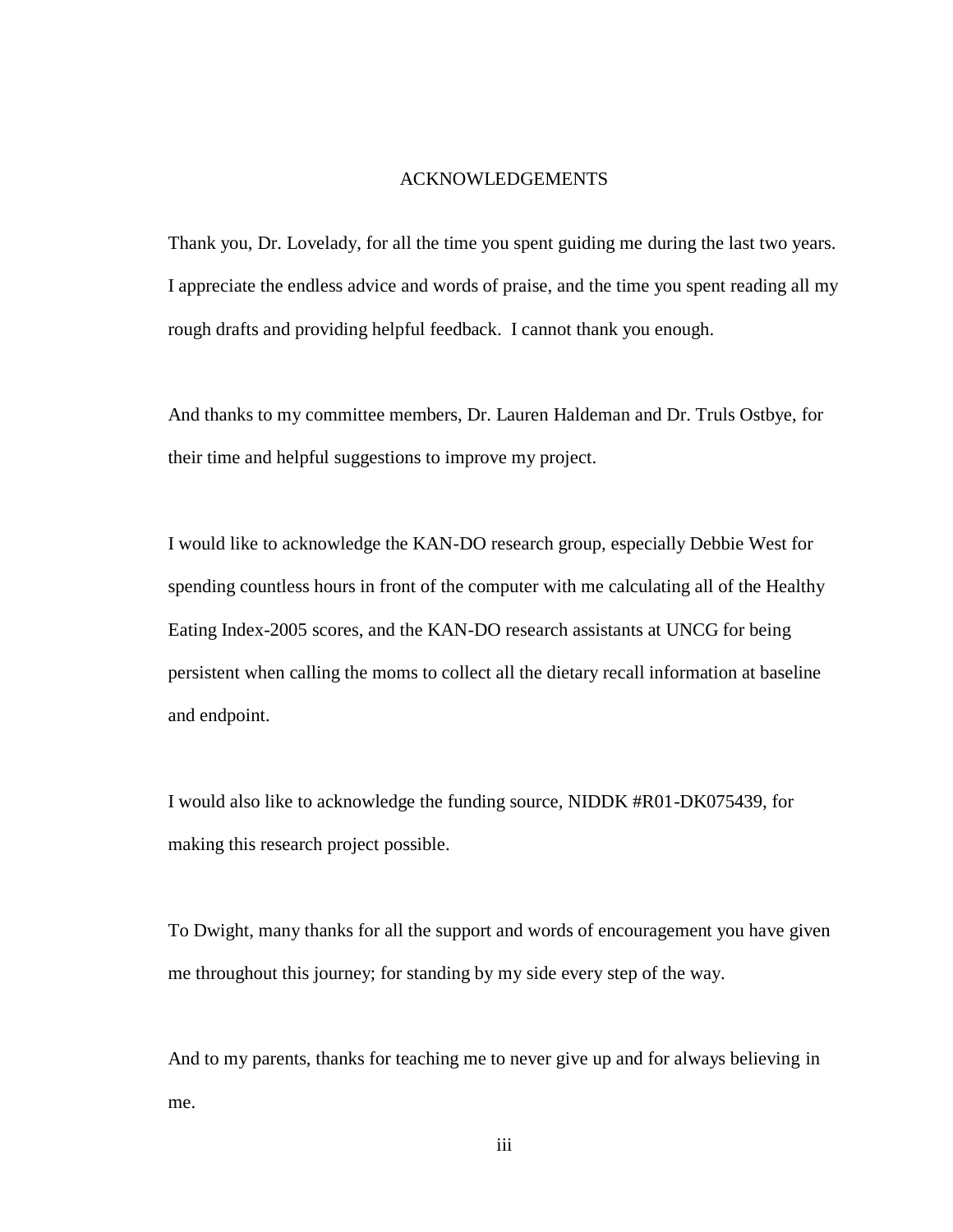# TABLE OF CONTENTS

Page

| <b>CHAPTER</b>                                                    |  |
|-------------------------------------------------------------------|--|
|                                                                   |  |
|                                                                   |  |
| Studies using the Healthy Eating Index-2005 (HEI-2005) to analyze |  |
| Healthy Eating Index-2005 with postpartum women 10                |  |
| Healthy Eating Index-2005 with other populations11                |  |
| Interventions to reduce weight retention in postpartum women14    |  |
|                                                                   |  |
| AND OBESE POSTPARTUM WOMEN ENROLLED IN A                          |  |
|                                                                   |  |
|                                                                   |  |
|                                                                   |  |
|                                                                   |  |
|                                                                   |  |
|                                                                   |  |
|                                                                   |  |
|                                                                   |  |
|                                                                   |  |
|                                                                   |  |
|                                                                   |  |
| Relationship between baseline characteristics and dietary         |  |
| Predictors of diet quality during the postpartum period 42        |  |
| Characteristics of intervention and control groups 43             |  |
|                                                                   |  |
|                                                                   |  |
|                                                                   |  |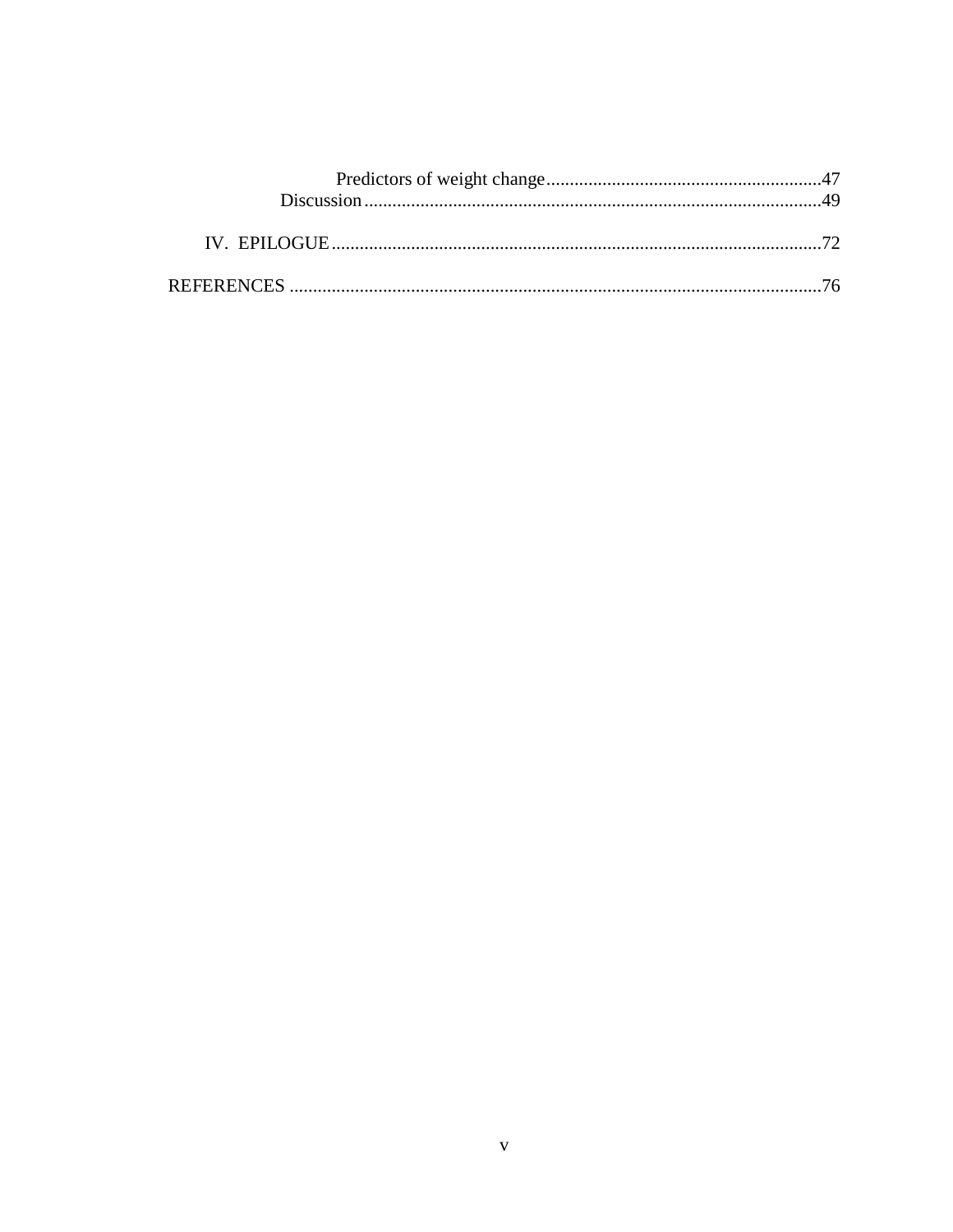## LIST OF TABLES

| ×<br>٠ |
|--------|
|--------|

| Table 1. List of Healthy Eating Index-2005 components and the standards used                                                                        |
|-----------------------------------------------------------------------------------------------------------------------------------------------------|
|                                                                                                                                                     |
| Table 3. Baseline characteristics of mothers in the KAN-DO study 59                                                                                 |
| Table 4. Average HEI-2005 component scores and total score and the percent<br>meeting recommendations for the HEI-2005 scores at baseline (n=392)61 |
| Table 5. Average HEI-2005 scores from bivariate analyses with baseline                                                                              |
| Table 6. Predictors of diet quality for overweight and obese women during the                                                                       |
|                                                                                                                                                     |
| Table 8. Average HEI-2005 composite scores and total score at baseline and                                                                          |
| Table 9. Percent of participants meeting recommendations for the HEI-2005                                                                           |
| Table 10. Predictors of weight change for overweight and obese women from                                                                           |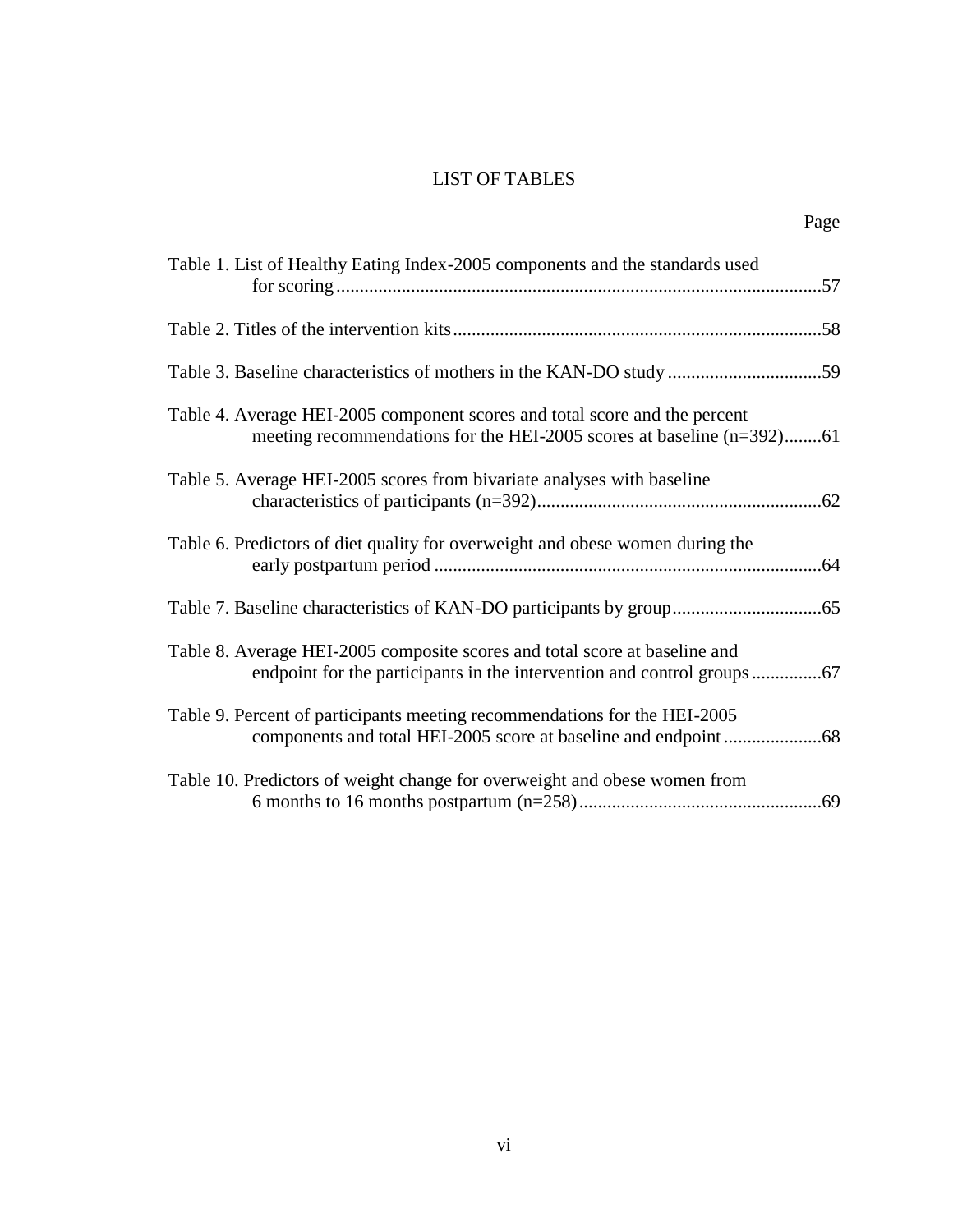## LIST OF FIGURES

| ٠ |
|---|
|---|

| Figure 1. Number of participants that completed dietary recalls at baseline and |
|---------------------------------------------------------------------------------|
|                                                                                 |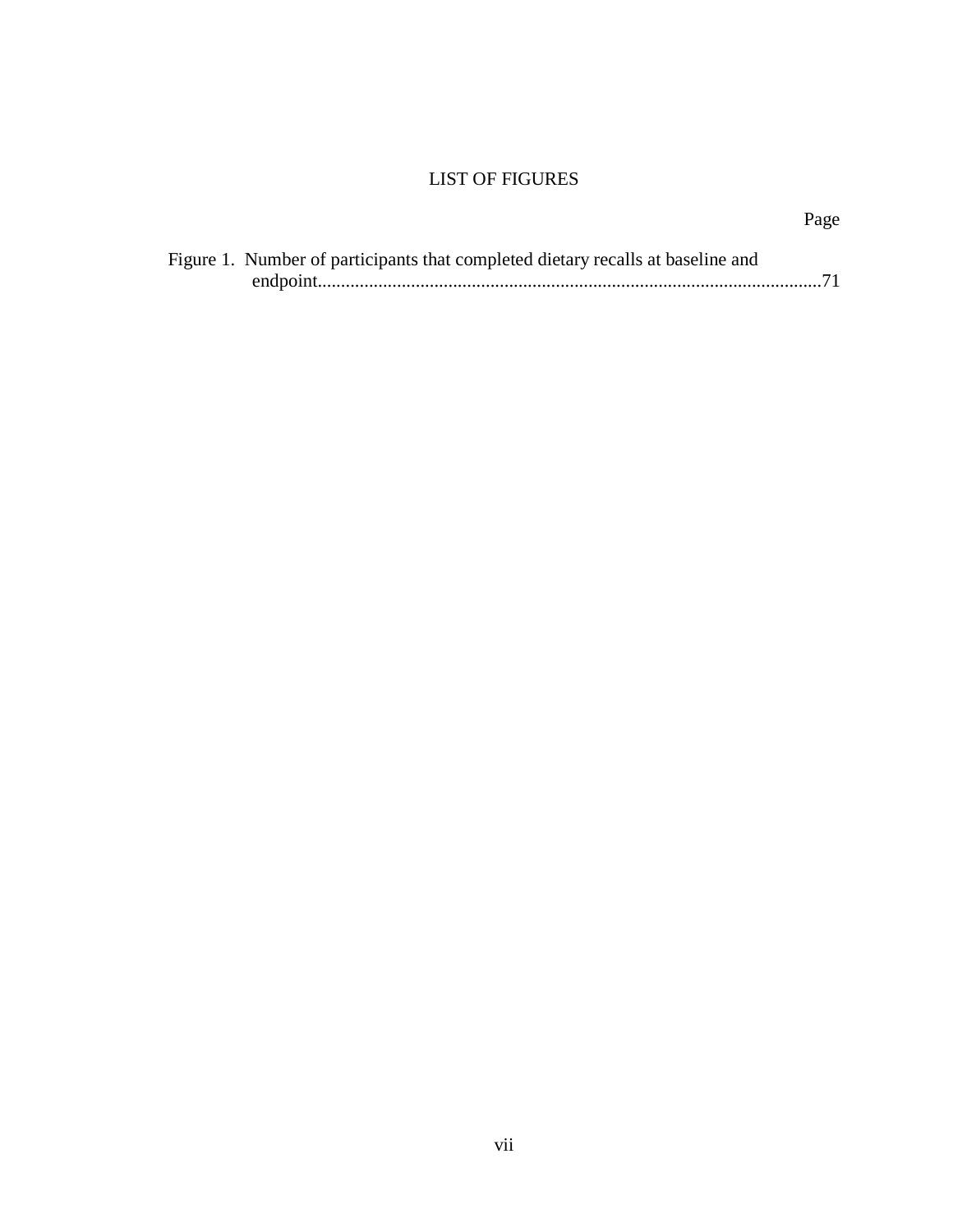#### **CHAPTER I**

### **INTRODUCTION**

Obesity in the United States has reached alarming levels, with 34% of the population falling into this category [1]. One group that is at an increased risk for becoming overweight or obese is women of childbearing years. Gaining excessive weight during pregnancy and retaining weight after delivery are factors that contribute to weight gain in this population [2]. According to a recent report, an estimated 46% of women in 2004 gained more weight during pregnancy than what is recommended by the Institute of Medicine [3]. Evidence shows that excessive weight gain during pregnancy can lead to higher postpartum weight retention. The average weight retention during the postpartum period tends to be between 0.5 and 3 kg [4], although studies have concluded that 14%-25% of postpartum women retain more than 4.5 kg [5, 6]. This indicates that the amount of weight actually retained can be highly variable and some women may be more at risk for retaining the weight gained during pregnancy than others. Several risk factors have been identified for significant postpartum weight retention, including higher pre-pregnancy weight, excessive weight gain during pregnancy, smoking cessation during pregnancy, and not breastfeeding [4].

Rooney and Schauberger found that failure to lose excess pregnancy weight by 6 months postpartum was a significant predictor for long-term weight gain [2]. Their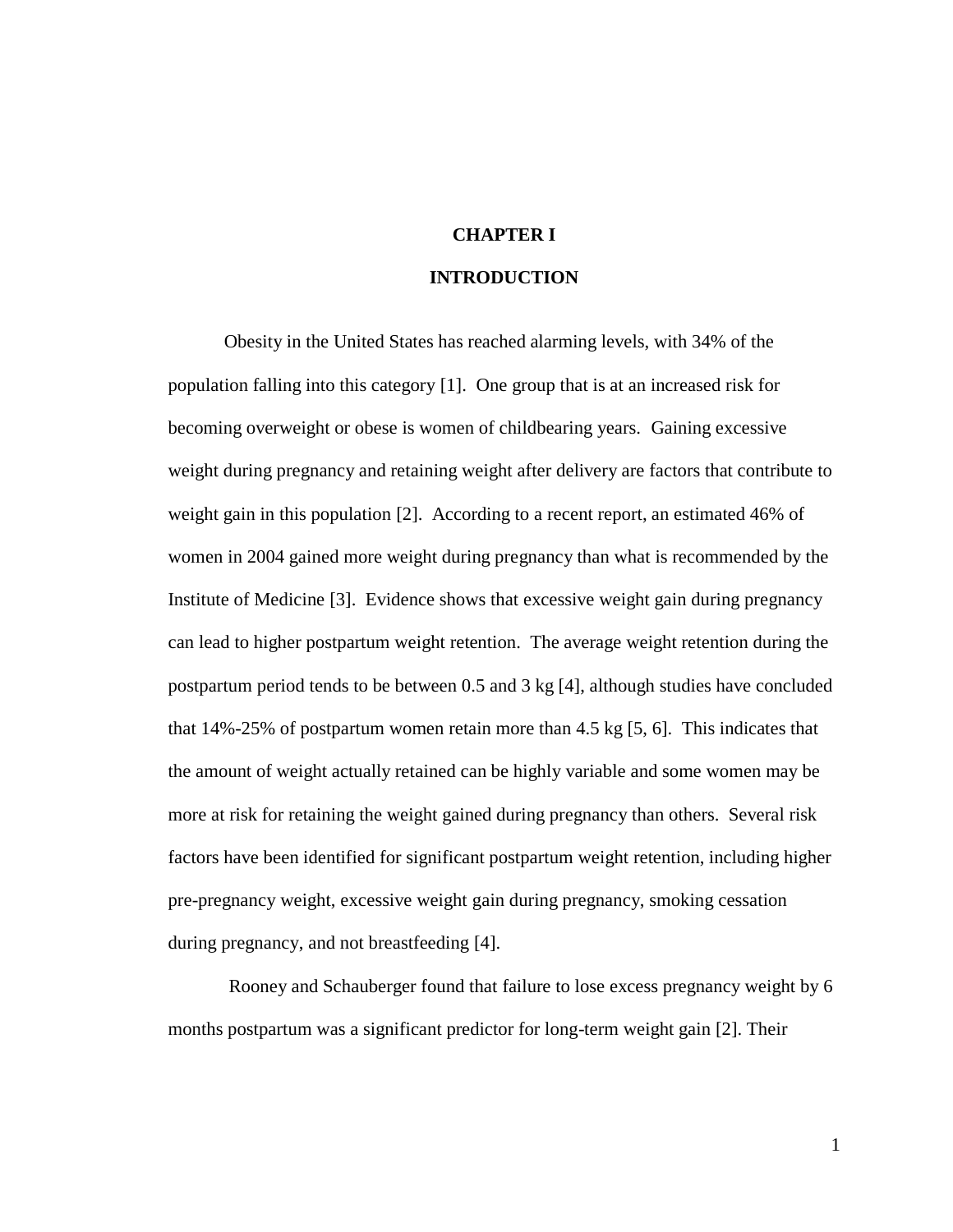results showed that women who lost the weight that they gained during pregnancy by 6 months postpartum were only 2.4 kg heavier ten years later compared to 8.3 kg heavier for those who still had weight retention 6 months after giving birth [2]. Therefore, intervening during the postpartum period to help women lose the excess weight they gained during pregnancy may have a positive impact on long-term weight maintenance. One way to encourage weight loss with this population is by promoting the consumption of a healthy diet. The goal is that eating a healthy diet will be positively associated with weight loss during the postpartum period.

For the present study, data were used from 400 overweight and obese postpartum women who were enrolled in a behavioral intervention study focused on reducing postpartum weight retention through healthier eating habits. The women were randomized into either the intervention or control group. The women in the intervention group received monthly kits in the mail to encourage making healthier dietary choices. The women also received motivational counseling and were invited to attend one group educational session. The women in the control group received minimal care. At baseline and after the intervention period, anthropometric measurements were collected from the participants. Research staff also called the participants to collect two 24-hour dietary recalls at each time point.

To determine the effectiveness of the intervention, the dietary quality of each participant"s diet at baseline and after the intervention period was analyzed. The Healthy Eating Index-2005 (HEI-2005) was used for this analysis, which is a tool used to assess the quality of an individual"s diet based on the 2005 Dietary Guidelines for Americans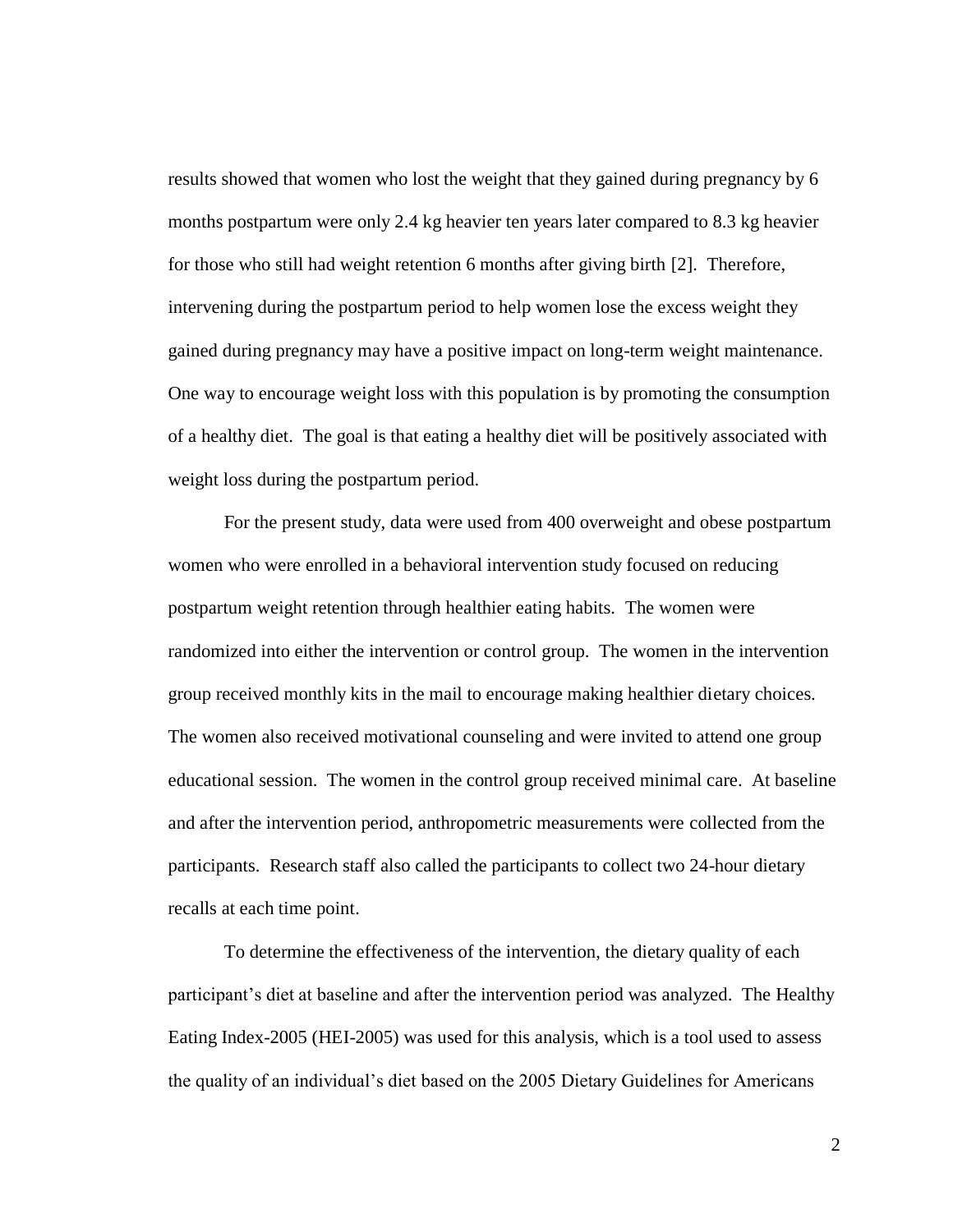[7]. Since two days of dietary information were collected at baseline and endpoint for this study, an overall dietary quality score was calculated based on the average of the two days at each time point for all the participants.

The first aim of this study was to determine predictors of diet quality during the early postpartum period. The following variables were tested: age, body mass index (BMI), depression screen, education level, income, lactation status, marital status, maternal work status, parity, race, and smoking status. The hypothesis was that mothers with a lower BMI, are not depressed, are more educated, have a higher income, are currently breastfeeding, married, Caucasian, or are currently not working will have a higher diet quality score.

The second aim of this study was to determine whether mothers enrolled in a behavioral intervention program significantly improved the quality of their diet, reduced energy intake, and lost more weight from baseline to endpoint compared to the participants in the control group. It was hypothesized that the participants from the intervention group will have significantly improved the quality of their diet, reduced energy intake, and lost more weight from baseline to intervention, compared to the control group.

The third aim of the study was to determine if baseline diet quality, baseline energy intake, and lactation status predicted weight change from 6 to 16 months postpartum. The following variables were tested: group assignment (control or intervention), baseline kilocalories, baseline HEI-2005 score, baseline body weight, lactation score, household income, work status, race, parity, education level, age,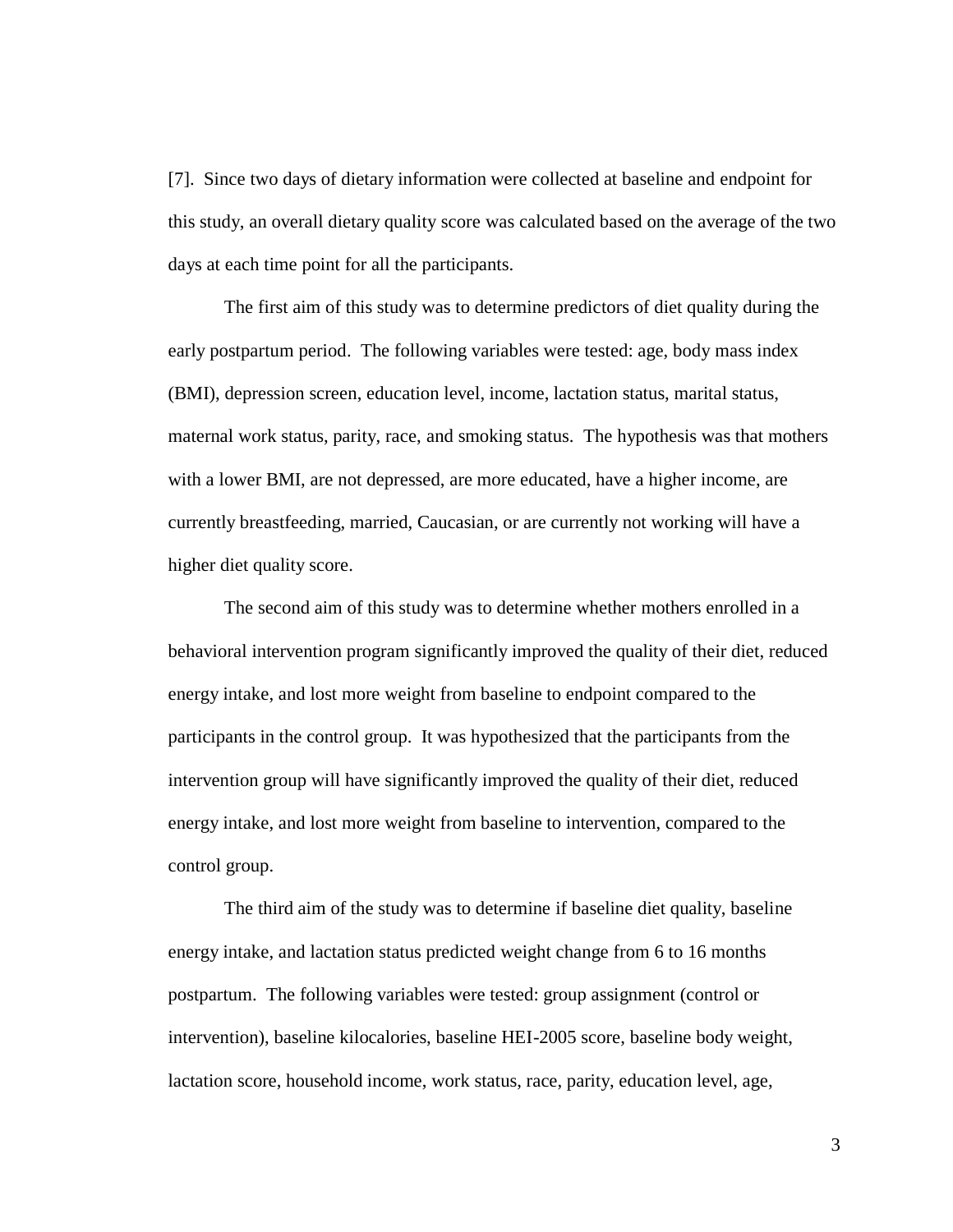smoking status, depression screen, and marital status. It was hypothesized that women who had a higher diet quality, consumed less energy, and who breastfed for a longer time/higher intensity would have lost the most weight.

This thesis will review literature that has examined dietary quality of postpartum women as well as literature that has described interventions aimed to reduce postpartum weight retention. Recent research that has used the Healthy Eating Index-2005 to measure diet quality will also be reviewed. Following the review of literature, a manuscript is included that reports the current study"s methods, results, and discussion. Lastly, the tables, figure, and epilogue are included.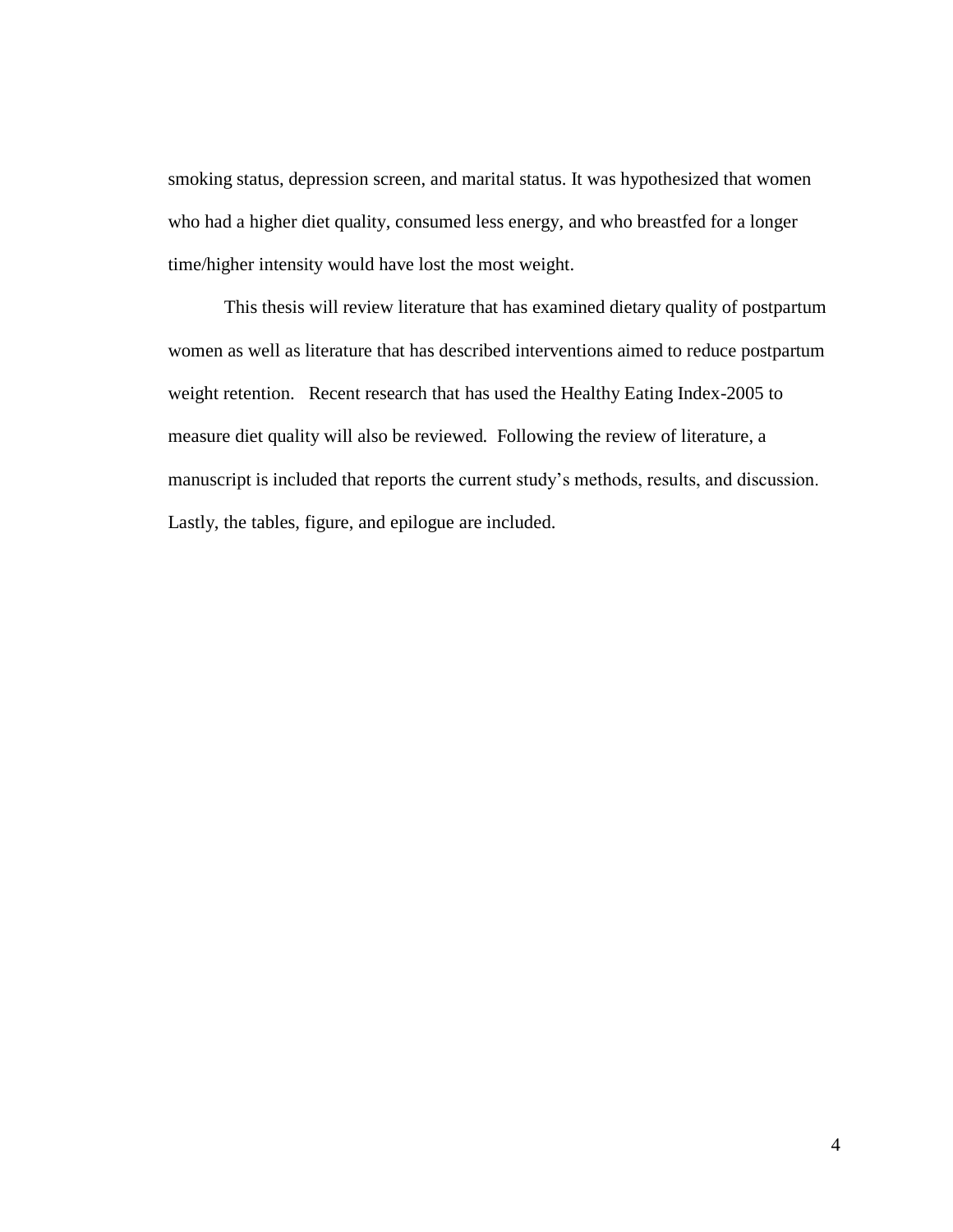#### **CHAPTER II**

#### **REVIEW OF THE LITERATURE**

#### *Dietary quality of postpartum women*

The quality of a mother's diet may have an effect on weight retention during the postpartum period. However, few studies have examined the quality of mother's diets during the postpartum period. To address the quality of one"s diet, food consumption is often compared to recommendations set forth by the government, such as the Food Guide Pyramid or Dietary Guidelines. The following information describes research that has investigated the diet quality of women during the postpartum period.

**Fowles and Walker** investigated the dietary quality of 100 women during the postpartum period [8]. For this study, all BMI classes were represented in the sample of predominantly white women. Women were asked to complete a short food frequency questionnaire (FFQ) that included questions about typical servings consumed of each of the food groups in the Food Guide Pyramid. Analyses were completed to compare the servings consumed to the recommendations of the Food Guide Pyramid. The authors considered the dietary quality to be healthy if the individual consumed the recommended servings for at least 2 of the 5 food groups in the Food Guide Pyramid. The results showed that only 44% of the women had a healthy diet quality. Overall, over half of the women consumed adequate servings of meat and milk (79% and 66% respectively), and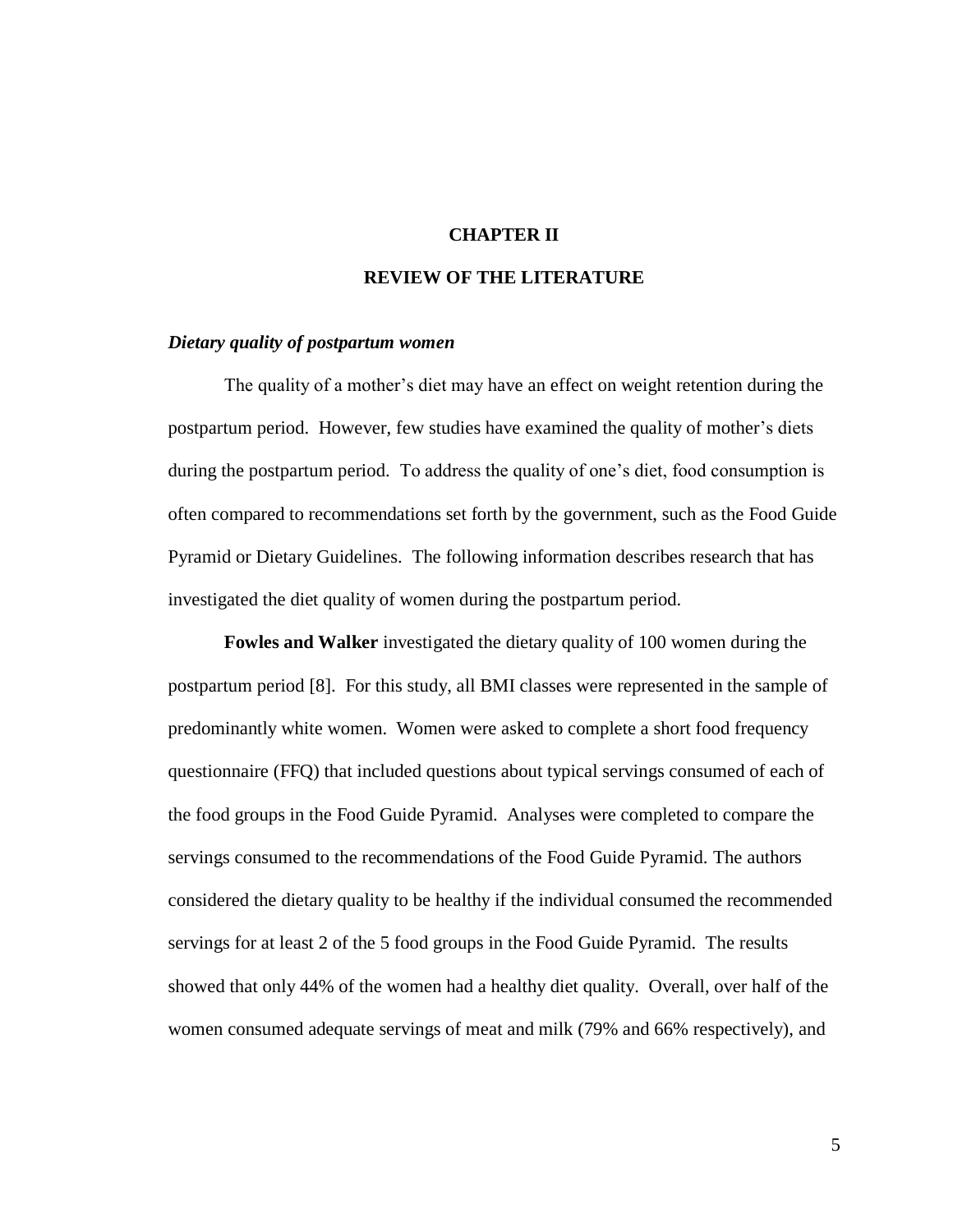half of the women consumed adequate fruit (51%). However, very few mothers ate the recommended servings for grains and vegetables according to the Food Guide Pyramid (14% and 24% respectively). The following variables were tested to determine whether they were related to dietary quality: gestational weight gain, attitude towards postpartum weight, age of baby at time of data collection, maternal age, number of children, maternal educational level, and employment status. The results showed that only breastfeeding was significantly positively correlated with healthy dietary quality ( $p<0.0001$ ). Also, they reported that dietary quality was not related to postpartum weight retention 3 to 6 months after childbirth. Overall, this study illustrates that many postpartum women"s diets are suboptimal, as shown by the low percentage of women meeting the Food Guide Pyramid recommendations.

A study by **George et al** also examined dietary quality of postpartum women [9]. In this study, the diets of 146 low-income mothers (31.5% white, 30.1% African American, and 38.4% Hispanic) were compared to the recommendations set forth by the 2000 Dietary Guidelines for Americans, using the dietary guidelines index tool. The women completed a semi-quantitative FFQ and psychosocial questionnaire at 1 year postpartum. Based on the serving recommendations for food groups, less than 30% of the women met the recommended amounts for the total grains, whole grains, vegetable, fruit, and milk categories. The food group with the highest compliance was the meat group, with 65% of the women meeting the amount of servings recommended by the Dietary Guidelines. Less than 7% of the women met the recommendations for fat and saturated fat consumption. Average total fat and saturated fat consumption was 38.8%  $\pm$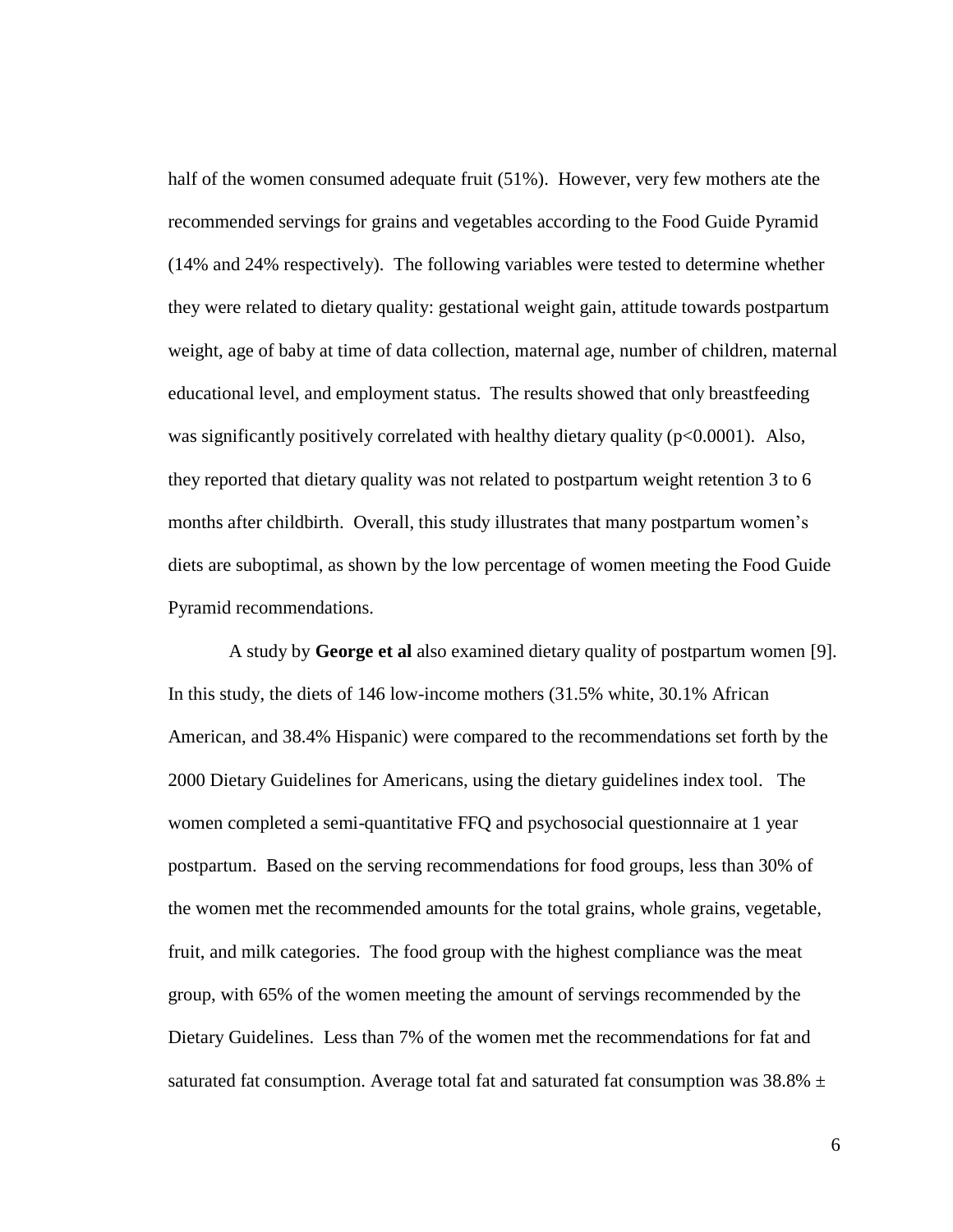0.5% and 13.6%  $\pm$  0.2%, respectively, of total calories consumed. The average sodium levels consumed were  $3600 \pm 129$  mg/day, which is well above the recommendation of ≤2400 mg sodium/day. Dietary guidelines index scores did not differ based on demographic factors, but significantly different scores were noted with some psychosocial factors. Better dietary quality was recorded for women who reported less stress, depressive symptoms, weight-related distress, neglect of self-care, and perceived barriers to weight loss ( $p<0.05$ ). Similar to the last study by Fowles and Walker, this again shows that many postpartum women"s diets are lacking foods from important food groups, especially the fruits and vegetables.

Another study also conducted by **George et al** compared the diet quality of lowincome postpartum women, but this time in relation to what their diet was during their pregnancy period [10]. In this study, 204 women were recruited 0-1 day after giving birth, and were asked to complete a FFQ for their food choices during pregnancy at 6 weeks postpartum, and then were asked to complete another FFQ at 6 months postpartum. The comparison of the women"s food choices over time indicated that the average daily servings of grains, vegetable, and fruit decreased  $(p<0.01)$ , while added sugars and percent fat increased  $(p<0.05)$ . When comparing the women who were breastfeeding at 6 months postpartum to those who were not, the women who breastfed ate more fruits ( $p<0.05$ ) and vegetables ( $p<0.02$ ) than the women formula feeding their infant. Women who breastfed at 6 months showed significantly higher intake of fruit and a lower percentage of calories from fat during pregnancy compared to those women who were not breastfeeding at 6 months postpartum. This longitudinal study was able to show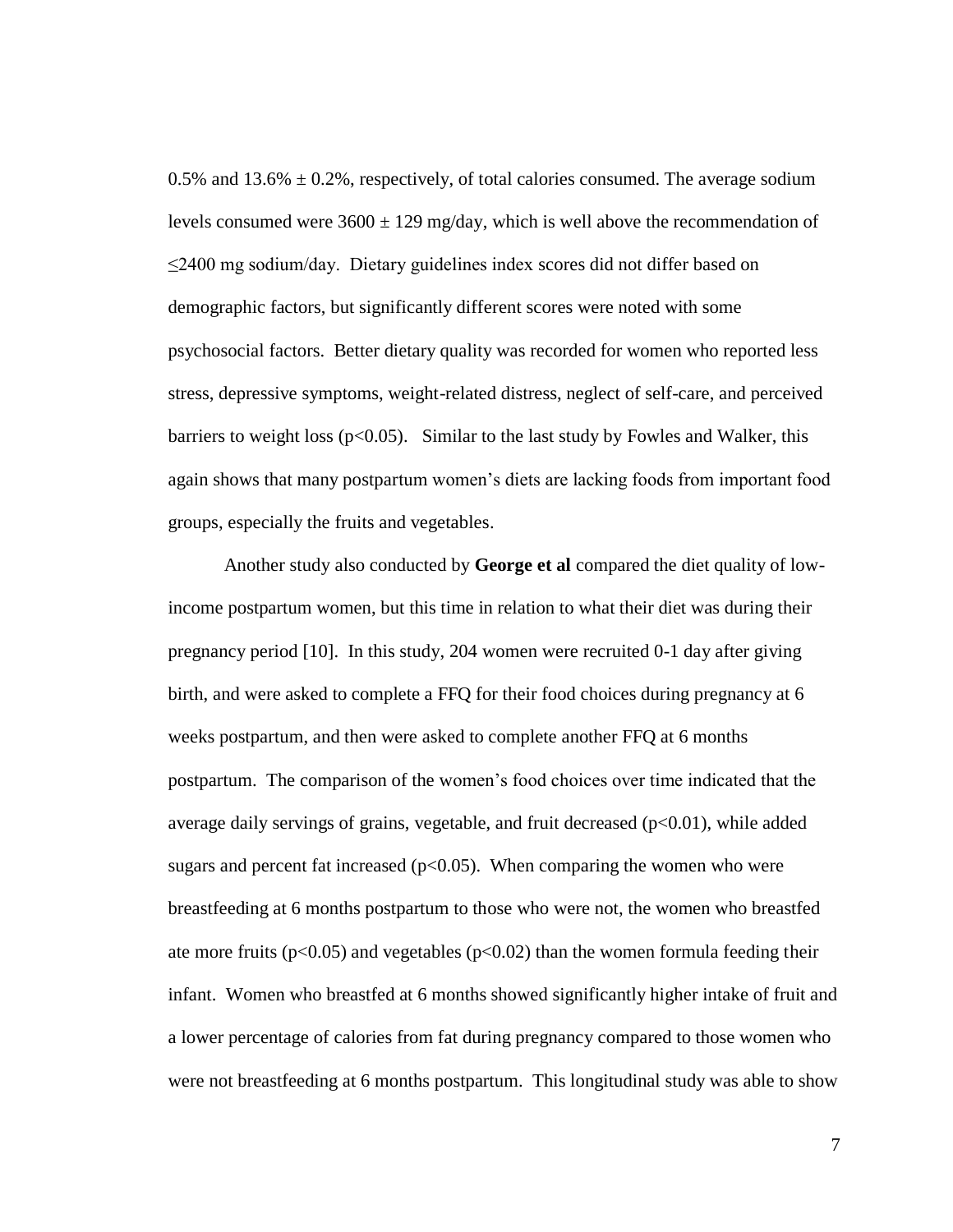that although women may be more conscientious of what they eat during pregnancy, they may not continue similar habits into the postpartum period, especially women who are not breastfeeding.

A study by **Mackey et al** aimed to assess the diets of 52 normal weight postpartum women, all of whom were breastfeeding [11]. At 3 and 6 months postpartum, 2-day food records were collected from the participants. The nutrient status of their diets was compared to the Recommended Dietary Allowance (RDA) values provided for lactating women. The results indicated that on average these women were deficient in the following nutrients: calcium, zinc, folate, and vitamins B-6, D, and E. This suggests that lactating women may need to pay special attention to their diets to ensure they are consuming foods that are rich sources of the above nutrients.

The first study conducted to look at dietary quality and nutrient intakes for overweight and obese postpartum women was conducted by **Durham et al** [12]. Dietary recalls were conducted with 450 women that enrolled in the study; two 24-hour dietary recalls were completed for 428 women, and one 24-hour dietary recall was collected for the other 22 women. All women were included in the final analysis. The women were categorized by infant feeding status: fully breastfeeding, combination feeding (mixture of breast milk and formula), or formula feeding. After controlling for total calorie consumption, nutrient intakes did not differ between groups for infant feeding status. All groups were likely to consume inadequate amounts of folate and vitamins A, C, and E, compared to the estimated average requirements (EAR). Average intake levels of two other nutrients, calcium and vitamin D, were also below the adequate intake (AI) levels.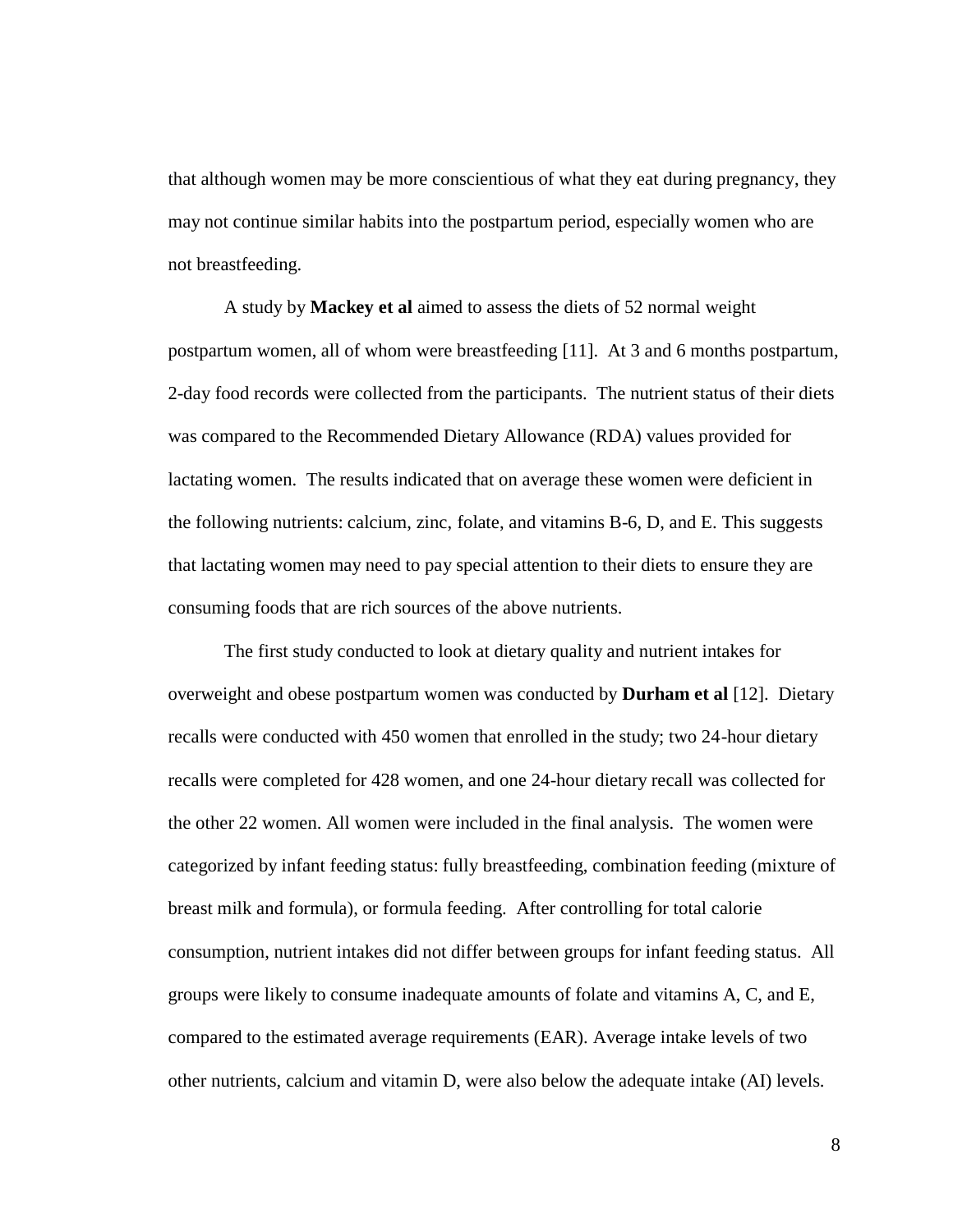Similar to the last study with normal weight postpartum women, overweight and obese postpartum women are also at risk for inadequate consumption of important nutrients.

The studies indicate that many postpartum women are lacking adequate quantities of important nutrients and/or servings from some of the food groups. Besides the longitudinal studies by George et al [10] and Mackey et al [11] that collected dietary information at two time points, the other studies are cross-sectional by design and illustrate a single snapshot of the diets of postpartum women. None have looked at dietary quality in conjunction with an educational intervention to see if a dietary-focused intervention is effective in improving the quality of a mother's diet over time. It has been proposed that improving dietary quality in postpartum women will have positive effects on postpartum weight loss. Only one cross-sectional study compared the quality of the mother's diet to postpartum weight retention to test whether there is a direct correlation between amount of weight retained and diet quality [8]. Although no relationship was found in this particular study, more research is needed to examine the relationship between diet quality and postpartum weight retention.

#### *Studies using the Healthy Eating Index-2005 (HEI-2005) to analyze diet quality*

In addition to the methods used in the previously described studies to determine diet quality, the Healthy Eating Index (HEI) is a tool that can be used to analyze diet quality. The HEI measures diet quality based on how closely the diet adheres to the recommendations set forth by the Dietary Guidelines. The benefit of using this approach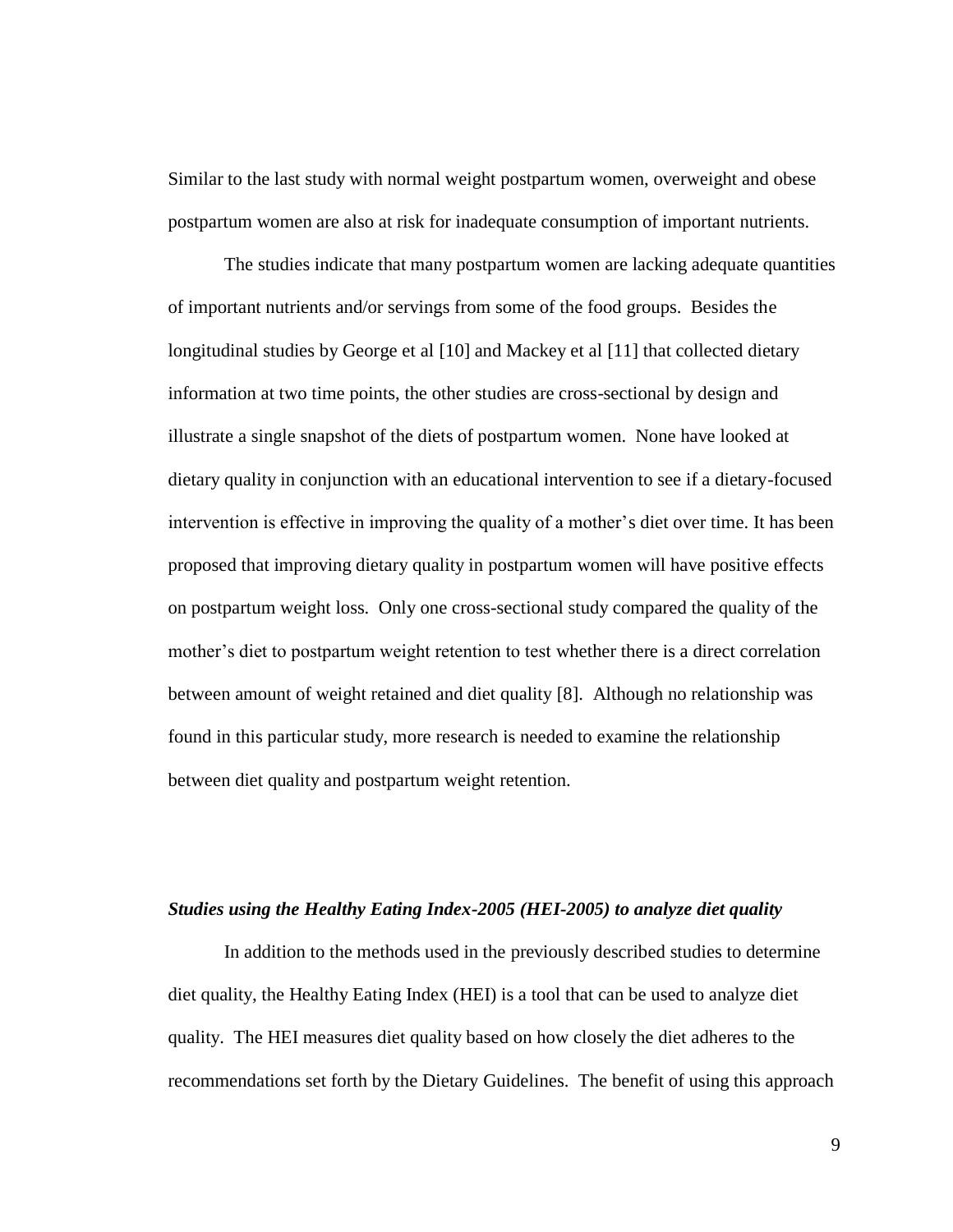is that it evaluates the quality of an individual's diet rather than just the total amount of calories consumed. The original HEI was created in 1995 to measure diet quality reflective of the 1990 Dietary Guidelines for Americans [13]. When the Dietary Guidelines were revised in 2005, the HEI was reconstructed to better reflect the new guidelines. The new Healthy Eating Index 2005 (HEI-2005) differs from the original HEI in that it is based on energy density rather than total quantities of the foods consumed.

The HEI-2005 is comprised of 12 components that correspond to the 2005 Dietary Guidelines. The components are: total fruit; whole fruit; total vegetables; dark green and orange vegetables and legumes; total grains; whole grains; milk (dairy); meat and legumes; oils; saturated fat; sodium; and energy from solid fat, alcoholic beverages and added sugars (SoFAAS). A score is assigned to each component, which contributes to the overall HEI-2005 composite score. Legumes are added to the dark green and orange vegetables and legumes component only after the maximum score is earned for the meat and legumes component. The HEI-2005 has been validated as an accurate and reliable measure of diet quality [14].

#### *Healthy Eating Index-2005 with postpartum women*

To date, only one study has been conducted using the HEI-2005 to measure diet quality for postpartum women. **Shah et al** examined diet quality for 125 low-income overweight or obese women 0-4 months postpartum [15]. The participant"s diets were assessed using the combination of a 24-hour dietary recall and 2-day food record. HEI-2005 scores were generated for the diets of each participant to determine the quality of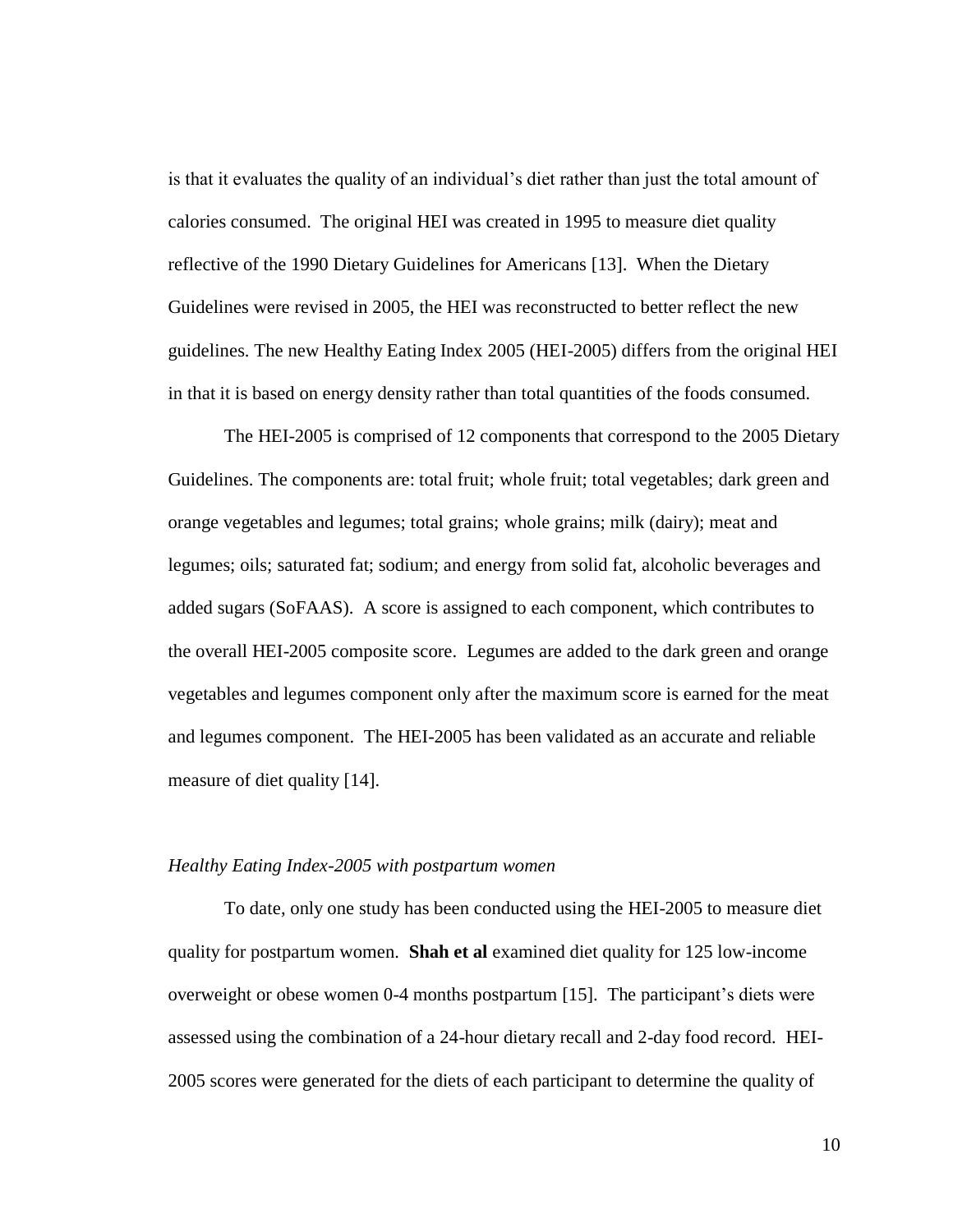their overall diet. The results revealed that the average HEI-2005 score was 51.4±0.9 out of a possible 100 for the participants' dietary quality. This suggests that their diets do not closely adhere to the 2005 Dietary Guidelines. Their quality was lowest for the fruit, vegetable, whole grains, sodium, and SoFAAS (solid fat, alcohol, and added sugar) components. In addition to collecting dietary information, anthropometrics and blood samples, including serum lipid levels, were collected from each participant during the same time period as the dietary intake collection. The generated HEI-2005 scores were compared to the participant"s anthropometric measures and lipid levels to determine whether any correlation exists. The HDL cholesterol levels were positively correlated (p<0.05) and total cholesterol and LDL cholesterol were negatively correlated with the quality of the diet ( $p<0.05$  for both). After adjusting for the number of calories consumed, the HEI-2005 scores were able to predict both BMI and body weight for the participants ( $p<0.05$  for both). The study suggests that HEI-2005 may be able to predict other health markers.

#### *Healthy Eating Index-2005 with other populations*

A study conducted by **Duffy et al** in 2009 also used the HEI-2005 to evaluate diet quality of low-income females [16]. However, enrollment was not limited to postpartum women. In this study, women aged 19-50 y, all of whom utilized the food pantry in their county of residence, were eligible to participate. Anthropometric measures were collected for a total of 55 participants and they were each asked to complete a 24 hour dietary recall. The researchers then used HEI-2005 to assign a diet quality score to each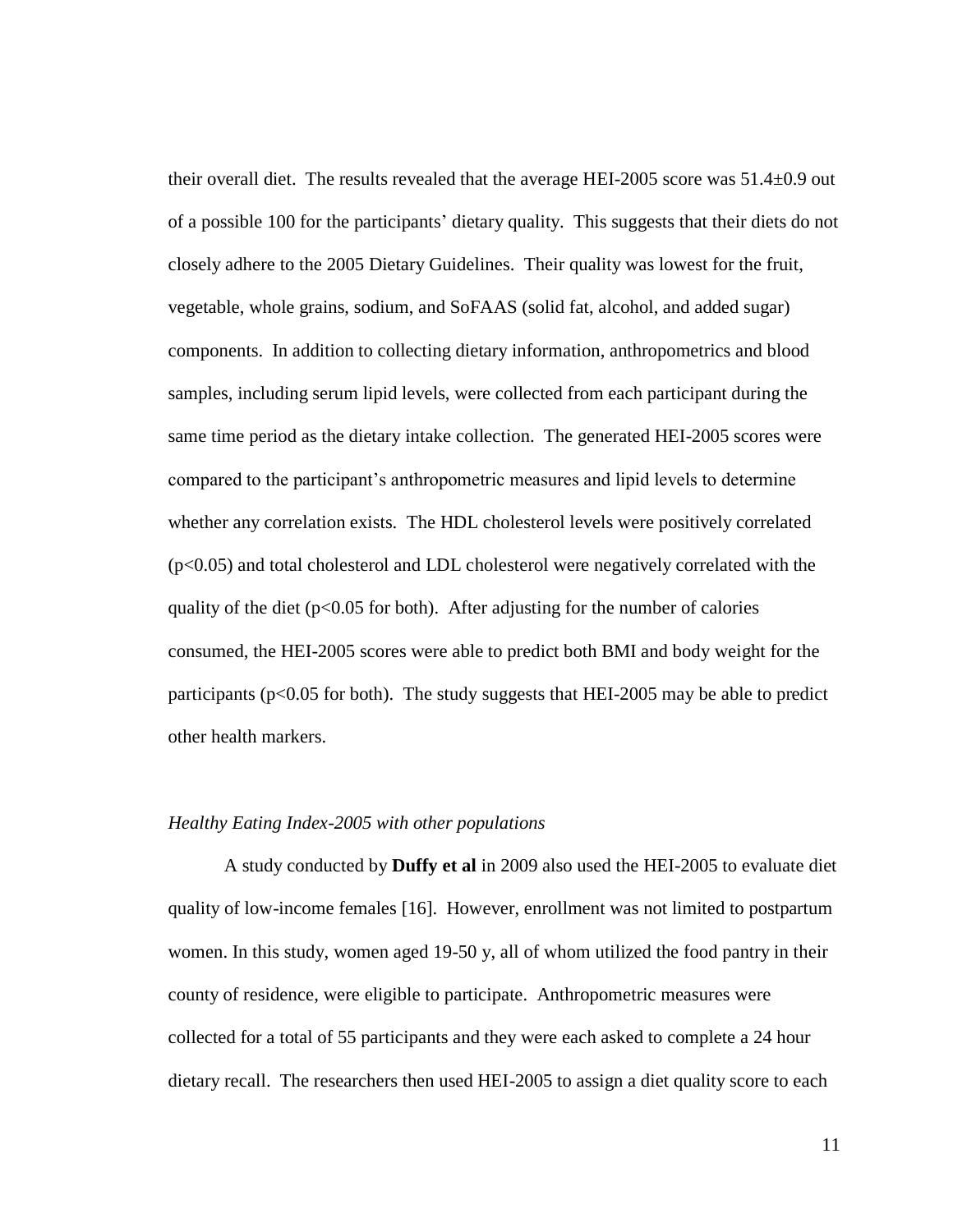of their diets. In general, the diet quality was poor, with an average score of 42.8 out of a possible 100, and the obesity rate was high, indicating a possible association between diet quality and rates of obesity. A limitation of the study was that only one 24 hour recall was conducted for all participants, so day-to-day variation in individual's diets could not be accounted for.

Another cross-sectional study was published by **Tsigga et al** that examined dietary quality of 100 Greek women that were pregnant and between the ages of 18 and 42 [17]. The aim was to determine whether there were differences in diet quality based on the woman"s body weight before and during pregnancy. A dietitian conducted three 24-hour food recalls, on consecutive days, with each of the participants. The HEI-2005 scores were then generated for the average of the diets. The mean HEI-2005 score of the entire sample was 66.9. The participants who were underweight or normal weight before pregnancy had a significantly higher HEI-2005 score during pregnancy compared to those women who were overweight before pregnancy  $(67.2 \text{ and } 67.1 \text{ vs. } 66.6)$  ( $p<0.05$ ). In addition to the analysis using pre-pregnancy weight status, an analysis was conducted using the women"s weight status during pregnancy. This analysis indicated that the underweight and normal weight participants during pregnancy had a significantly higher HEI score than the obese pregnant women  $(p<0.05)$ . It was found that HEI-2005 scores were negatively associated with both pre-pregnancy and pregnancy BMI ( $p<0.003$  and p<0.001, respectively), which means that the higher the BMI, the lower the HEI-2005 score. Further analyses found that adequate HEI-2005 scores ( $\geq 80$ ) were associated with living in a rural setting and being underweight or normal weight during pregnancy. Low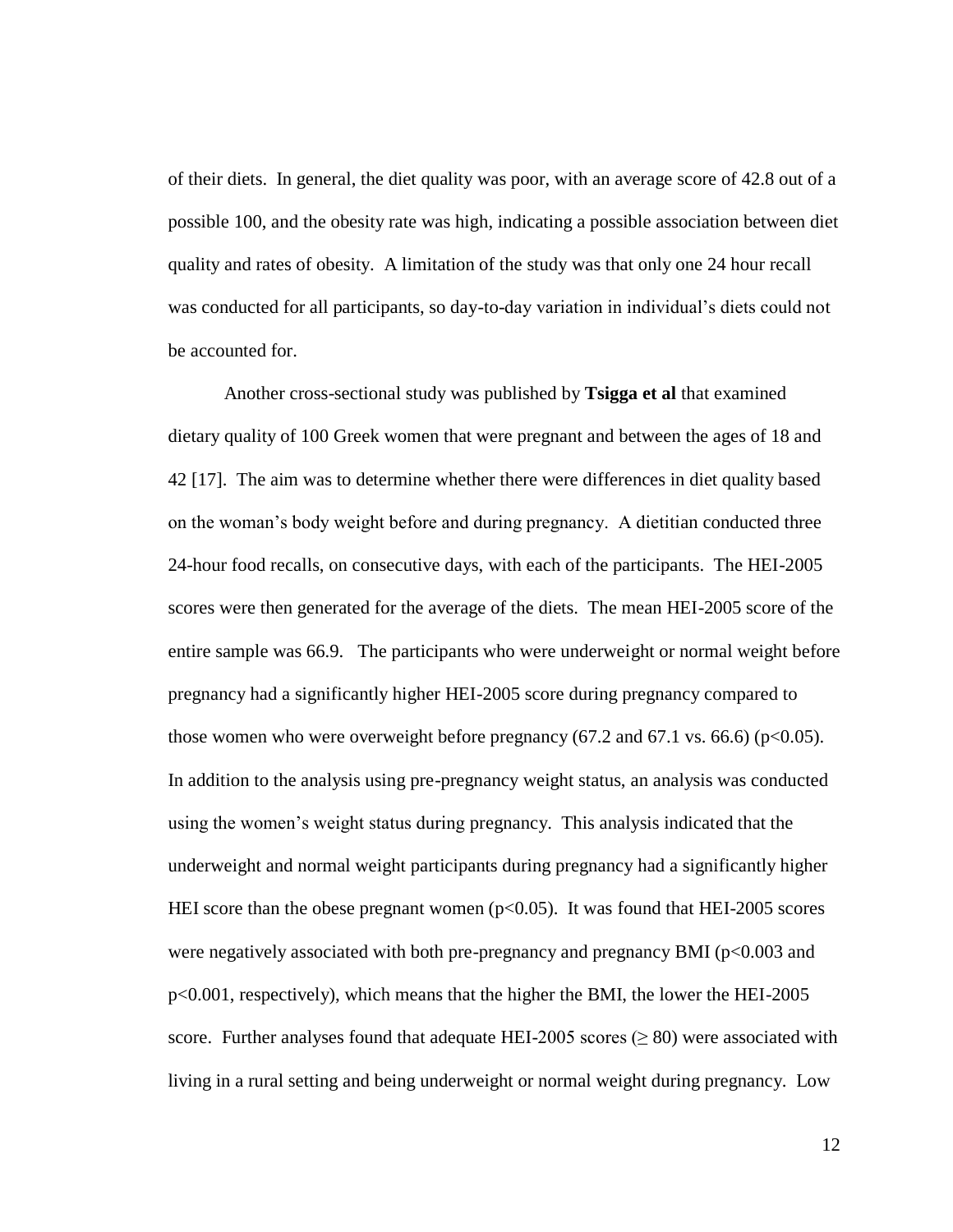scores (< 60) were associated with being overweight or obese during pregnancy, being obese before pregnancy, and living in an urban area.

A study published by **Kuczmarski et al** in 2010 examined the quality of diets for middle aged American men and women in relation to depression scores [18]. The study population consisted of 1,118 low-income African American and Caucasian adults, ranging in age from 30-64 years. Their diets were assessed using the 24-hour dietary recall method on two non-consecutive days. An HEI-2005 score was then calculated for each collected diet to evaluate the quality of the participant's diets. Additionally, a trained professional assessed symptoms of depression for each participant and a depression score was assigned. Diet quality scores and the depression scores were compared to see if there was any correlation. The results revealed that HEI-2005 scores were inversely related to depression scores  $(p<0.0001)$ . This indicates that the more depressed an individual feels, the lower their diet quality will be. Because mothers may experience postpartum depression, this may be one factor that affects the quality of their diet during the postpartum period.

HEI-2005 has been used for a number of cross-sectional studies to measure diet quality of individuals in a population at a particular time point, including postpartum women. Studies have determined its ability to predict BMI and body weight [15], and its correlation with obesity [16]. Lower HEI-2005 scores are correlated with higher rates of obesity [16]. Another study showed an inverse relationship between HEI-2005 scores and depression [18]. However, no intervention study has used HEI-2005 to investigate changes in diet quality over time with overweight and obese postpartum women.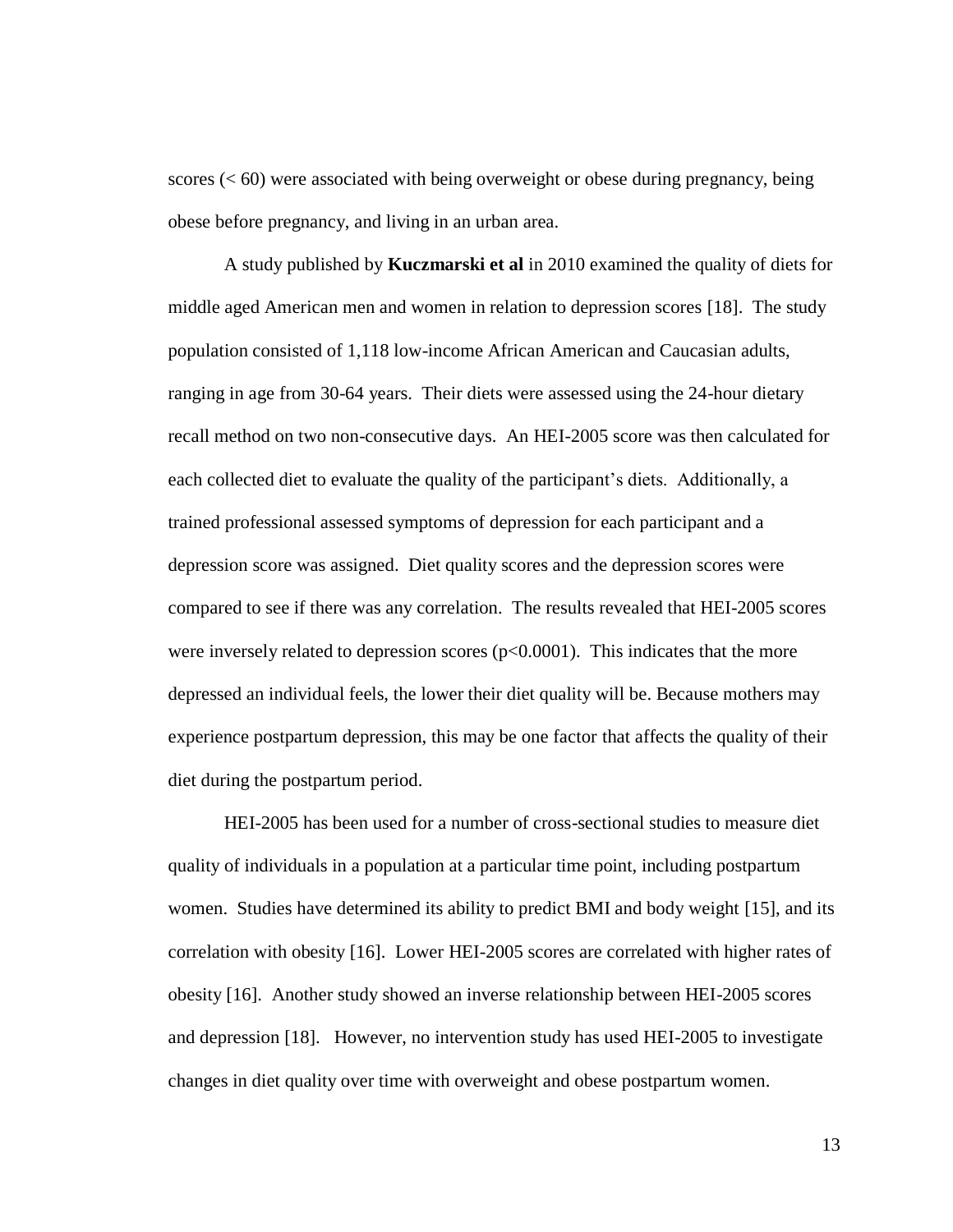#### *Interventions to reduce weight retention in postpartum women*

Few intervention studies have been conducted with postpartum women to reduce postpartum weight retention and encourage women to return to their pre-pregnancy weight. A recent review indicated that interventions with either a diet component, or a combination of diet and exercise components are effective for promoting weight loss after giving birth [19]. Ferrari et al determined that although patients may follow their healthcare provider"s advice about making dietary changes and increasing physical activity, the advice alone was not be enough to induce changes that resulted in weight loss [20]. Instead, individual counseling sessions and care given beyond the typical 6 wk postpartum was recommended. The following information describes postpartum interventions that have attempted to reduce postpartum weight retention among women.

**Dusdieker et al** enrolled 33 fully breastfeeding postpartum women in a study to determine the effects of an energy restriction intervention on weight loss [21]. The women had to have a BMI > 19 kg/m<sup>2</sup> and have an infant between 1-3 months old to be eligible for the study. The goal was for the women to restrict their calories by 25% compared to their estimated energy requirements for maintaining weight. The goal was to lose 0.45 kg/wk for 10 weeks. The intervention included strategies to reduce fat intake and behavior therapy that intended to focus on the mothers setting personalized goals and keeping records of their food consumption and weight, and having a dietitian provide positive reinforcement to the mothers. The mothers were weighed every week by the researchers to monitor their progress. The results showed that the average weight loss over the 10 weeks for the women who completed the study was 4.8 kg, which was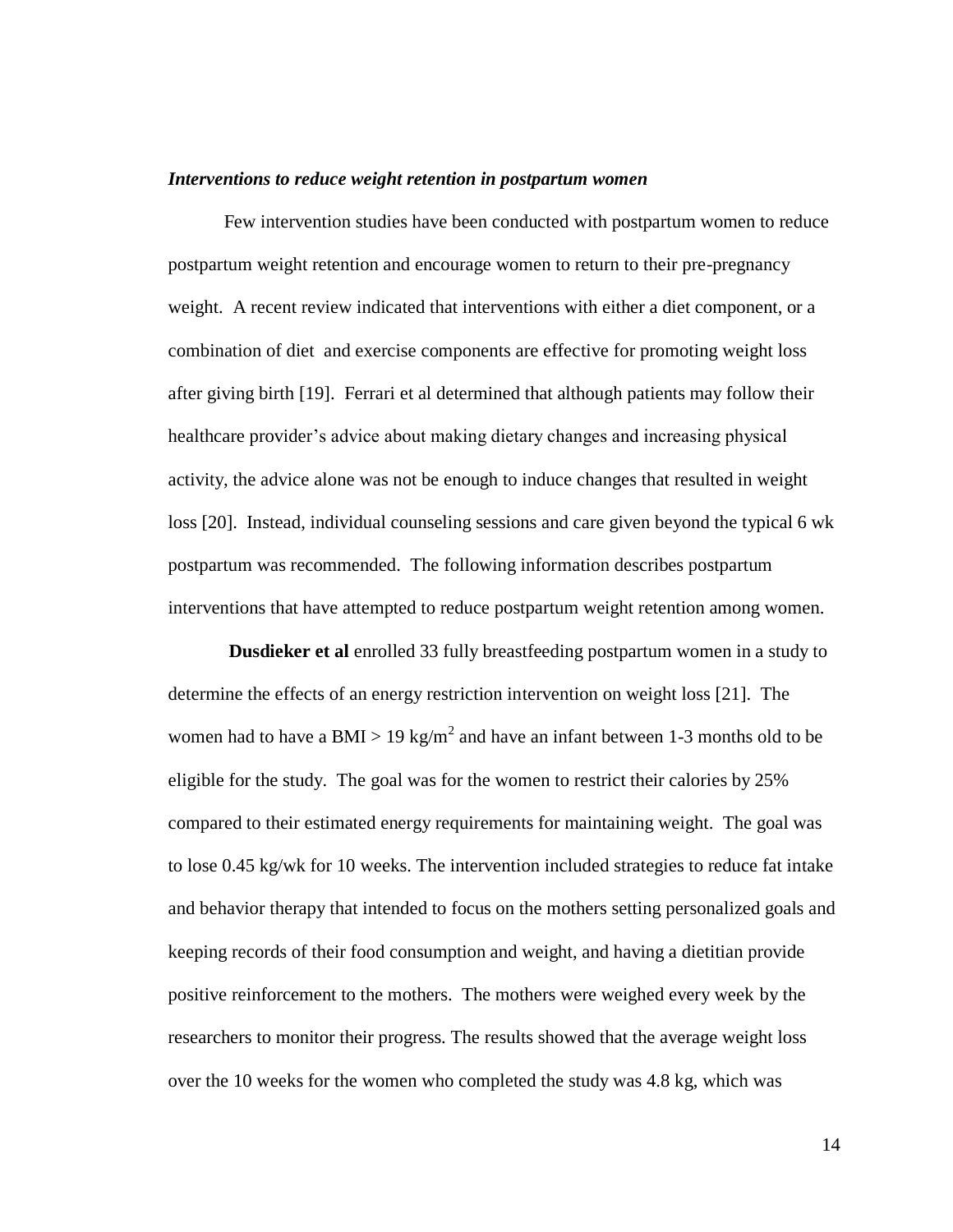significant from baseline ( $p<0.05$ ). This suggests that a moderate weight loss of 0.45 kg/wk is feasible for new mothers who restrict their calories. On average, the mothers also significantly reduced their hip and waist circumferences and the sum of three skinfold-thickness measurements. Limitations of the study were that there was no control group, and that one-third of the participants dropped out of the study.

In 1998, **Leermakers et al** conducted the first randomized study that intervened with women during the postpartum period in an attempt to reduce postpartum weight retention [22]. The study consisted of 90 women who had given birth in the previous 3- 12 months and were at least 6.8 kg heavier than their pre-pregnancy weight. The study participants were randomly assigned to the intervention ( $n=47$ ) or control ( $n=43$ ) group for a period of 6 months. The intervention included: two group sessions (held at baseline and at month 2), 16 correspondence packets sent out via mail, and regular telephone calls made by the research staff. The group sessions provided information about starting weight loss and aerobic exercise programs. The correspondence materials included topics on exercise, nutrition, and behavior changes. Each packet also included an assignment to be completed and returned by the participant. The topics of nutrition and exercise were discussed with the participants during regular telephone calls. The results of the study indicated that the correspondence-based intervention strategy was effective in reducing weight retention during the postpartum period for the study participants. The intervention participants lost an average of 7.8 kg compared to 4.9 kg for the control group (p=0.03). Also significant, 36% of the participants in the intervention returned to their pre-pregnancy weight, compared to only 11.5% of participants in the control group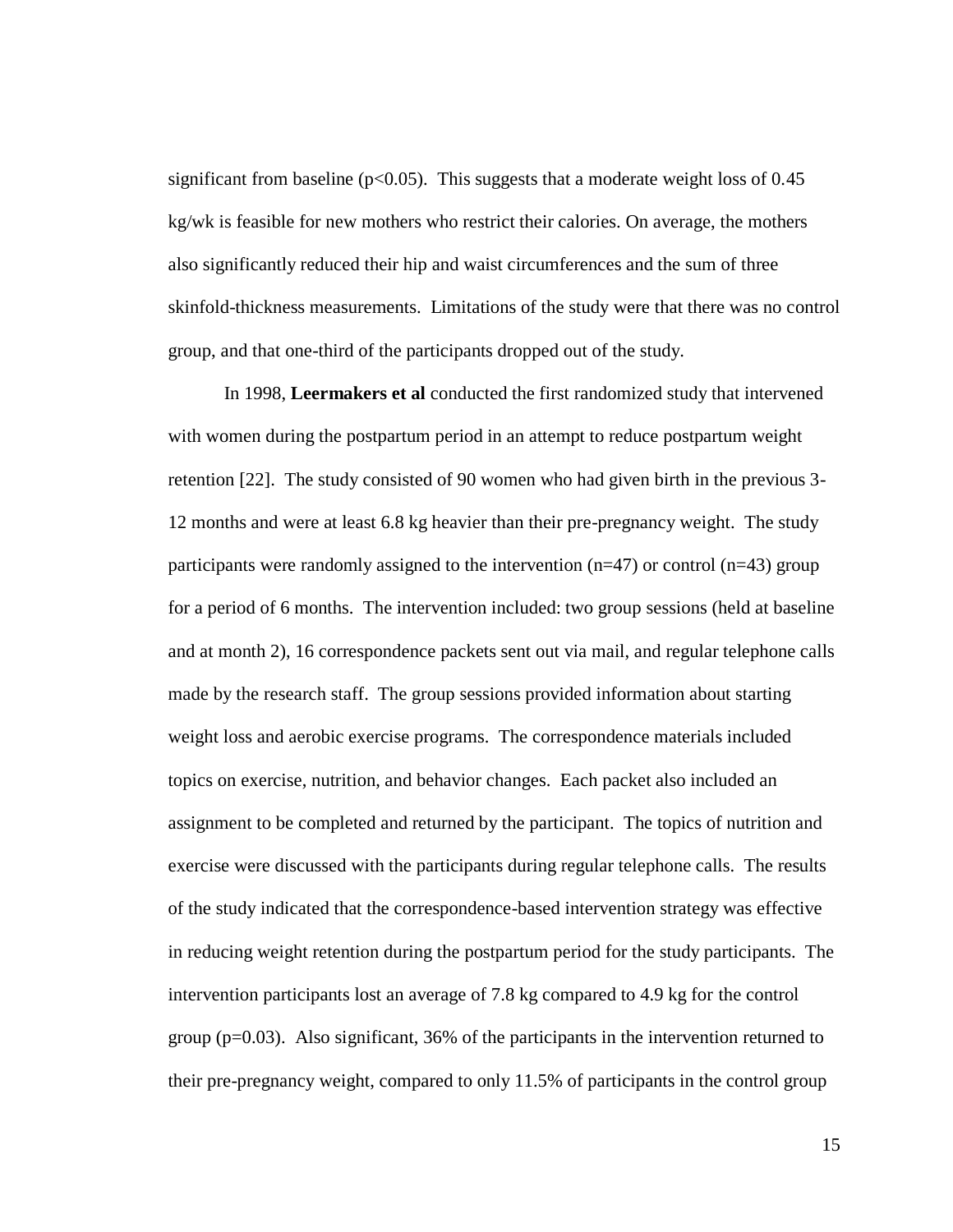$(p<0.05)$ . It is important to note, however, that there was a 27% drop-out rate for the participants in this study.

Similarly, a study by **Lovelady et al** also intervened with postpartum women using diet and exercise to encourage postpartum weight loss [23]. At 4 weeks postpartum, there were 40 overweight, fully-breastfeeding women that were randomly assigned to the intervention or control group, and that completed the study. Based upon the average of their estimated energy requirement and their average intake at baseline, the women in the intervention group were asked to reduce their calorie intake by 500 calories. They were also prescribed an exercise plan that involved structured exercise for 45 minutes/day for 4 days/week, with a researcher present to measure compliance. The women in the control group were not to change their diet or begin an exercise regimen during the duration of the 10 week study. At the completion of the intervention period, the women in the intervention lost significantly more weight than the control group (-4.8  $\pm$  1.7 kg vs. -0.8  $\pm$ 2.3 kg) (p<0.001). The intervention group also lost a significant amount of fat mass from baseline to completion  $(p< 0.01)$ , whereas there was no change for the control group. Again, this study shows through diet and exercise, a moderate weight loss of about 0.45-0.5 kg per week is attainable for postpartum women to lose excess weight retained from pregnancy.

More recently, a pilot study was conducted by **Kinnunen et al** to determine the effects of individual counseling with mothers 2 to 10 months postpartum to promote changes in diet and physical activity, and ultimately to determine whether it can reduce postpartum weight retention [24]. There were a total of 85 primiparas postpartum women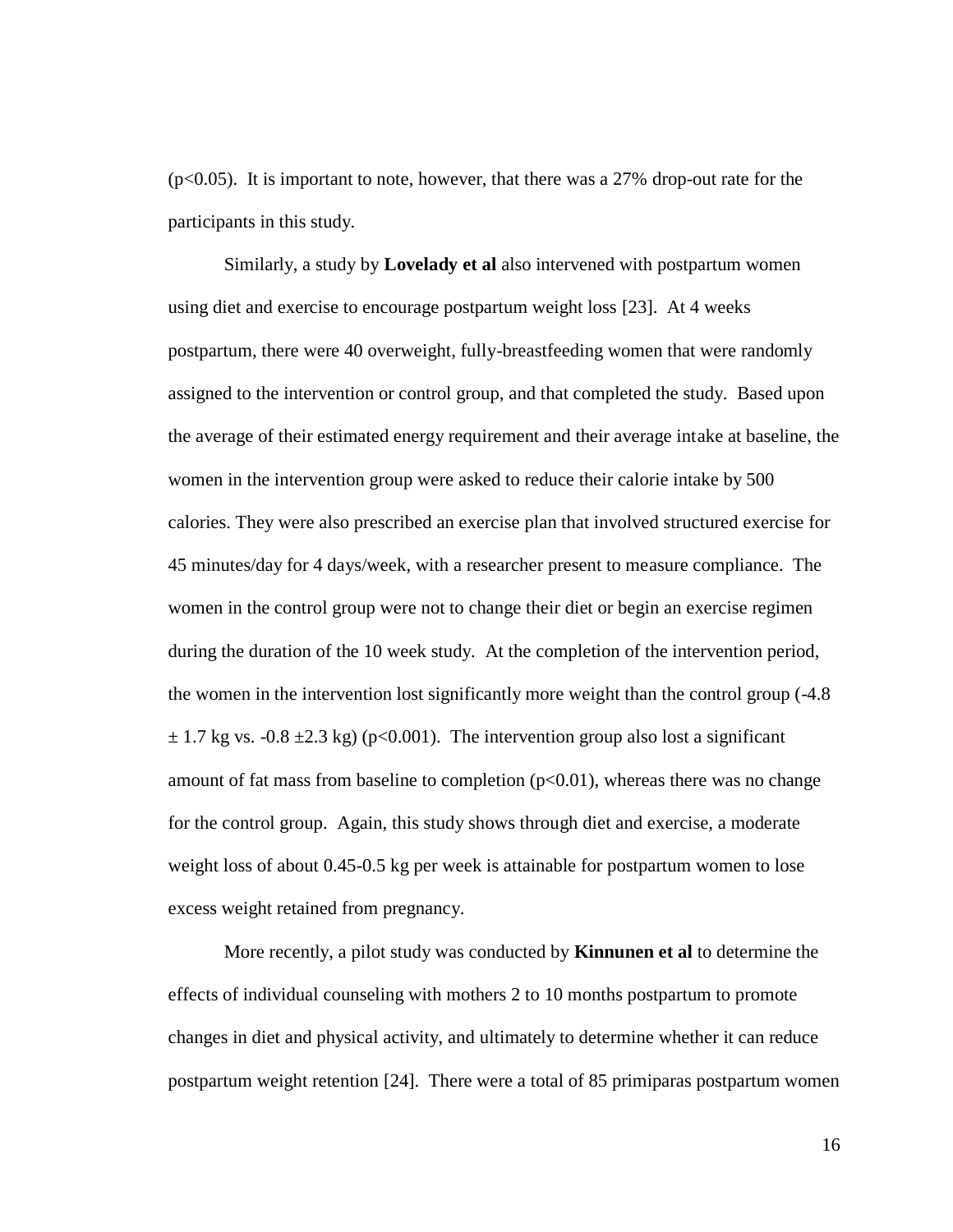who participated in the study, of which 48 were in the intervention group and 37 were in the control group. The study was conducted in six child health clinics located in Finland, where three served as intervention sites and the other three served as the control sites. The participants in the intervention group received individual counseling from a public health nurse during five routine visits with their child at the child health clinic, between months 2 and 10 of their postpartum period. The participants in the control group received usual care from the public health nurse at their health clinic.

The first counseling session for the intervention included 20-30 minutes of information on increasing leisure time physical activity. The participant's current physical activity was assessed and a weekly plan was devised and written for the participant to encourage increased physical activity levels. Throughout the study, structured exercise classes were offered once a week for the participants. Also, topics regarding diet were included during the second through the fifth counseling session to help the participants lose the weight that they had gained during their pregnancy. The topics included: following a regular meal pattern, eating at least 5 servings of fruits and vegetables per day, consuming high-fiber breads, and reducing the consumption of sugary snacks.

The results of the study indicated that the intervention group significantly increased their consumption of high fiber bread by 16% compared to the control group at both 5 months and 10 months postpartum ( $p<0.01$  at both time points). No other major changes in the diet were found between the intervention and control groups. No significant differences were found in physical activity between the two groups. However,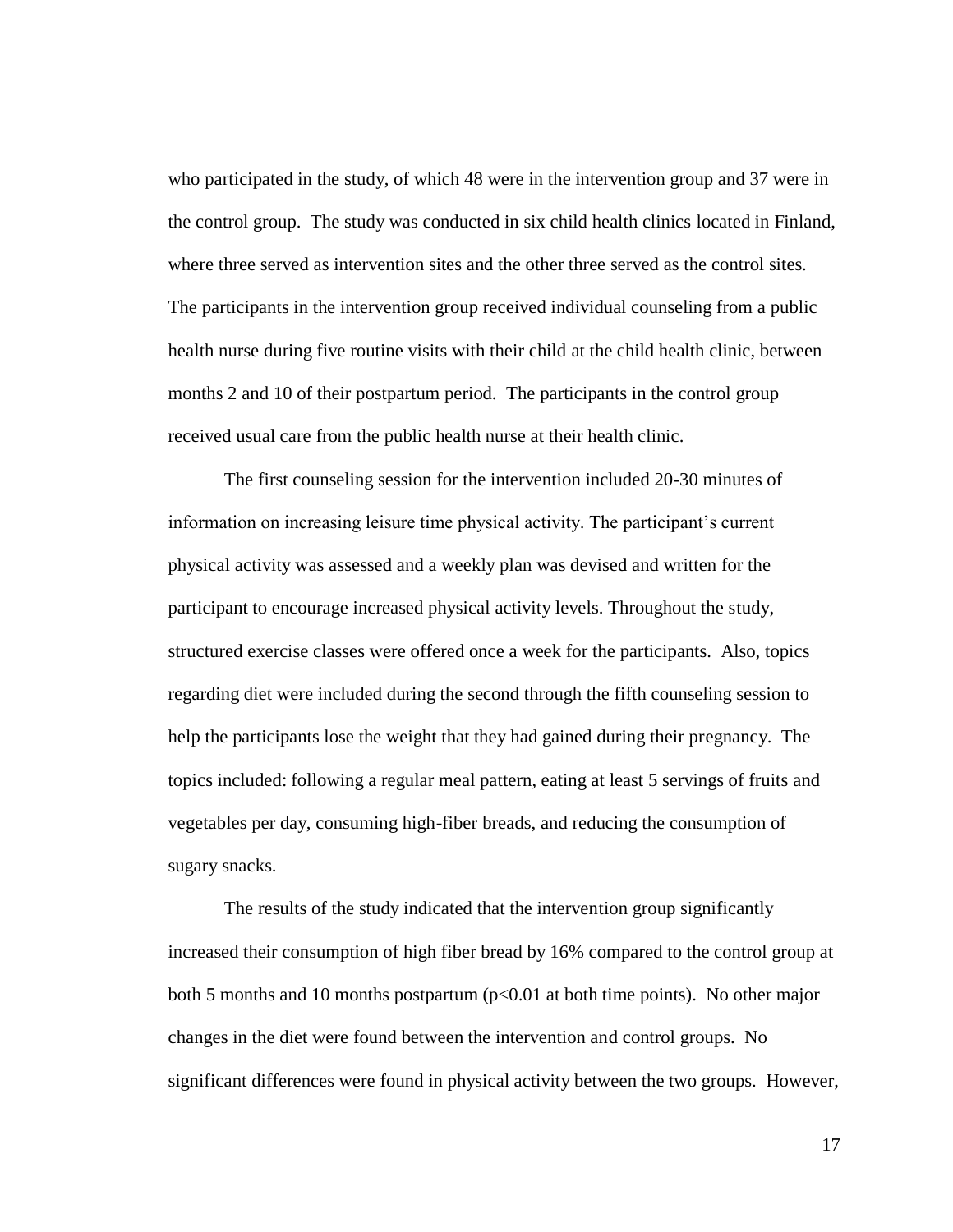in spite of the seemingly similar results, more mothers in the intervention group returned to their pre-pregnancy weight compared to the control group  $(p=0.06)$ . Therefore, it is possible that the food frequency questionnaire (FFQ) may not have been able to detect that the intervention group actually did reduce the number of total calories they consumed, or that the physical activity questionnaire did not accurately estimate the participants" daily activity. It could also be speculated that other factors besides diet and exercise influenced the results, such as breastfeeding duration or pre-pregnancy BMI of the participants. However, these variables were not measured or controlled for in the study. Therefore, it is unknown whether the information from the intervention led the intervention participants to return to their pre-pregnancy weight.

Another study also investigated the effects of individual counseling on diet and physical activity on weight retention in postpartum women. This study, published by **Huang et al** in 2009, aimed to determine whether it was more beneficial to begin an intervention to prevent weight retention during pregnancy, rather than during the postpartum period [25]. The 189 Taiwanese women who participated in the study had an average BMI of 21 (BMI range= 17-37) and were randomly divided into three groups. Group 1 (n=61) received the intervention beginning at gestational week 16 and lasting until 6 months postpartum. Group  $2$  (n=64) received the intervention starting at birth and it also lasted until 6 months postpartum. Group  $3$  (n=64) remained the control group and received usual care.

The individual counseling sessions for group 1 were conducted with a nurse during routine clinical visits. There were a total of six sessions, three during pregnancy,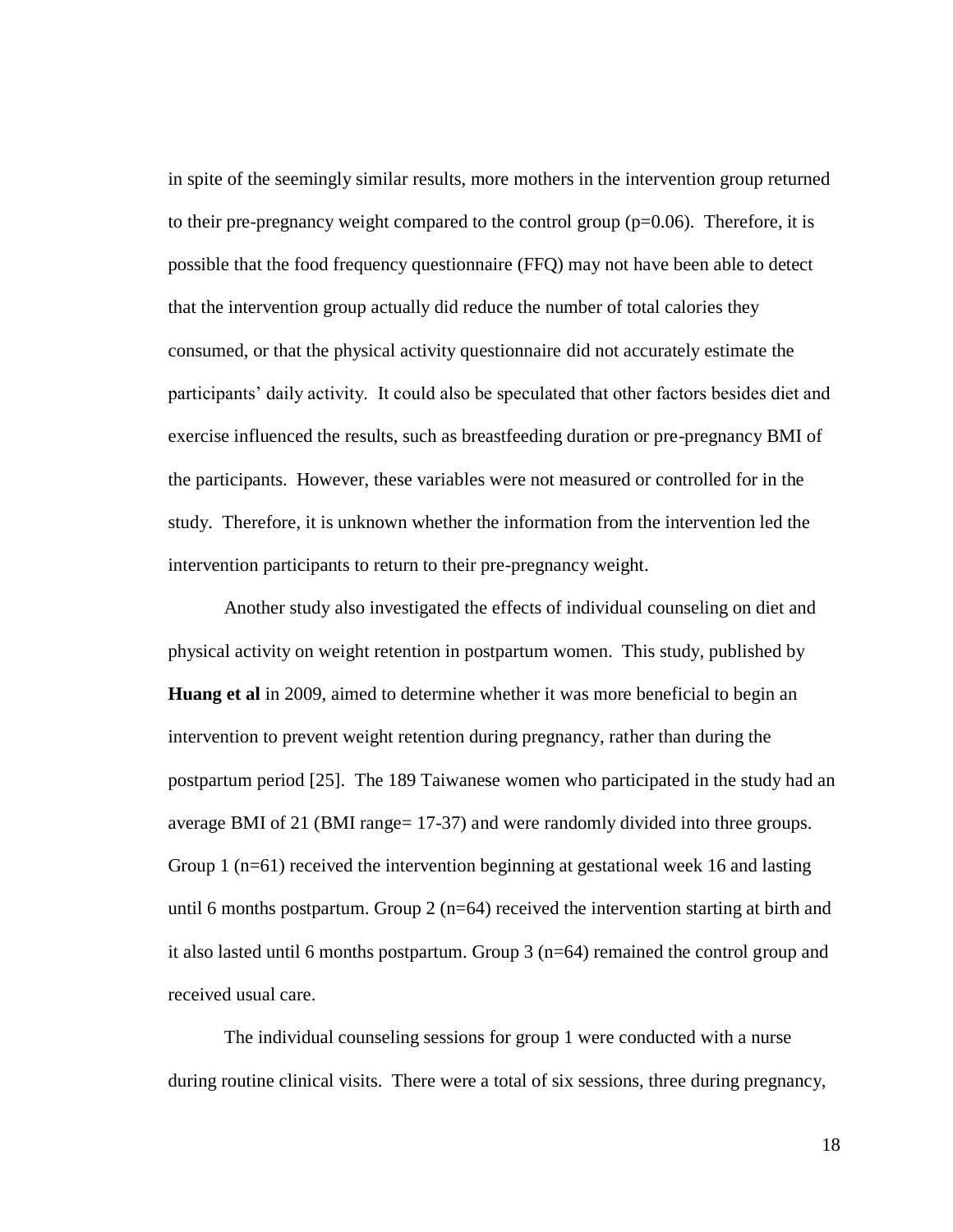one at birth, and two during the post-partum period (at 6 weeks and 3 months). During the first session, the nurse and participant established a goal for the participant"s gestational weight gain and postpartum weight retention. During that session and each subsequent session, information on diet and physical activity in relation the pregnancy and postpartum periods was discussed. Group 2 received the same information and goalsetting as group 1, but starting 24-48 h post-birth instead of during pregnancy. Therefore, the participants in group 2 received a total of three counseling sessions instead of six like group 1.

The results indicated that group 1 significantly reduced their gestational weight gain compared to groups 2 and 3 ( $p<0.001$ ). Also, group 1 had significantly reduced weight retention at six months postpartum compared to the other two groups  $(p<0.001)$ . Although not statistically significant, gestational weight gain and weight retention were lower for group 2 when compared to the control group as well. Therefore, it is possible that individual counseling beginning during pregnancy may be more beneficial in lowering weight retention during the post-partum period for women, but that counseling started after birth may also provide positive results.

A study conducted by **Ostbye et al** aimed to promote the weight loss of overweight or obese postpartum women, using not only individual motivational counseling but also diet and exercise classes [26]. At 6 weeks postpartum, the enrolled women were randomly divided into the intervention  $(n=225)$  or control group  $(n=225)$ . Two dietary intakes were collected at baseline from all participants using the 24-hour recall method. For the intervention group, eight diet classes and ten exercise classes were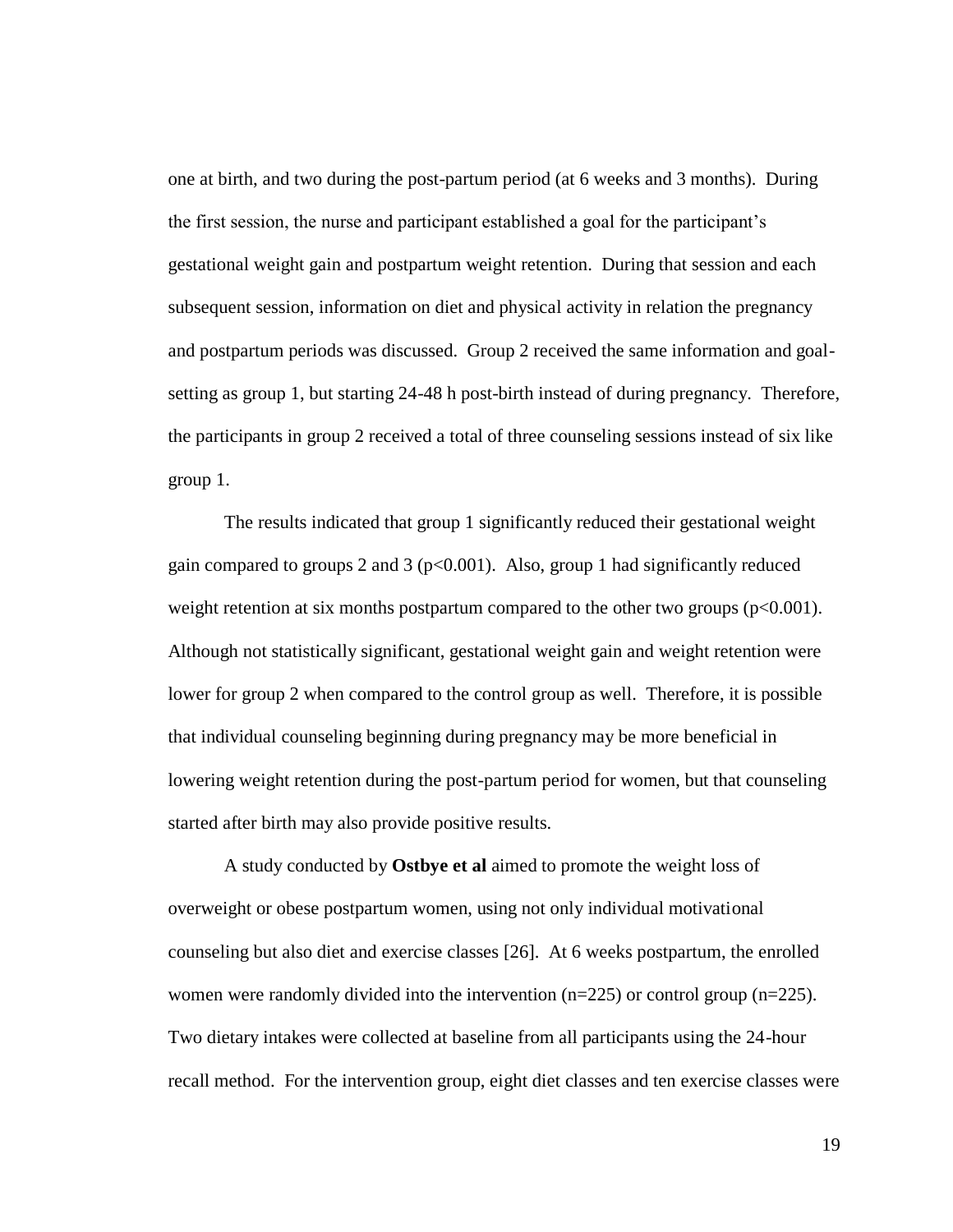offered during the study period. In addition, every 6 weeks the participants in the intervention group received an individual counseling session from a motivational counselor to encourage behavior change and address barriers they encountered preventing them from reaching their dietary and exercise goals. The intervention ended at 11 months postpartum. Dietary intakes for all participants were collected again one month after the end of the intervention. The dietary recall results indicated that the intervention group had a greater reduction in overall calorie consumption compared to the control group, although it was not statistically significant. Study results also indicated that both groups increased their amount of physical activity and lost some body weight, although there was no significant difference between the groups on either measure. Similar to the other intervention studies for postpartum women, there was a 30% drop-out rate for the women in this study. Overall, the intervention designed for postpartum weight loss between 6 weeks and 12 months postpartum did not produce significant results compared to the control group. A lack of significant results may be attributed to low participation rates in the intervention group. Of the women in the intervention group that remained in the study, just over one-third of them did not attend any classes.

Another study also used group sessions to encourage postpartum weight loss in overweight women. There were a total of forty women who participated in the study conducted by **O'Toole et al** [27]. The participants were recruited between 6 weeks and 6 months postpartum, and were randomly assigned to the intervention  $(n=21)$  or control (n=19) group. The intervention consisted of regular group educational sessions on nutrition and exercise, in which the participants were encouraged to attend until 1 year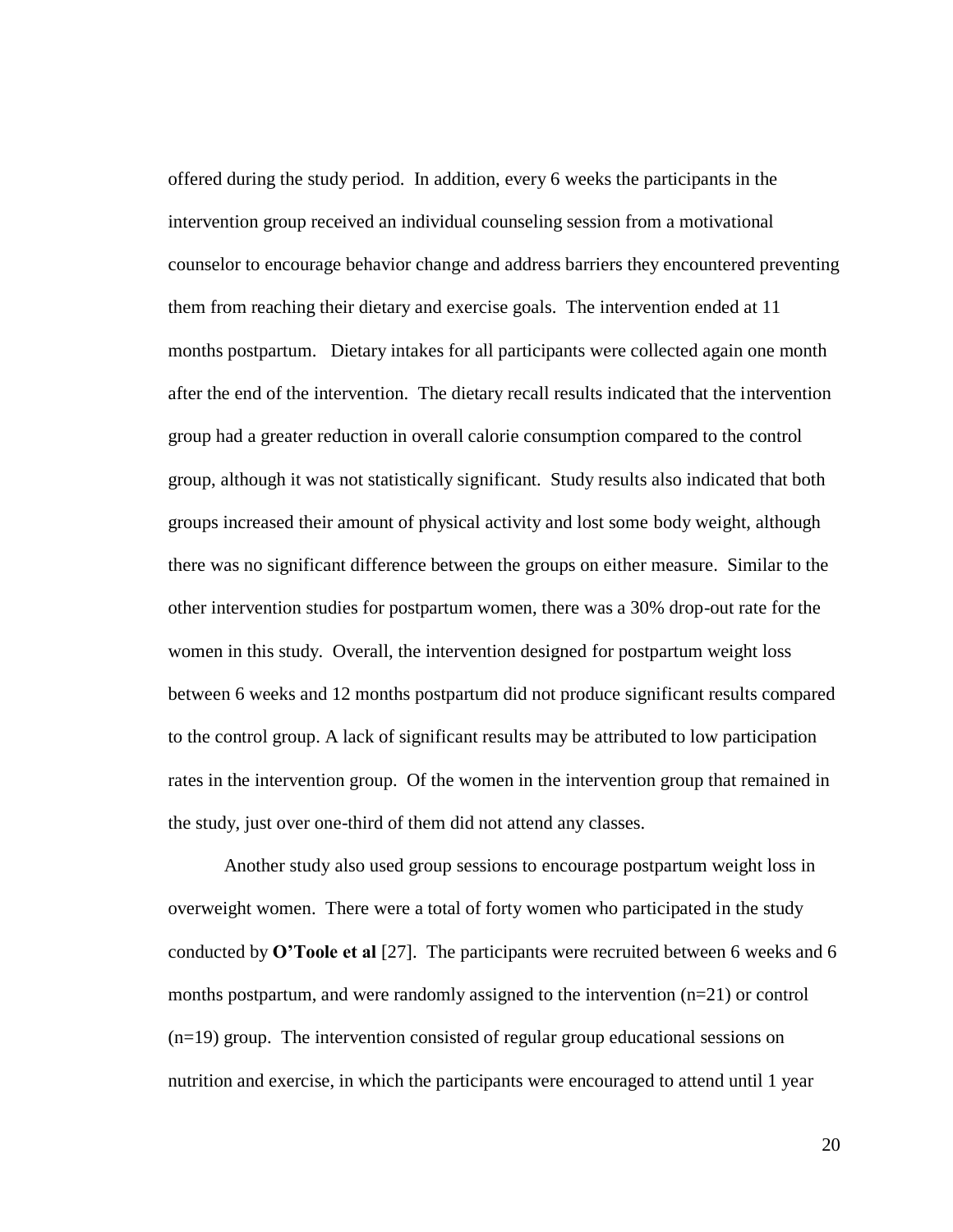postpartum. They each received personalized diet and exercise plans to guide them in addition to the classes. The participants in the control group met once with a dietitian and exercise physiologist individually to devise a diet and exercise plan for them, but did not receive follow-up care. Anthropometric measurements and information from 3-day food records were recorded for each participant at baseline, 12 weeks after baseline, and 1 year postpartum.

The results showed that the women in the intervention had a significant decrease in both body weight and percent body fat 12 weeks after baseline and at 1 year postpartum ( $p<0.001$  for both). There were no changes in either of these measurements for the women in the control group. Both groups showed a significant decrease in calorie consumption at 1 year postpartum compared to baseline. Calories burned from exercise and amount of vigorous physical activity significantly increased in the intervention group at 12 weeks after baseline and 1 year postpartum, but no changes were seen at either time point with the participants in the control group. This indicates that diet and exercise in combination may be more beneficial than changing diet alone, because the control group reduced their calorie intake but they did not increase their amount of exercise, and as a result did not lose weight. This type of intervention may be an effective way to promote postpartum weight loss in overweight women. However because of the study"s small sample size, a bigger trial should be conducted to confirm these results. A limitation of the study was that there was only a 57% retention rate at 1 year postpartum, suggesting that it is difficult to keep women during the postpartum period engaged in structured intervention programs.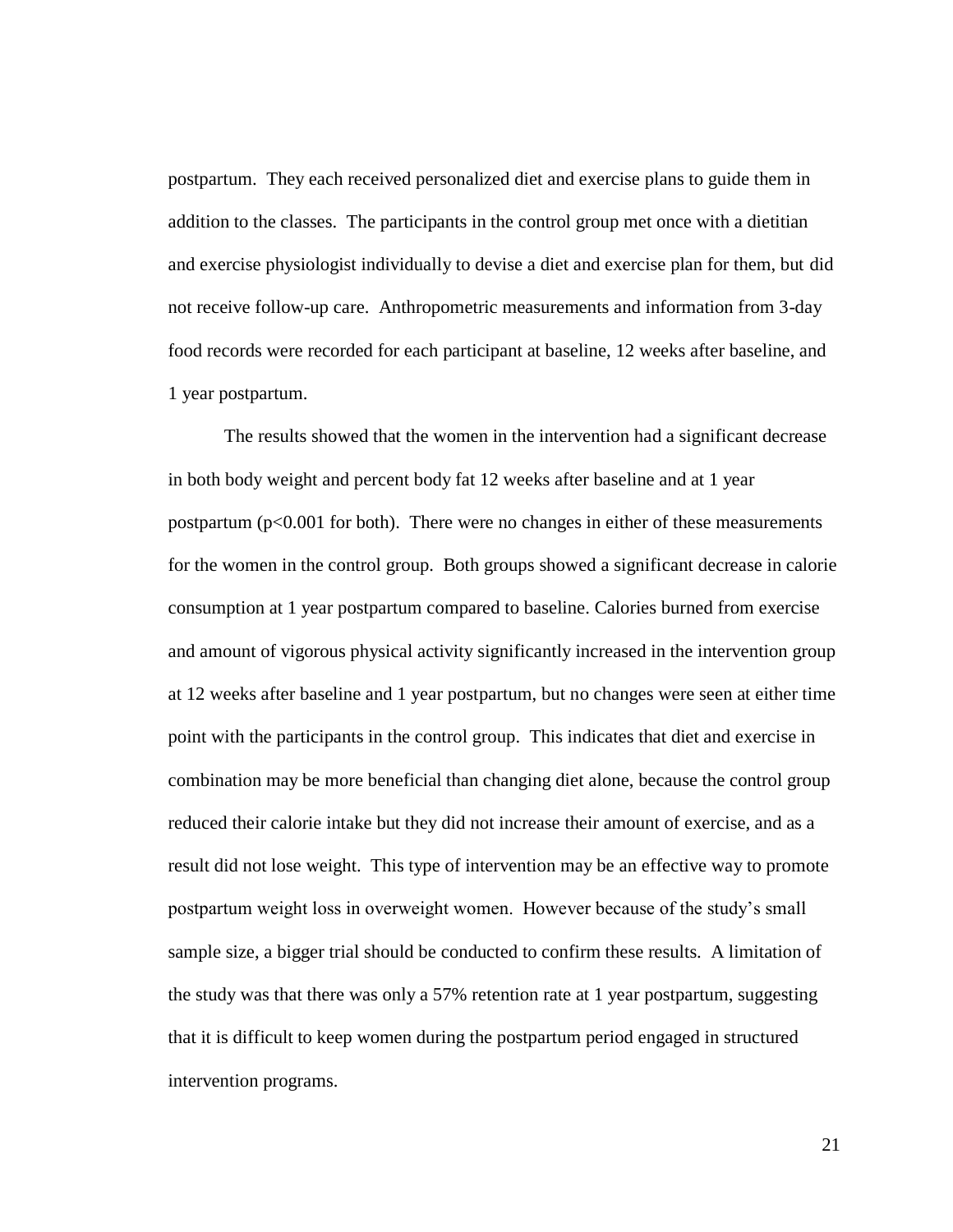#### *Summary of literature review*

Of all the studies presented, compliance rates were low for most of them. This indicates that this may be a difficult population to keep engaged with an intervention program over a period of time, perhaps because of the additional demands their baby has placed on their time. Since women report being more dissatisfied with their bodies during the postpartum period than during their pregnancy, this is a time period when a lot of women are more motivated to lose weight [4]. However, keeping their commitment may prove challenging when they run into unforeseeable obstacles, such as lack of childcare. Therefore, it is possible that providing childcare for the interventions that utilize group educational or exercise sessions would help to increase continued participation.

Overall, smaller intervention studies have been successful. Results show that changes in diet and exercise can help reduce weight retention among postpartum women. Intervention studies have made comparisons about single components of the diet or total numbers of calories consumed, but none have compared differences in the overall quality of the mother"s diets. Measuring the quality of one"s diet before and after an intervention will provide more insight into what, if any, changes the individuals are making to improve their diet.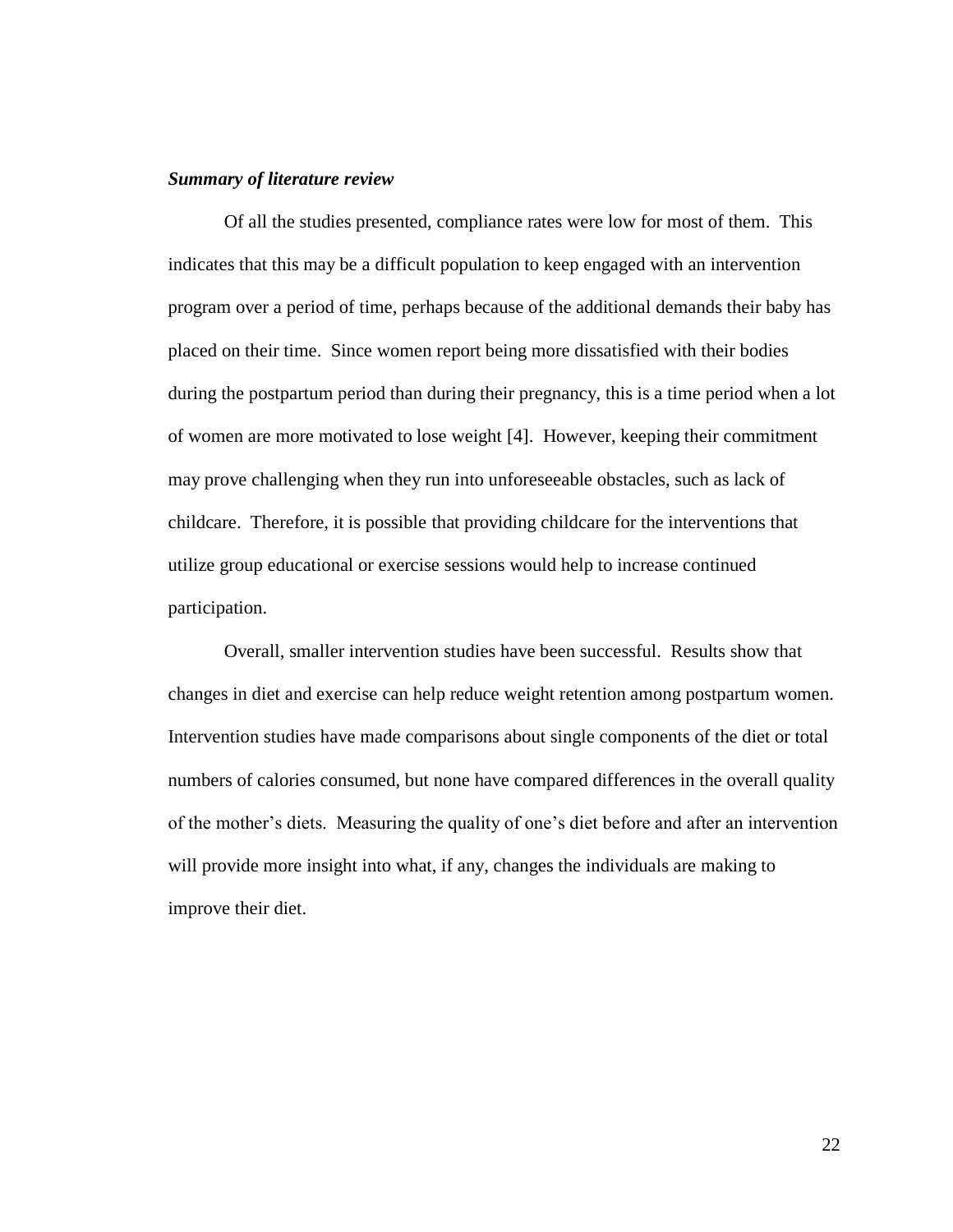#### **CHAPTER III**

## **DIET QUALITY AND WEIGHT CHANGE AMONG OVERWEIGHT AND OBESE POSTPARTUM WOMEN ENROLLED IN A BEHAVIORAL INTERVENTION PROGRAM**

#### **INTRODUCTION**

In the United States, 34% of the population is considered obese (body mass index [BMI] ≥30), while another 34% of the population is overweight (BMI=25-29.9 [1]**.** Within the last 20 years, the occurrence of obesity in this country has risen more than 50% [28, 29]. Being overweight or obese can have detrimental health consequences, including increased risk for cardiovascular disease, type 2 diabetes, hypertension, and cancer [30]. In an attempt to curtail the increasing trend of weight gain leading to obesity, countless weight loss interventions and strategies have been introduced. However, the prevalence of overweight and obese persons continue to rise. Creating and implementing interventions that address specific groups of people who are most susceptible to weight gain is one strategy being used to help address the growing problem of obesity in this country.

One group that has a particularly high risk for becoming overweight or obese is women of childbearing age. For women, pregnancy is one contributing factor leading to overweight and obesity. In the US, approximately 4 million women give birth each year [31], and in 2004 an estimated 46% of them gained more weight than is recommended by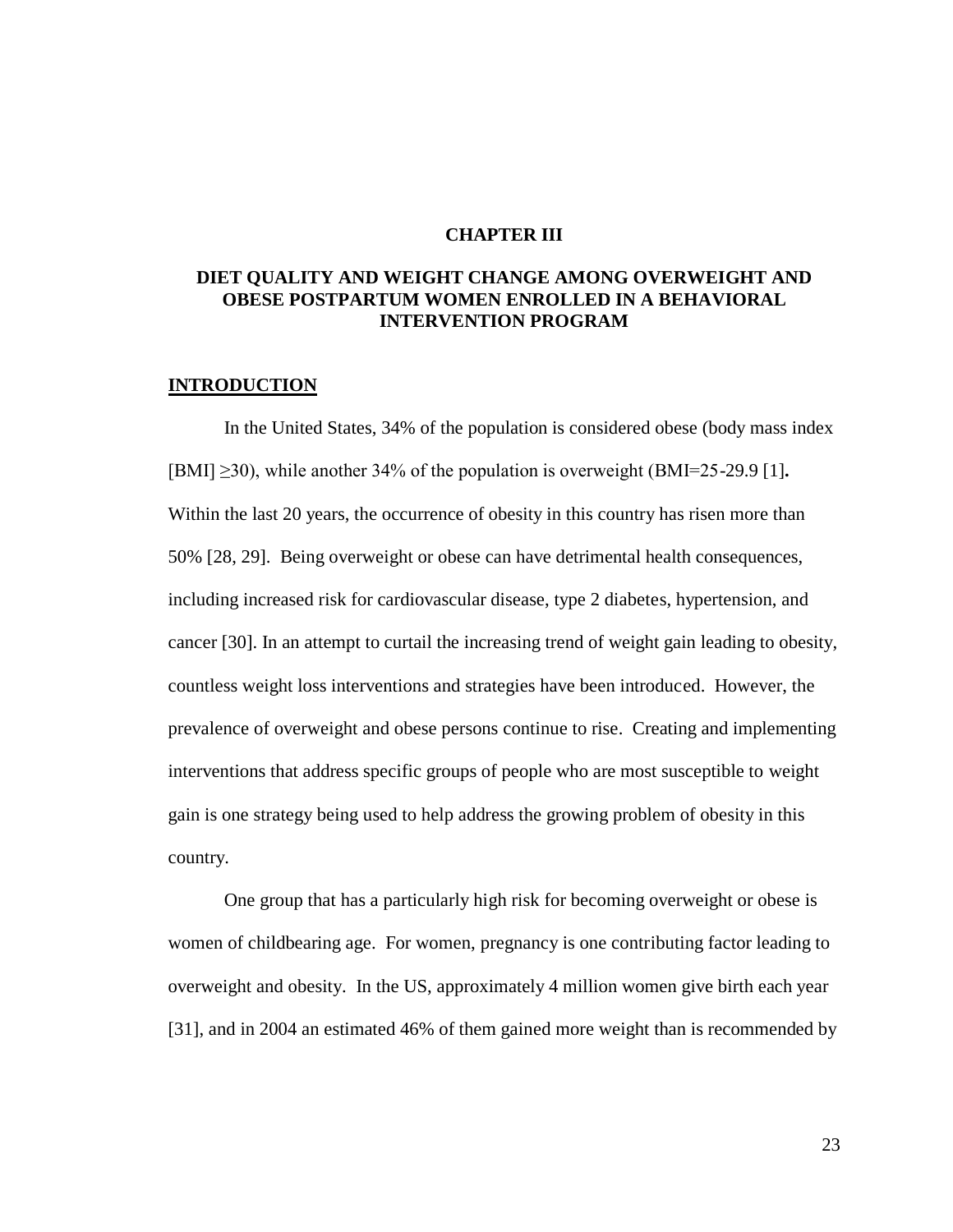the Institute of Medicine (IOM) [3]. The IOM recommends weight gain between 5-18 kg (11-40 lbs) during pregnancy, depending on one"s pre-pregnancy BMI. Evidence shows that excessive weight gain during pregnancy can lead to higher postpartum weight retention. Although the average weight retention during the postpartum period tends to be between 0.5-3 kg [4], studies have reported that 14%-25% of postpartum women retain >4.5 kg [5, 6]. This indicates that the amount of weight actually retained can be highly variable and some women may be more at risk for retaining the weight gained during pregnancy than others. Several risk factors have been identified for significant postpartum weight retention, including higher pre-pregnancy weight, excessive weight gain during pregnancy, smoking cessation during pregnancy, and not breastfeeding [4]. Nuss et al suggest that nutritional knowledge also predicts those women at risk for excessive postpartum weight retention [32]. The results of their study indicated that the women who had less nutritional knowledge retained more postpartum weight compared to those with greater nutritional knowledge.

Looking beyond the postpartum period, a significant predictor for long-term weight gain is the failure to lose the excess weight that was gained during pregnancy by 6 months postpartum [2]. Rooney and Schauberger showed that women who lost the weight that they gained during pregnancy by 6 months postpartum were only 2.4 kg heavier ten years later compared to 8.3 kg heavier for those who still had weight retention 6 months after giving birth [2]. Not losing the excess weight will cause a woman to enter her next pregnancy weighing more, which increases the likelihood of gaining even more during that pregnancy and retaining more during the postpartum period that follows. This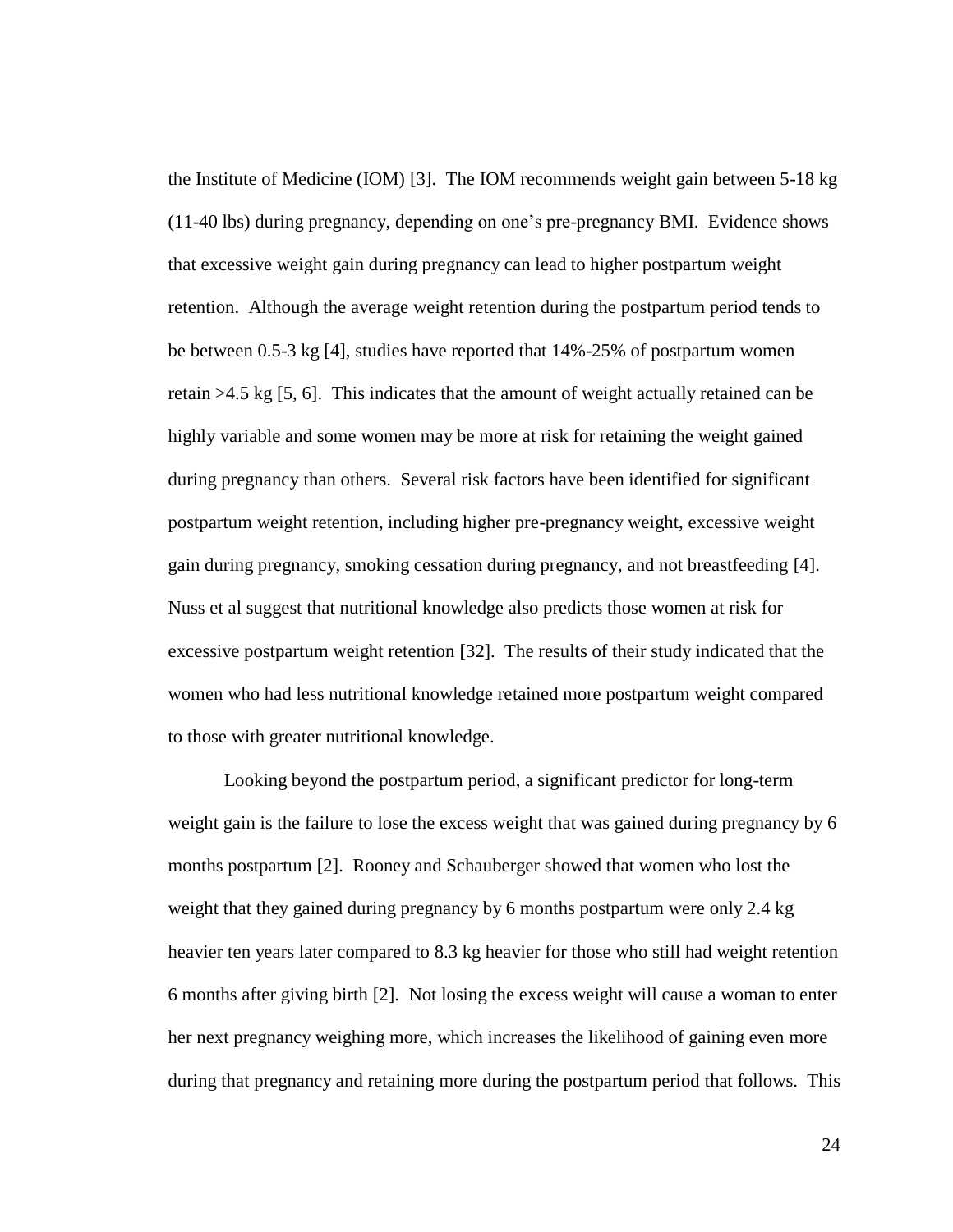issue of retaining postpartum weight can lead to a compounding problem with multiple pregnancies. Intervening during the postpartum period to help women lose the weight gained during pregnancy may have a positive impact on long-term weight maintenance.

One way to help postpartum women lose weight is through restricting energy intake in their diet. The early postpartum period may be an excellent time to promote the consumption of a healthy diet as a way to help lose weight that was gained during pregnancy. Although some women eat healthier during pregnancy to ensure ample nutrients are available for their fetus, they may not continue their healthy eating habits after giving birth [10]. Collectively, studies show that diet quality for women is suboptimal during the postpartum period [8, 9, 11, 12]. Intervening during the early postpartum period to encourage women to continue healthy dietary habits that they practiced during pregnancy could be beneficial as a way to promote weight loss during the postpartum period.

Therefore, the purpose of this study was to determine predictors of diet quality during the early postpartum period. A second aim was to determine whether mothers in a behavioral intervention program significantly improved the quality of their diet, reduced energy intake, and lost more weight from baseline to endpoint compared to participants in the control group. The final aim was to determine if baseline diet quality, baseline energy intake, and lactation status predicted weight change from 6 to 16 months postpartum.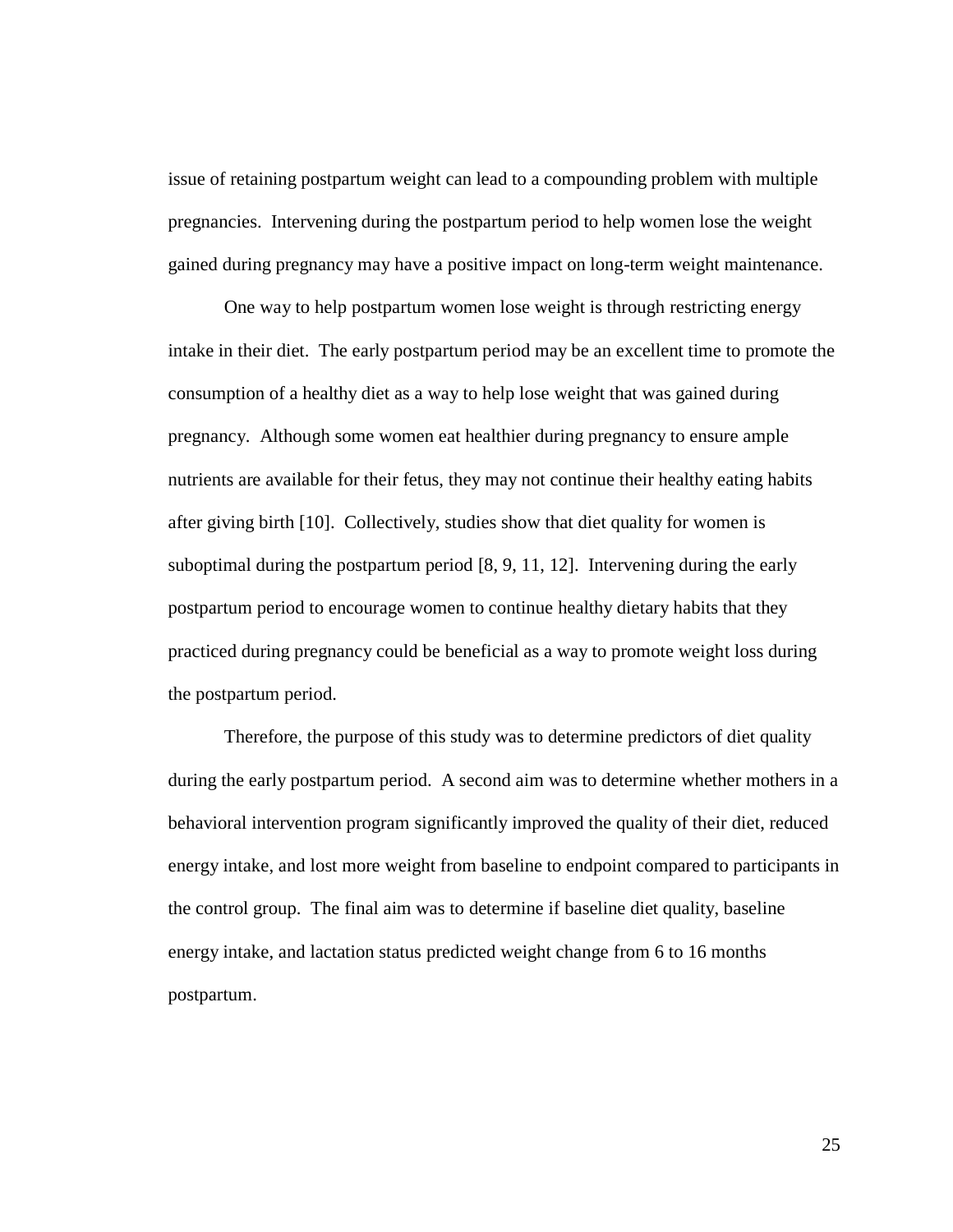#### **METHODS**

#### *Participants*

Overweight and obese postpartum women were enrolled in a randomized controlled trial called KAN-DO (Kids and Adults Now- Defeat Obesity). The rationale and detailed design of the study was previously reported [33]. Participants were recruited from a total of 14 counties within the Triangle and Triad regions in North Carolina between September 2007 and November 2009. Recruitment consisted of identifying potentially eligible women based on publicly available state birth certificate records. A postcard was sent to the women identified from the birth records, which described the study and listed a toll-free telephone number for them to call if interested in the study. In addition to the mailed postcards, telephone numbers were obtained through a public search for approximately 50% of these women. The women were contacted by phone as a follow-up to the postcard. To supplement the recruitment process, flyers containing information about the study were posted in pediatric and obstetric offices, day care centers, and other community centers with the toll-free telephone number for potential participants to call.

 Women who called the toll-free number and those for which their telephone number was obtained through the public search were screened for eligibility. To be eligible for the study, the mother had to meet the following criteria: pre-pregnancy BMI  $\geq$ 25 kg/m<sup>2</sup>, gave birth within the last 6 months, have another child aged 2-5 years, Englishspeaking,  $\geq 18$  years old, and have access to a telephone and mailing address. Interested women who met the criteria guidelines were asked to visit the nearest study site to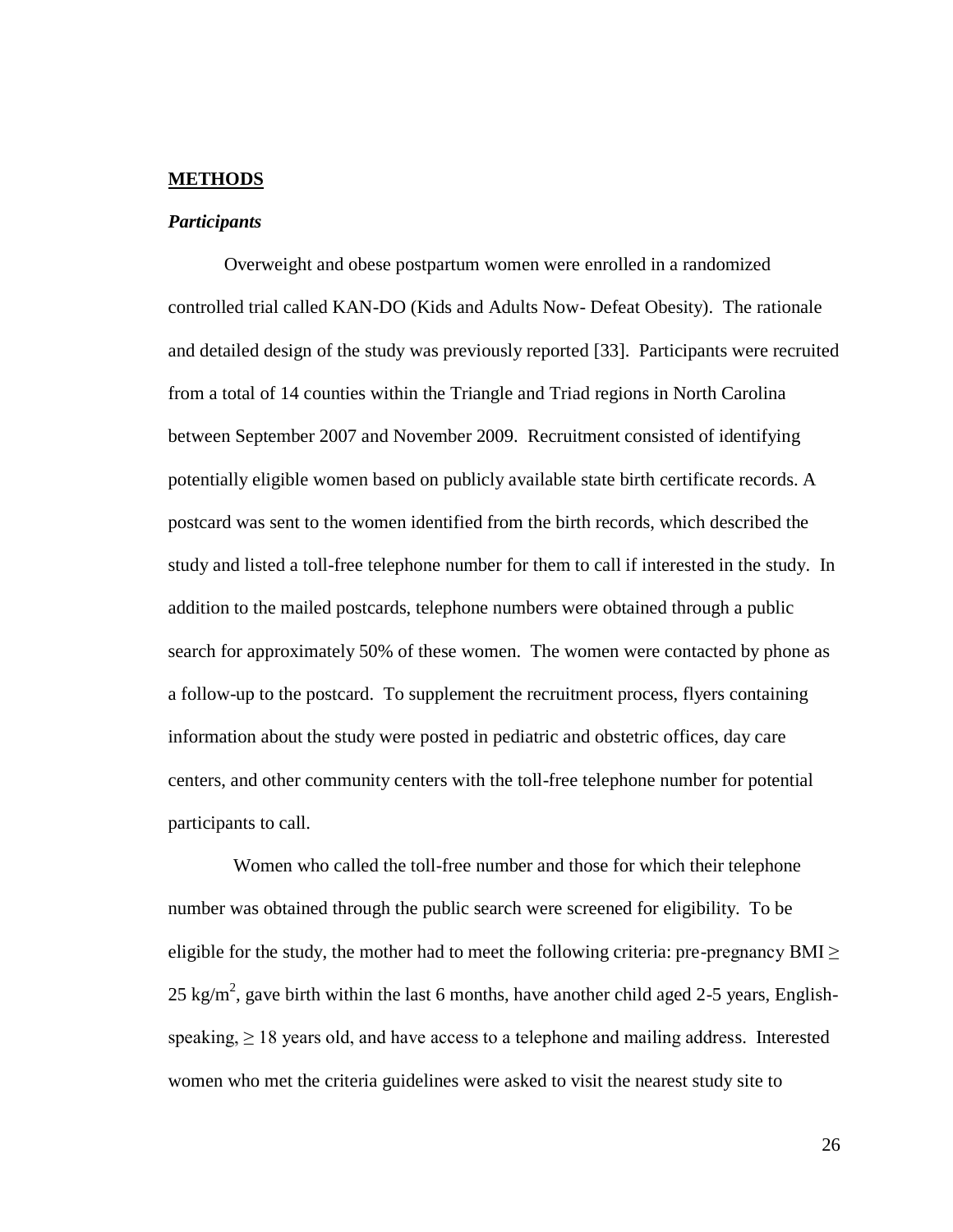complete a baseline assessment. The two sites were located at The University of North Carolina at Greensboro (UNCG) and Duke University, Durham, NC. Verbal informed consent was obtained from all participants prior to participation at the baseline visit.

Prior to the baseline visit, a packet was mailed to participants with an informed consent letter, a self-administered questionnaire, and directions to the site. Women were asked to complete and return the questionnaire at the time of the visit. The questionnaire addressed demographics and topics regarding the woman"s dietary habits, physical activity, parenting behaviors, and motivational readiness for change. Depression status of the women was categorized based on the validated 10-question Edinburgh Postnatal Depression Scale (EPDS), which was included in the baseline questionnaire to screen for postpartum depression [34, 35]. Following EPDS protocol, scores of 13 or greater were considered a positive screen for depression.

At the baseline visit, all women reviewed and signed the written consent from (Appendix A). Anthropometric measurements for the woman were collected, including height, weight, and waist and hip measurements. Calculations were completed to ensure the woman's measured BMI was  $\geq$ 25 kg/m<sup>2</sup> in order for her to remain eligible for the study. Following the baseline visit, two 24-hour dietary recalls were completed with the woman via telephone within two weeks of one another.

There were a total of 40,379 women who were reached during recruitment and received information regarding the KAN-DO study. Of those women, 4444 (11%) were screened for eligibility. Since 2179 (49%) were ineligible and 1617 (36%) refused, 648 (15%) remained that were eligible and interested in participating. Within this group of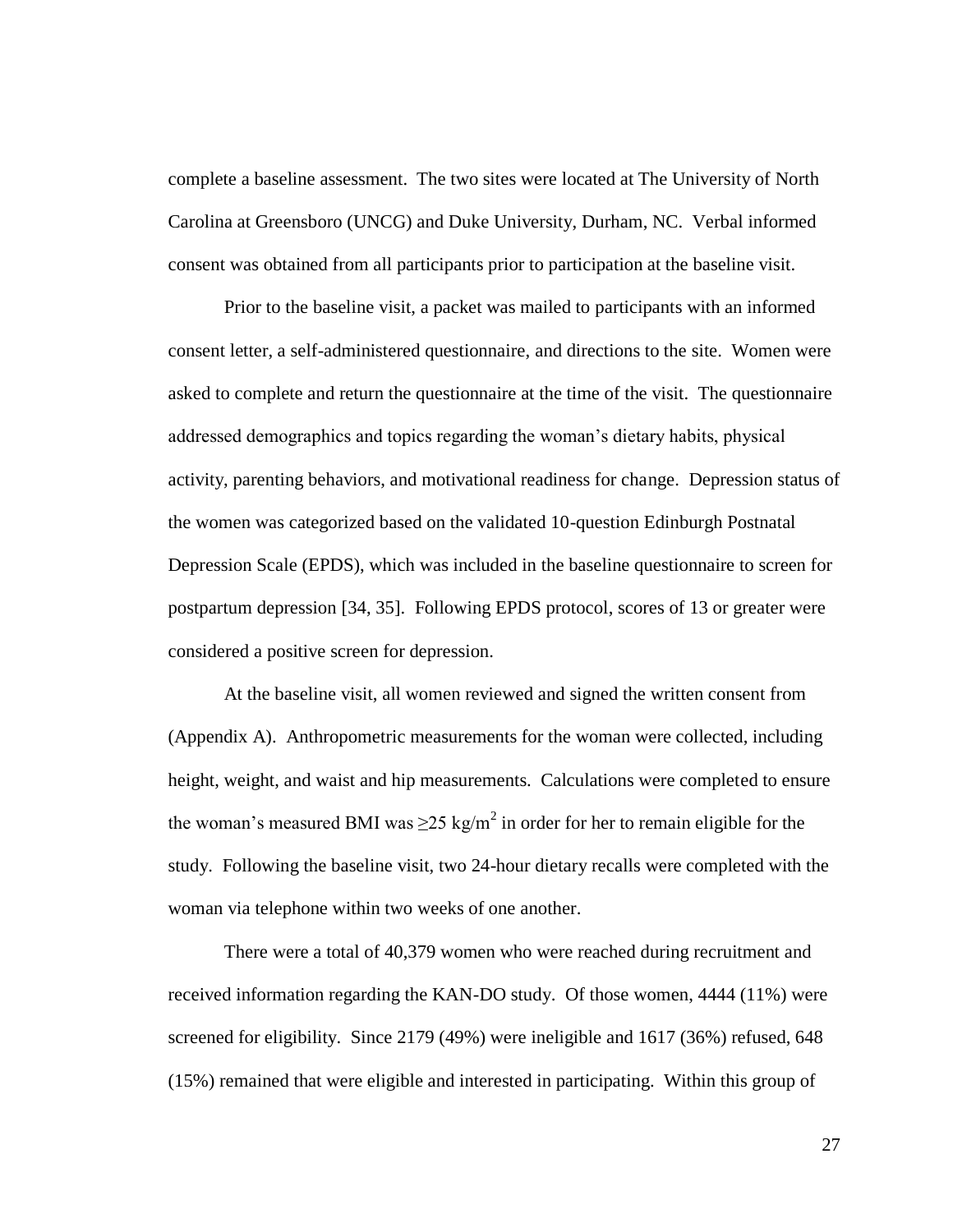women, 152 did not attend their scheduled baseline visit, 80 refused or were considered ineligible during their baseline visit, and 16 did not complete all of the required baseline assessments. The remaining 400 women were enrolled to participate in the study.

Upon completion of the baseline visit (with anthropometric data), questionnaire, and dietary recalls, the women were equally randomized into the control or intervention arm of the study based on a 16-block randomization with 4 strata (preschooler"s age (2-3 vs. 4-5), mother"s race (black vs. non-black), study site (Durham vs. Greensboro), and mother's days postpartum  $\left($  <122 days vs. >122 days). At the point of randomization, the women had to be between 2-7 months postpartum. All study procedures were approved by the Institutional Review Boards of University of North Carolina at Greensboro and Duke University Medical Center.

### *Anthropometric measures*

Anthropometric measurements were collected for all participants at baseline, which was between 2-6 months postpartum. Measurements were collected again 10 months later, after the completion of the intervention. All measurements were collected in person with research staff at one of the two study locations.

Body weight was measured using the Tanita BWB-800S digital scale (Tokyo, Japan) and height was measured with the SECA 214 portable stadiometer (Hamburg, Germany). Height was measured at baseline only, whereas the body weight was collected at both time points. Participants were measured without shoes and wearing minimal clothing for all measurements.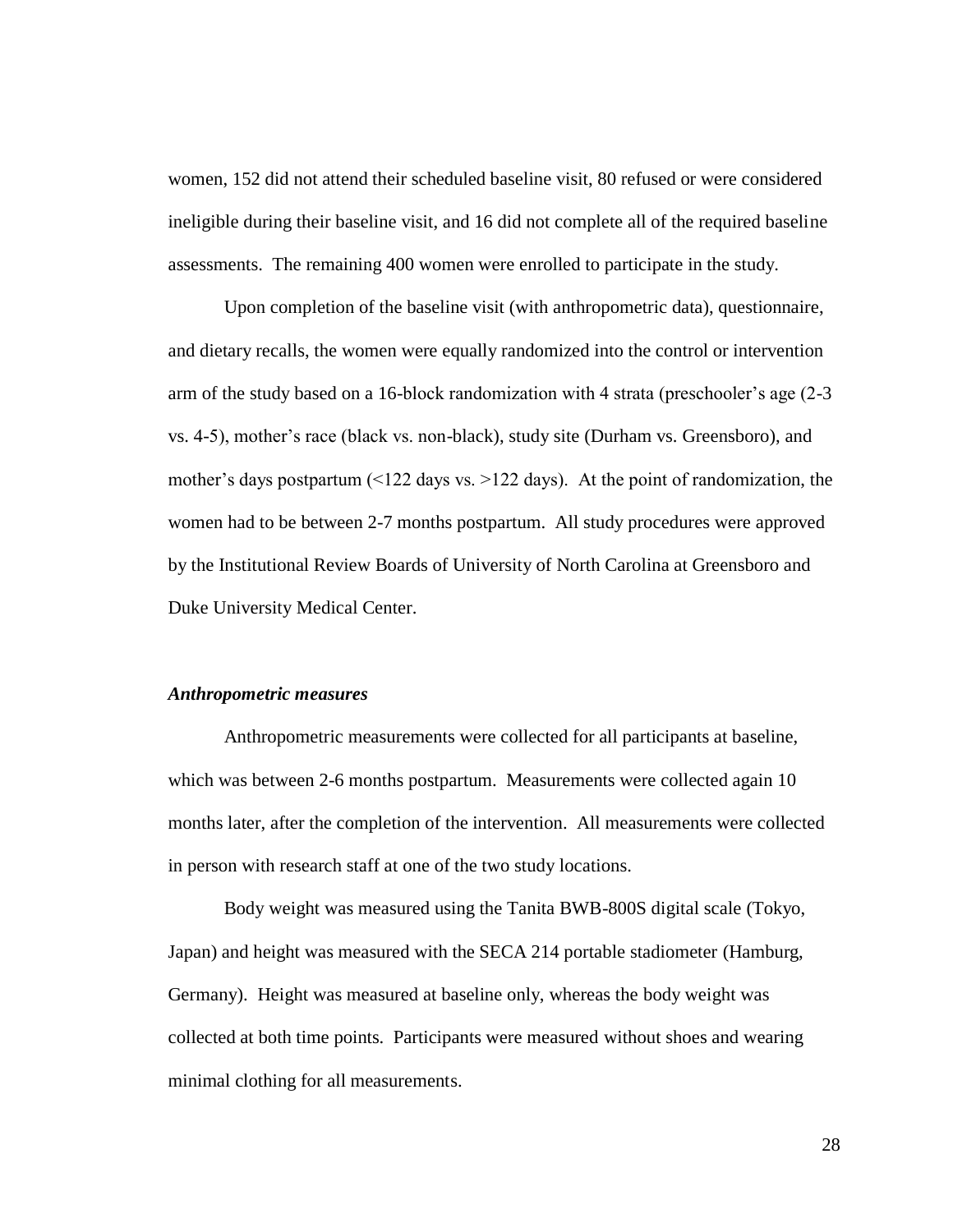#### *Dietary assessment and analysis*

Dietary interviews were conducted with all participants at baseline and at the end of the intervention period. The interviews were conducted via telephone by trained research staff using the Nutrition Data System for Research (NDSR), which follows the multiple pass, 24-hour dietary recall method. The multiple pass method is a technique used to increase accuracy of dietary recalls, in which the interviewer first collects a brief list of foods consumed, then inquires for more details about the food items, and lastly reviews the collected information with the participant. The multiple pass method is described in detail elsewhere [36]. Two recalls were collected at each of the time points. They were completed on unannounced days and generally within 2 weeks of one another.

At the baseline and endpoint visits, the participants were given a Food Amounts Booklet containing two-dimensional pictures of food amounts, in order to assist them in estimating portion sizes during the interviews. All participants were asked to verify that their food intake was typical for the day being recalled in order to help ensure accuracy of the data collected. Previous research has indicated that multiple pass, 24-hour dietary recalls are an accurate way to capture dietary intakes [36]. Research also indicates that interviews completed via telephone are as accurate as in-person interviews, which was validated using the doubly labeled water technique [37]. Dietary intake data were collected using NDSR software versions 2007, 2008, and 2009, developed by the Nutrition Coordinating Center (NCC), University of Minnesota, Minneapolis, MN. Final calculations were completed using the NDSR version 2009.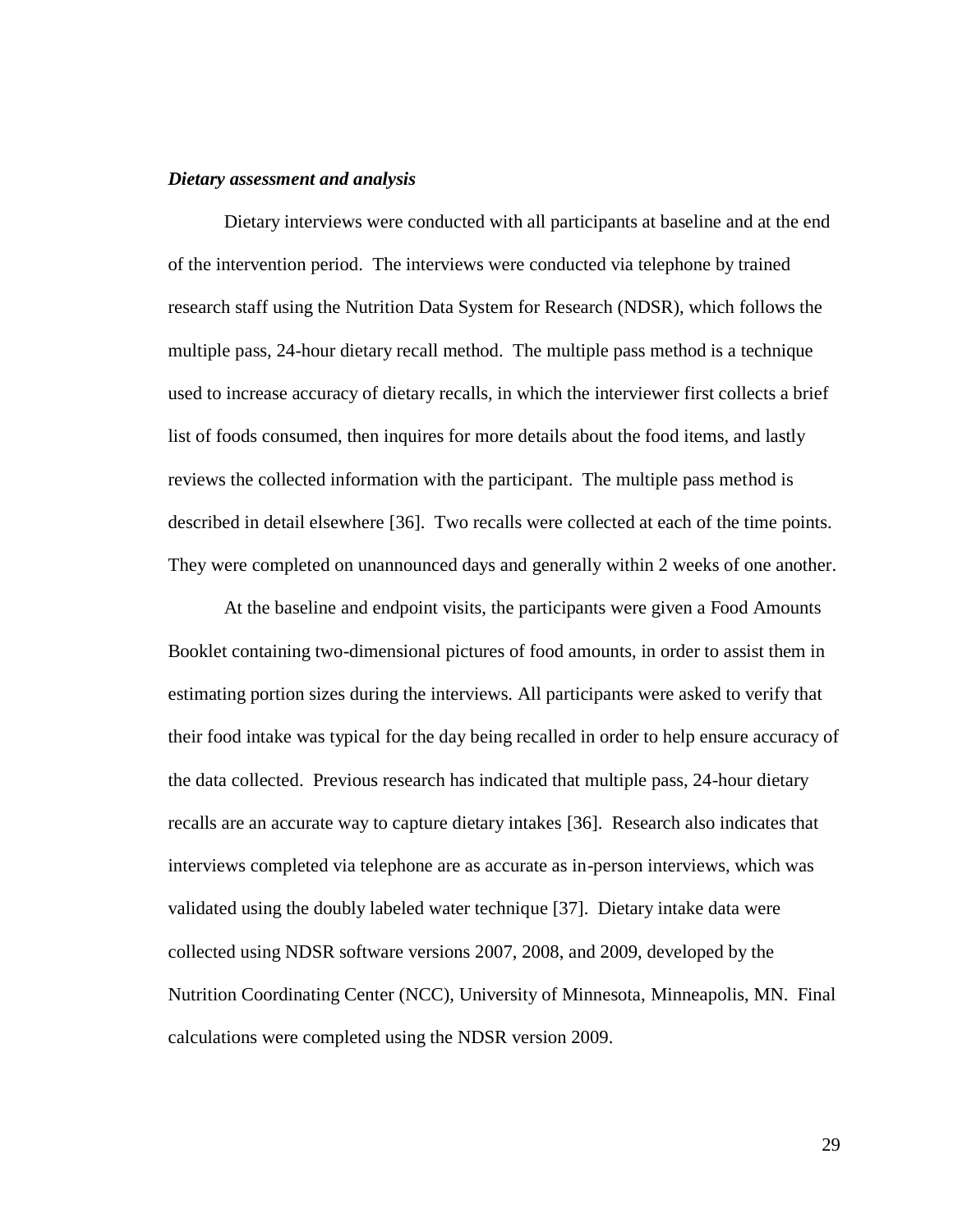The Healthy Eating Index-2005 (HEI-2005) tool was utilized to determine the quality of each participant's diets both before and after the intervention period (baseline and endpoint). HEI-2005 is a tool used to assess the quality of an individual's diet based on established national guidelines. It was originally created in 1995 by the United States Department of Agriculture (USDA). The original HEI was based on the Dietary Guidelines set forth by the 1990 Dietary Guidelines for Americans [13]. Because the Dietary Guidelines are generally updated every five years, the HEI has since been revised to better reflect the latest Dietary Guidelines, set forth in 2005. The new HEI-2005 has shown to be a valid and reliable method to measure diet quality [14].

The HEI-2005 is comprised of 12 components, each of which assesses an important aspect of diet quality. Nine of the components measure nutrient adequacy in the diet and the other three measure items that should be consumed in moderation within the diet [38]. See Table 1 for the complete list of components [39]. A score is assigned to each component, and then summed for a total score. There is a minimum and maximum score that can be earned for each component, with an overall total score of 0- 100 that can be earned. According to the HEI-2005 technical report, an overall score of 81-100 is considered "good", whereas scores of 51-80 "need improvement" and scores of 50 or below are "poor" [40]. Using HEI-2005 to analyze diet quality for postpartum women before and after completing the intervention will provide some evidence as to what areas of the diet showed significant improvement after the intervention, as well as other areas that still need attention. The total HEI-2005 score can indicate whether the overall diet improved compared to baseline.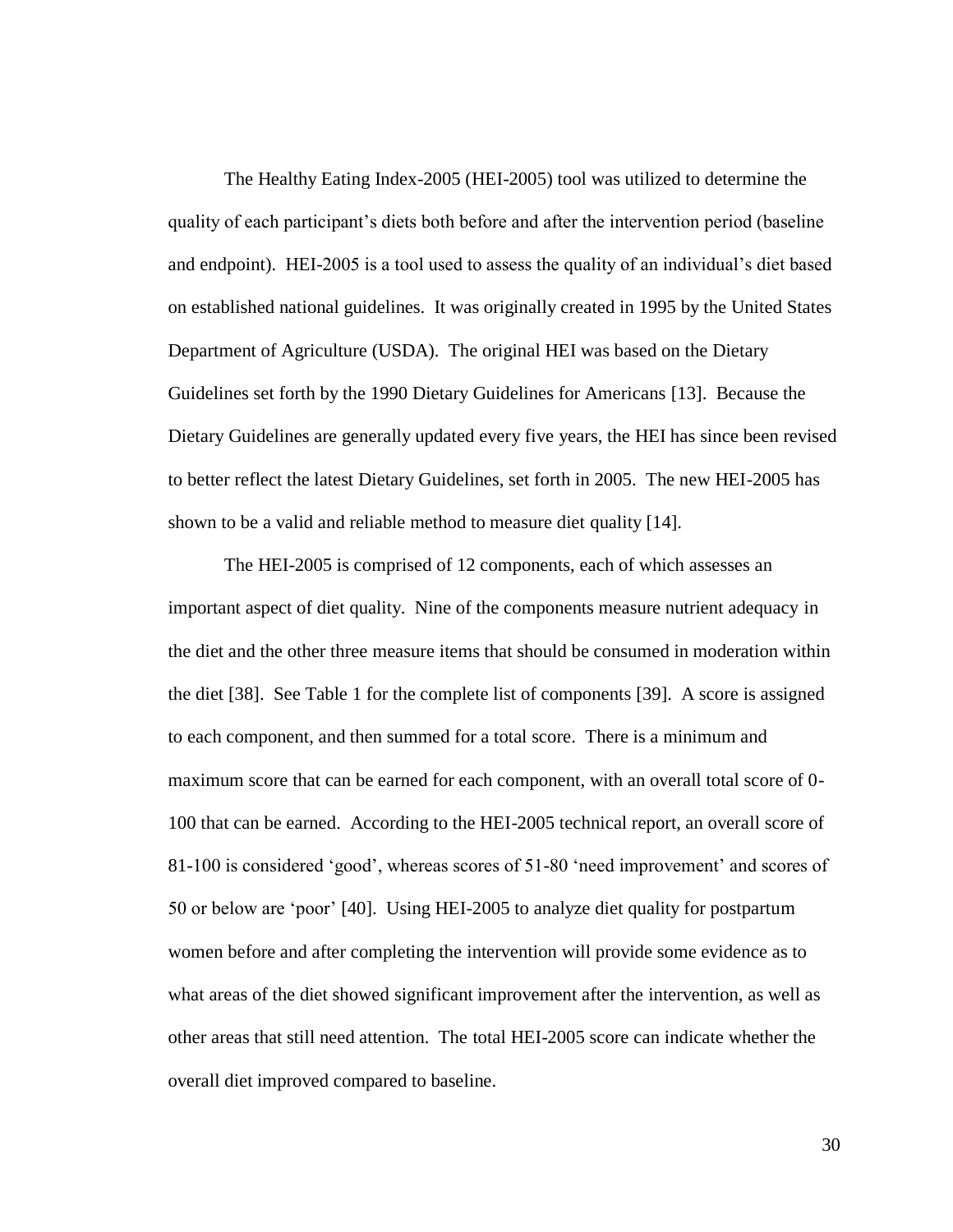Table 1 indicates the minimum and maximum points that can be allotted for each component, and lists the food/nutrient amounts required to obtain the minimum or maximum scores. The scoring is prorated based on the amount of food/nutrient consumed; therefore any score between the minimum and maximum can be assigned. A difference between the original HEI and HEI-2005 is that the scoring for HEI-2005 is based on food/nutrient density (e.g. nutrient intake per 1,000 kcal consumed) rather than absolute amounts of food or nutrients consumed, since dietary recommendations vary according to how many calories are consumed. This change helps account for the differences in the amount of total calories people consume. Using the density approach helps to standardize the recommended amounts of food or nutrients, regardless of total calorie consumption.

The HEI-2005 approach to measuring diet quality differs from other methods in that it has several unique components, which are the Whole Fruit, Oils, and discretionary calories counted in the Solid Fat, Alcohol, and Added Sugar (SoFAAS) component. Also unique to the HEI-2005 tool is the use of the density approach to control for diet quality. The HEI-2005 emphasizes whole fruit, dark green vegetables, orange vegetables, legumes, whole grains, sodium, and discretionary calories because they are the dietary components consumed in amounts furthest from the recommendations [40].

Since two days of dietary information were collected at baseline and endpoint for this study, an overall diet quality score was assigned to the average of the two days at each time point for all the participants. To calculate the HEI-2005 scores, three output files from the NDSR software were utilized. Output file 1, titled Component/Ingredient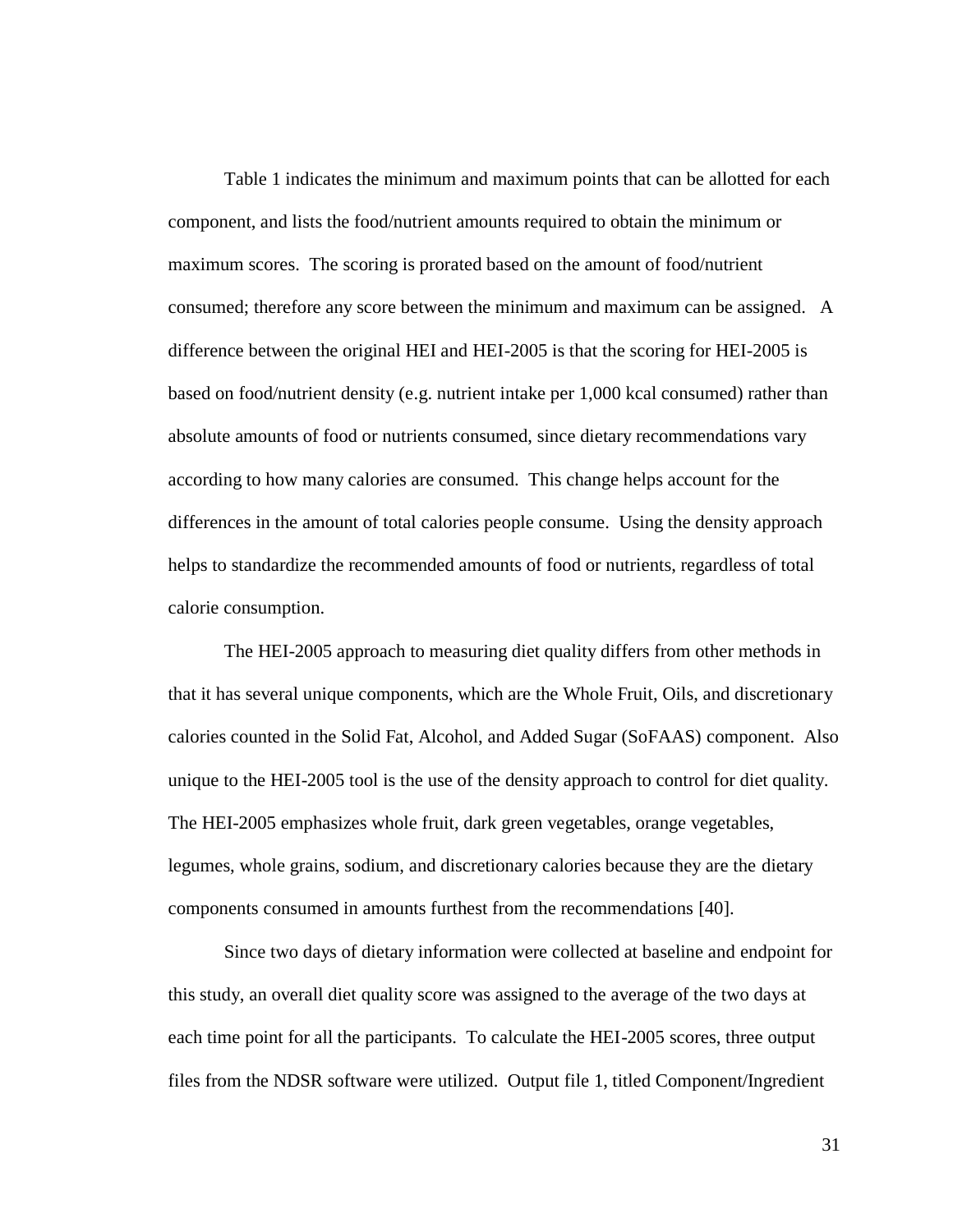File, contained the nutrient totals per food item. Output file 4, titled Intake Properties Totals, contained the daily totals for individual nutrients. Output file 9, titled Servings Count Totals, contained the daily totals for food group serving counts based on servings defined by the Dietary Guidelines for Americans 2005.

The serving count information from output file 9 was utilized to compute the scores for the following components: total fruits, whole fruits, total vegetables, darkgreen and orange vegetables and legumes, total grains, whole grains, dairy, and meats and beans. In order to compare the number of servings to the HEI-2005 scoring standards, the serving counts were converted to cups for total fruits, whole fruits, total vegetables, dark green and orange vegetables and legumes, and milk. The serving counts were converted to ounces for total grains, whole grains, and meat and beans.

Total fruit was defined by the HEI-2005 as all fruit listed in the MyPyramid Equivalents Database. From NDSR, all the corresponding fruit groups were collapsed to generate a fruit total. HEI-2005 defined the Whole Fruit component to exclude 100% juice of the fruits from the Total Fruits category, so the fruit juice groups were excluded from the NDSR output when generating the Whole Fruit total. HEI-2005 defined the Total Vegetables as all vegetables listed in the MyPyramid Equivalents database. Therefore, all vegetable groups were collapsed to generate a Total Vegetable score from the NDSR output. As defined by HEI-2005, Dark Green and Orange Vegetables and Legumes include all dark green vegetables such as broccoli, kale, parsley, and spinach; and all orange vegetables such as carrots, pumpkin, and sweet potatoes; and legumes such as black beans, chick peas, lima beans, and pinto beans.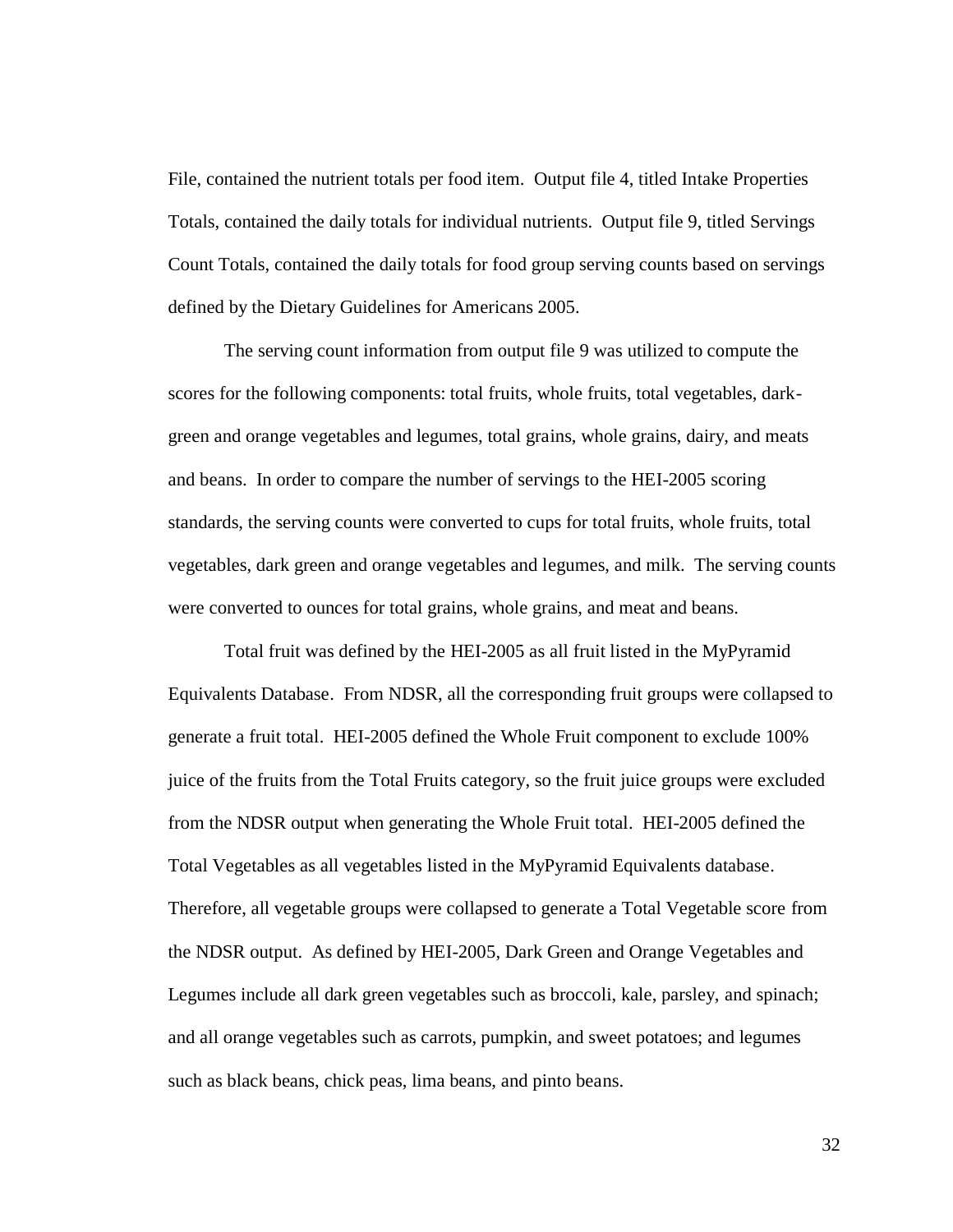HEI-2005 defined Total Grains as all grains listed in the MyPyramid Equivalents database, including rice, popcorn, and baked goods prepared with grain flour such as cakes, croissants, and pie crust. All grain groups were collapsed from the NDSR output to generate a total for all grains consumed. As a subset of the Total Grains component, HEI-2005 defined Whole Grains as grains that contain the entire kernel such as wholewheat flour, oatmeal, and brown rice. Since the NDSR output separates grains into three categories: whole grains (WG), some whole grains (SWG), and refined grains, it was decided that each serving of SWG was considered half of a serving of WG when computing the whole grains score, in order to account for the whole grains consumed from food items in this category.

HEI-2005 defined Milk as all products produced from cow"s and goat"s milk, and soy beverages. However, products made primarily of fat were to be excluded such as butter, cream, and sour cream. From the NDSR output all the dairy groups were collapsed except for the high-fat ones HEI-2005 requested to be excluded. The HEI-2005 defined Meat and Beans to include all meats, as well as legumes, eggs, nuts, and soybased products such as tofu and soy burgers. The corresponding food groups from the NDSR output were used to calculate this component. Following HEI-2005 protocol, legumes were added to the Dark Green and Orange Vegetables and Legumes category only after the Meat and Beans standard was met.

 Nutrient daily totals from output file 4 were utilized to calculate the scores for the following components: Oils, Saturated Fats, Sodium, and Solid Fats, Alcohol, and Added Sugars (SoFAAS). Gram amounts were provided for saturated fats, sodium, and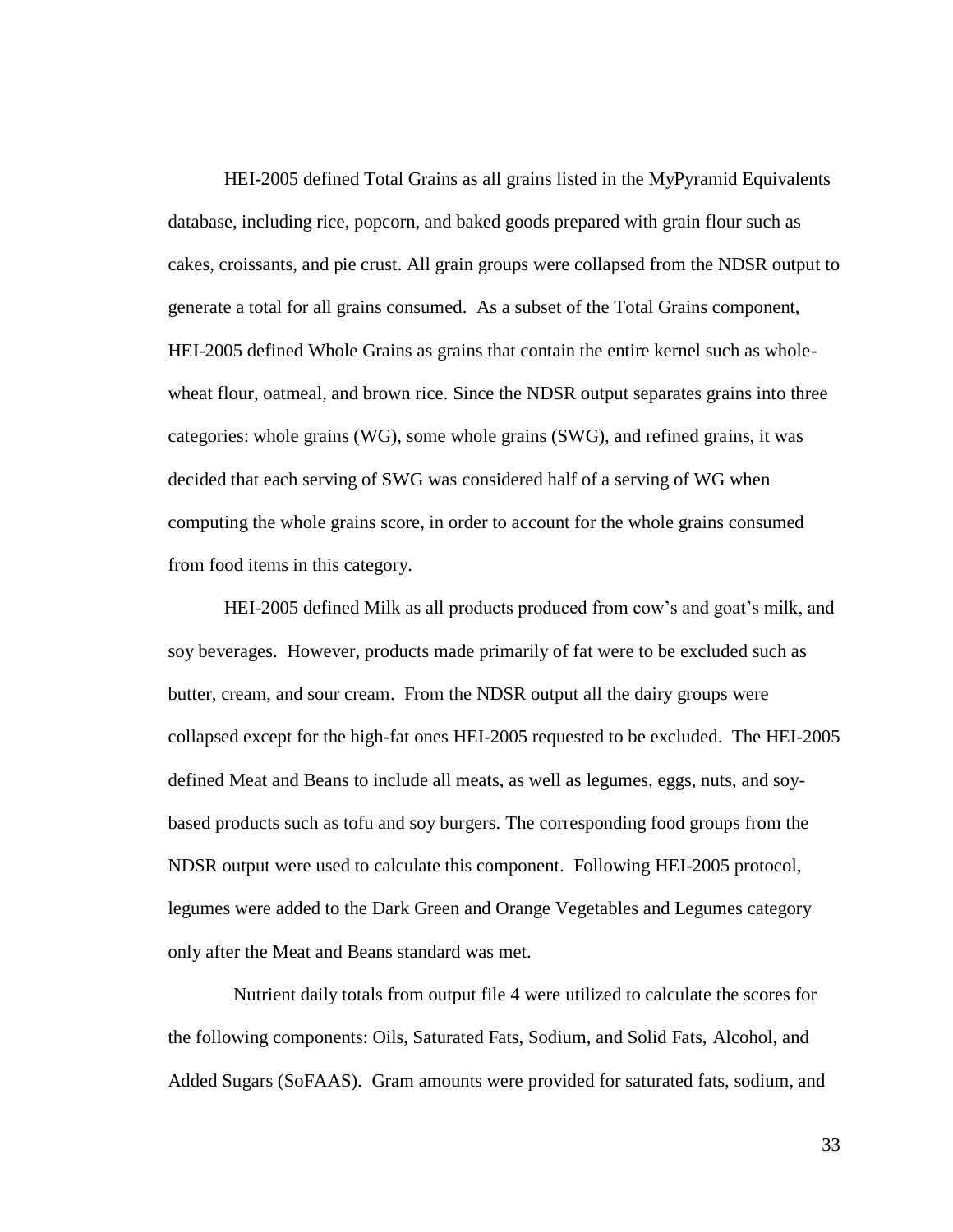for two subcomponents of SoFAAS (added sugars and ethanol from alcoholic beverages). The HEI-2005 defined Oils as fats that are liquid at room temperature. Therefore, the monounsaturated fatty acids (MUFAs) and polyunsaturated fatty acids (PUFAs) gram amounts from the NDSR output were used as the surrogate for the Oils component. In order to compare saturated fat to the HEI-2005 standard, saturated fat grams were converted to calories by multiplying by 9 kcal/gram. Since the HEI-2005 standard for the SoFAAS component is also expressed as a percentage of total calories, the grams of added sugars and solid fats were converted to calories by multiplying the amounts by 4 kcal/gram and 9 kcal/gram, respectively.

HEI-2005 defined the solid fat component as all excess fat consumed from food items in the Milk and Meat and Beans components beyond what would be consumed with the version lowest in fat, including cream, butter, lard, and meat drippings. There is no "solid fat" information in the NDSR output, therefore grams of saturated fat and trans fat were used as the surrogates for solid fat.

 For the two SoFAAS calculations, alcohol beverages were defined as beer, wine, and distilled spirits by the HEI-2005, and the ethanol from these beverages listed in the NDS output was included in the ethanol calculation. As defined by HEI-2005, added sugar includes sugar used in prepared and processed foods, such as breads, soft drinks, jams, ice cream, and sugar added separately to foods/beverages. NDSR output includes total added sugar computed this way.

Output file 1 was used to determine the amount of carbohydrates (in grams) consumed from the alcoholic beverages, which is the final subcomponent for the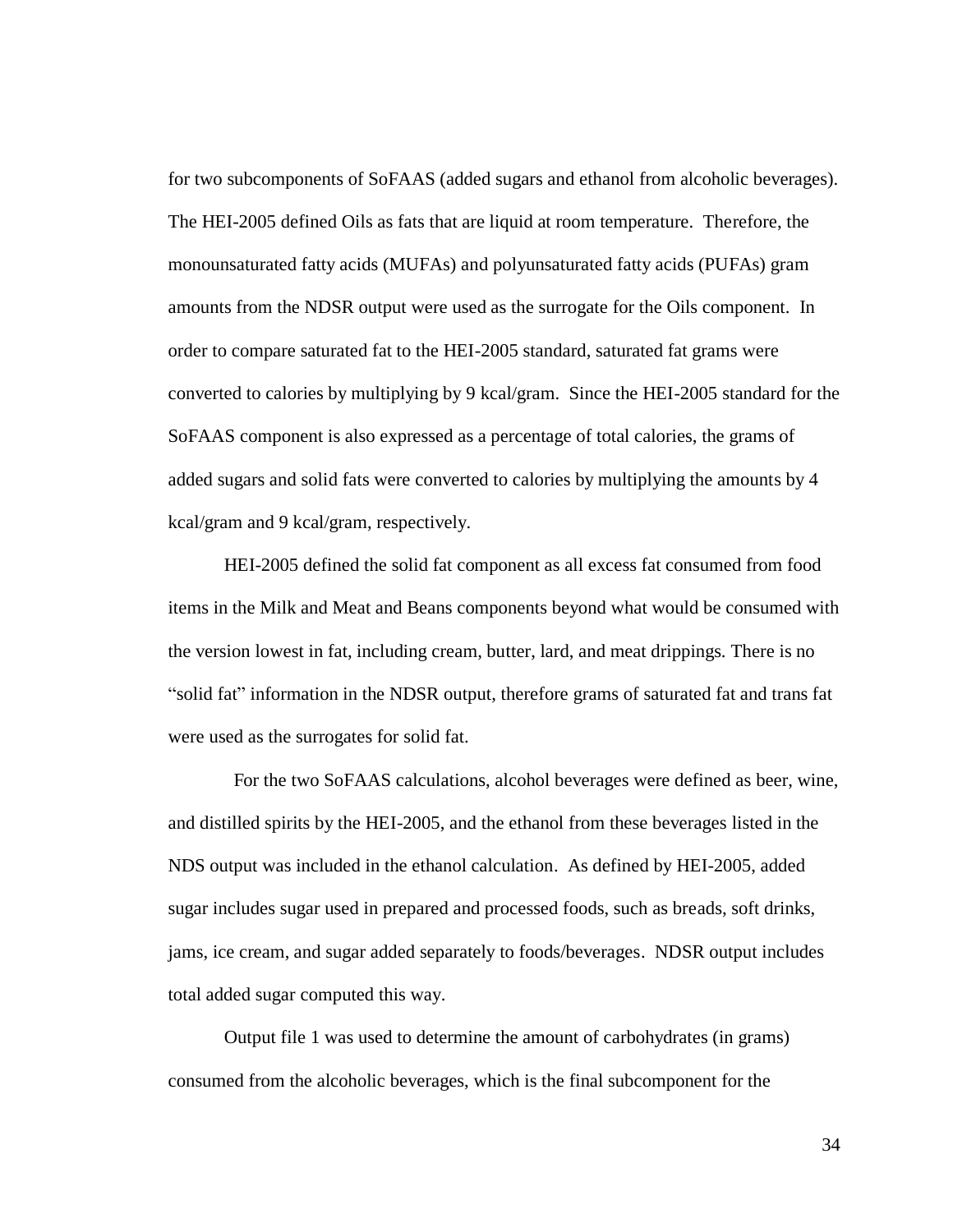SoFAAS component. The carbohydrate grams were converted to calories by multiplying by 4 kcal/gram. This calorie total was added to the calorie totals calculated for the other three subcomponents for the SoFAAS component (solid fat, added sugar, and ethanol from alcoholic beverages) in order to generate the total number of calories consumed from SoFAAS.

Per HEI-2005 protocol, the following example shows how the points were generated in a prorated fashion [40]. The equations shown below were used to determine point values for the Total Fruit category [40].

# *2 day average for Total Fruit consumed (cups) x 1000= Participant Fruit Standard 2 day average for Total Energy*

Then

 *Participant Fruit Standard x 5 (maximum points possible)=Total Fruit Score 0.8 (HEI Total Fruit Standard)*

Similar equations were used to determine scores for the other eleven components. If someone consumed excess of the recommendation and earned above the maximum score for the given component, it was replaced by the maximum score.

# *Lactation status*

At baseline, lactation status was assessed in the questionnaire by asking the mother how she was currently feeding her infant: breastfeeding only, formula feeding only, or a combination of the two methods. The questionnaire that was administered at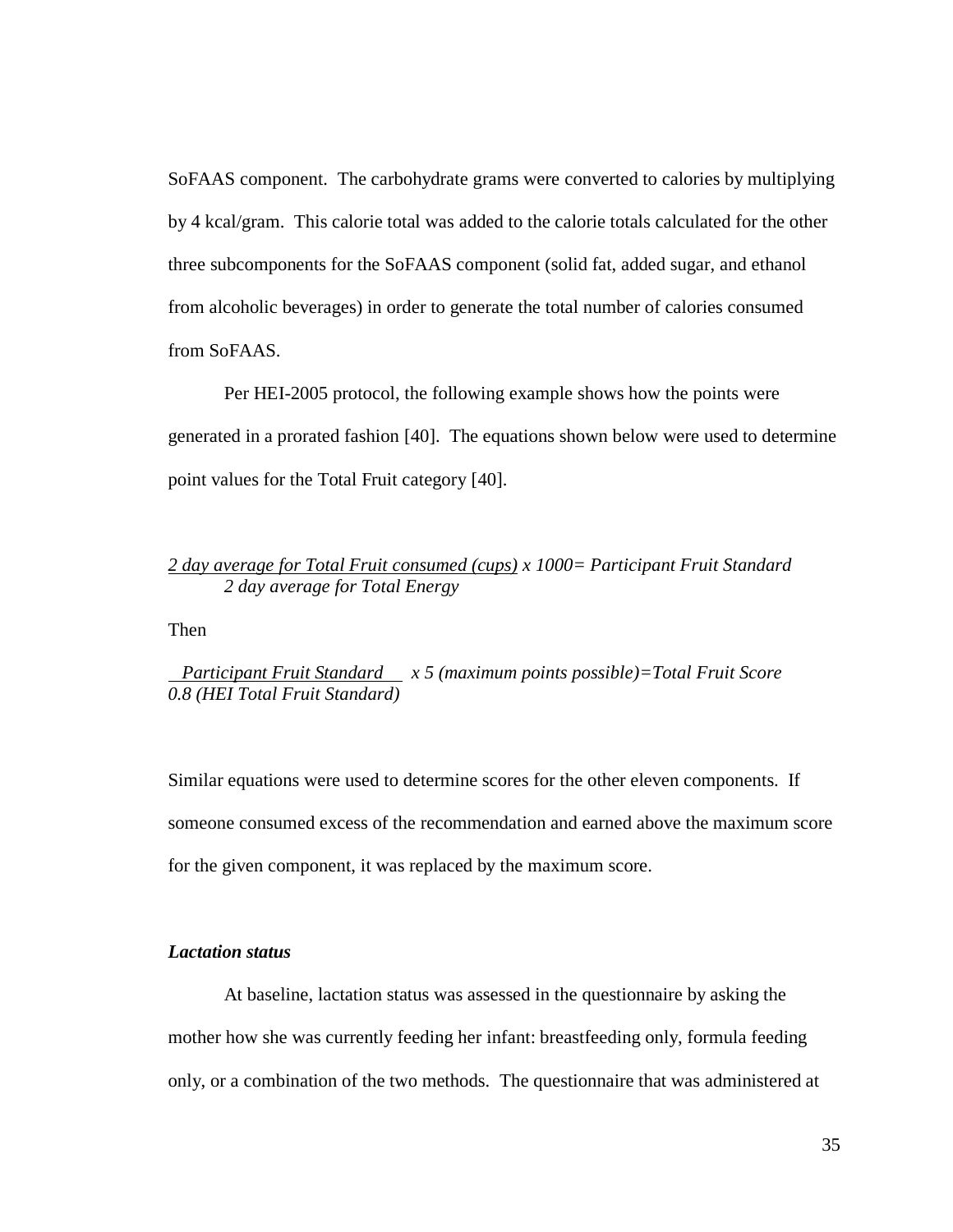endpoint was used to determine breastfeeding duration and intensity of the mothers during the postpartum period. The method of infant feeding was assessed for each month during the first twelve months of the infant's life to calculate a lactation score. Two points were awarded for each month that the woman exclusively breastfed, one point was awarded for each month that the mother partially breastfed, and no points were awarded for the months that the mother did not breastfeed, for a total lactation score of 0-24.

## *Intervention and control groups*

The participants randomized to the intervention group received an interactive, educational kit each month in the mail for a total of eight months during the intervention period. The eight kits were family-friendly, containing useful information for both the mother and her preschooler. The kits focused on making positive changes in the home and encouraged healthy behaviors. The kits also focused on stress management and parenting skills and styles. Each kit had a different theme and consisted of printed information for the mother relating to the theme and a corresponding activity for the preschooler. See Table 2 for the title of each kit. The main theme for kits 2-4 was about making healthy diet-related changes for themselves and within the family, and being a role model for healthy dietary habits in the home. Each kit also contained a postcard, which asked three questions about the information found in the kit. The mother was asked to answer the questions and return it in the mail. There was a monetary incentive for the mother to return each postcard.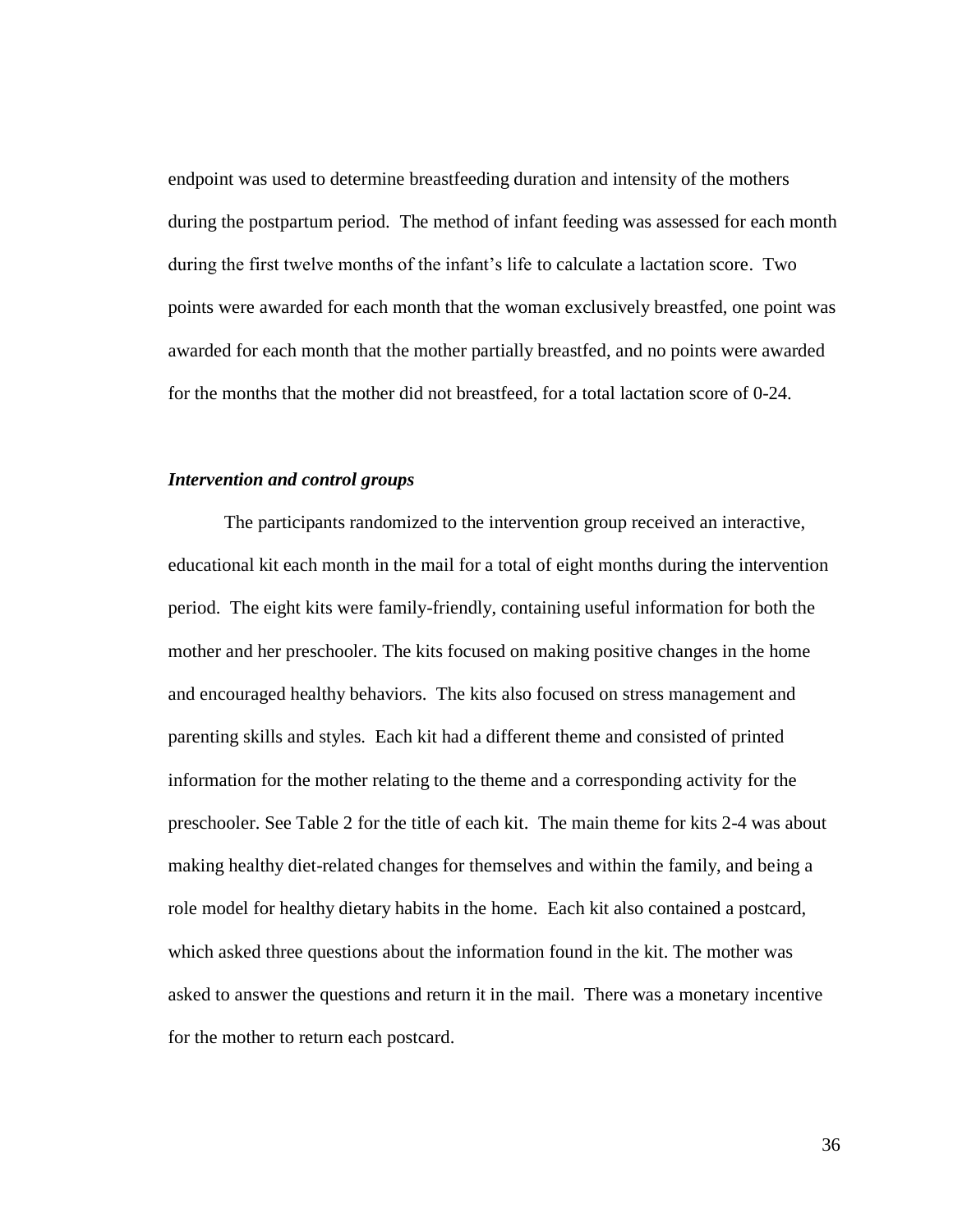Following the receipt of each kit, the participant received a telephone call from a motivational counselor to review the topic of the current month's kit and address their level of motivation and any barriers that they may have encountered. The telephone calls were typically made one week after the participants received the kits and they lasted between 20-30 minutes. The telephone counseling sessions followed the counseling approach known as motivational interviewing. This technique is described in greater detail elsewhere [41, 42].

In addition to the above, participants were invited to attend one group educational session during the intervention period. The sessions, which lasted approximately 120 minutes, were taught by a Registered Dietitian and a motivational counselor. The session reinforced the topics found in the kits and also stressed the importance of a healthy family, including healthy eating and healthy behaviors. Group discussions were encouraged throughout the session. The participants were given a packet of childfriendly recipes and an individual cooler filled with snack ideas. A free meal and child care were provided to encourage participation. Sessions were offered twice a month, once on a weeknight and once on a Saturday.

The participants in the control group received monthly informational guides in the mail for a duration of 8 months. The information focused on reading skills for the preschooler, and reading time between the mother and her preschooler. The guides were assembled based on information provided by the Reading is Fundamental (RIF) program [43]*.*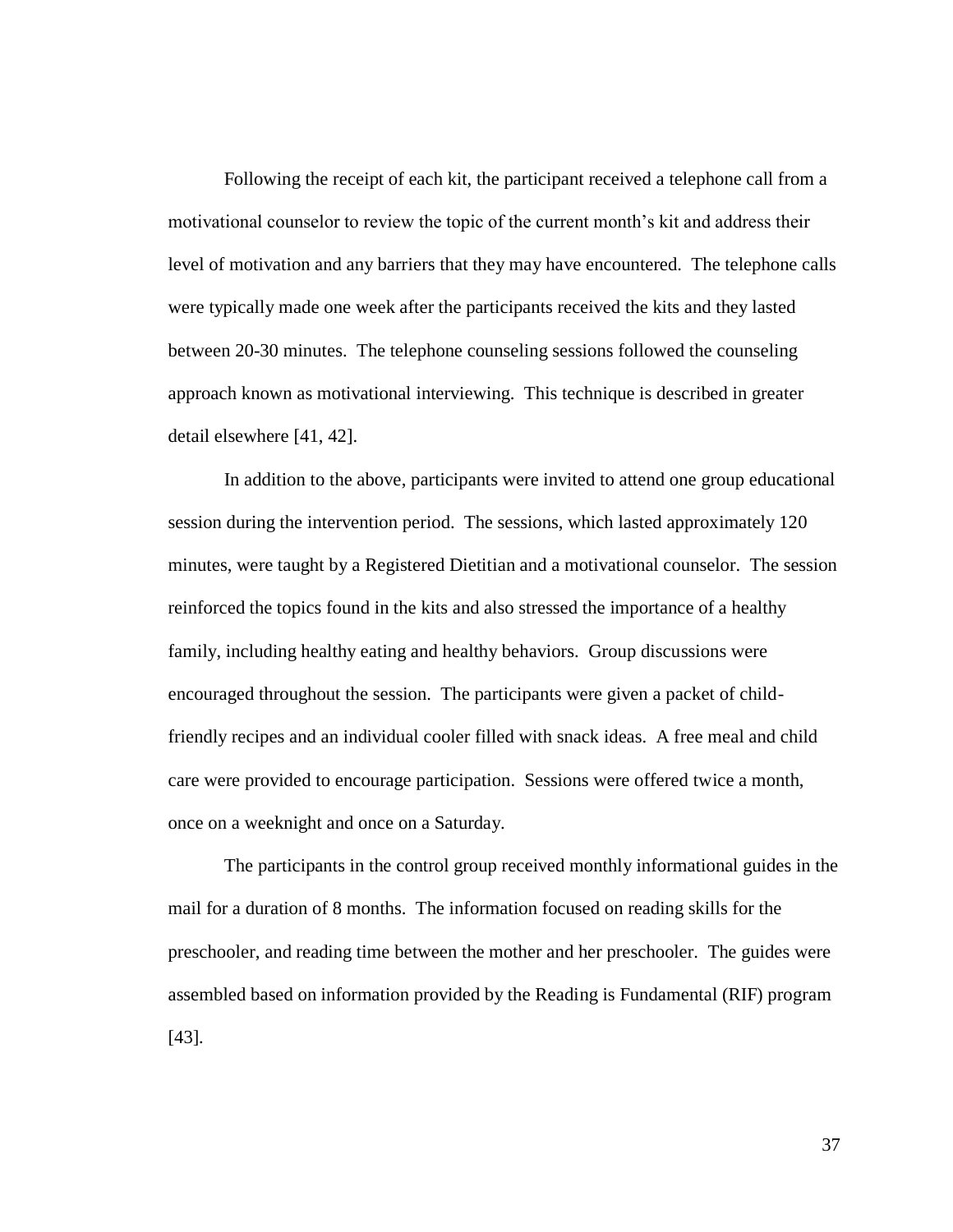### *Statistical analysis*

JMP statistical software (version 8, 2008, SAS Institute Inc, Cary, NC) was used for all statistical analyses. The first aim of the study was to determine predictors of the mother's diet quality during the early postpartum period (at baseline). Bivariate analyses were conducted with the sample of 392 women to determine whether any relationships existed between dietary quality (using the baseline HEI-2005 scores) and baseline characteristics. Analyses were conducted with the following ten baseline characteristics: BMI, race, household income, education, lactation status, marital status, parity, work status, smoking status, and depression screen. Then a general linear model was used to determine factors that predict the quality of the mother"s diet. The ten variables listed above as well as age were entered into the model. BMI and age were entered as continuous variables, whereas the rest were entered as categorical. HEI score was the dependent variable, and entered as a continuous variable.

The second aim of the study was to determine whether mothers in the intervention group significantly improved their diet quality, reduced energy intake, and lost more weight from baseline to endpoint compared to the mothers in the control group. Because the analysis for this aim was conducted with a subset of the original sample size, chisquare tests were used to test for any differences between the two groups for the following categorical variables: BMI, race, education level, household income, lactation status, parity, depression screen, marital status, smoking status, and work status. A Student"s t-test was conducted to test for differences in age at baseline between the control and intervention groups. The HEI-2005 scores generated from baseline and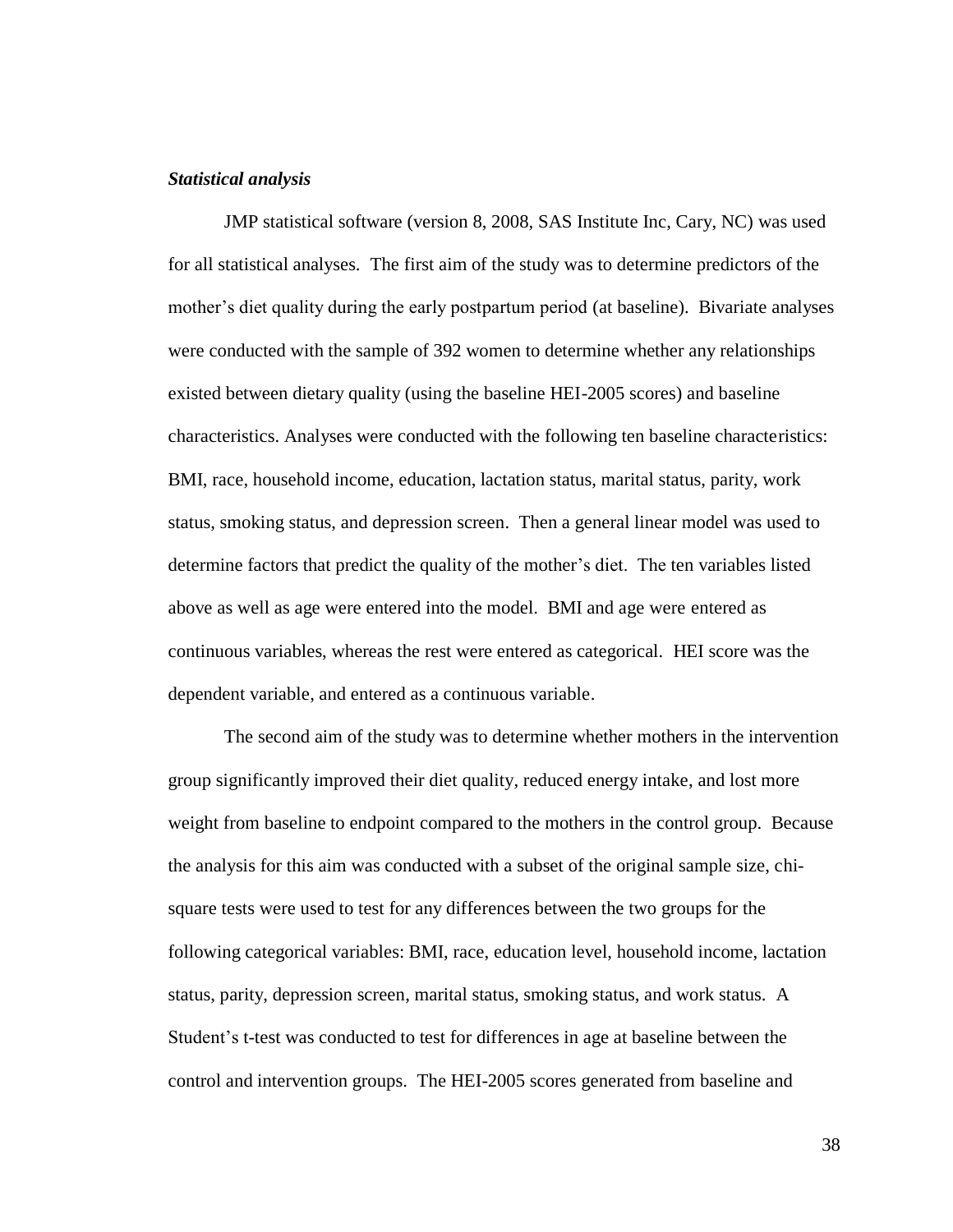endpoint dietary intake were used to determine if the participants made any changes to the quality of their diets. Using a Student"s t-test, the total HEI-2005 scores were compared between participants in the intervention group and the control group. For the statistical analyses, the independent variable was the participant"s group assignment (control or intervention) and the dependent variable was the women"s endpoint total HEI-2005 scores. A Student"s t-test was conducted to test for differences in percent change in energy consumption [(endpoint energy (kJ)- baseline energy (kJ)/baseline energy) x 100] using group assignment as the independent variable and percent change in energy consumption as the dependent variable. To compare change in weight, a Student's t-test was run using group assignment as the independent variable and percent weight change as the dependent variable.

The third aim was to determine if baseline diet quality, baseline energy intake, and lactation status predicted weight change from 6 to 16 months postpartum for the women in the study. Bivariate analyses were conducted to determine if any relationship existed between weight change from baseline to endpoint and the following three variables: diet quality at baseline, energy intake at baseline, and lactation status. Then a multivariate analysis was conducted to determine if diet quality, energy intake, and lactation status predicted weight change, when controlling for other variables. Baseline HEI-2005 score, baseline kilocalories, and lactation score [0 to 11 (short duration and/or low intensity) vs. 12 to 24 (long duration and/or high intensity)], were the independent variables and absolute weight change was the dependent variable. The following variables were also entered into the model because of their potential influence on weight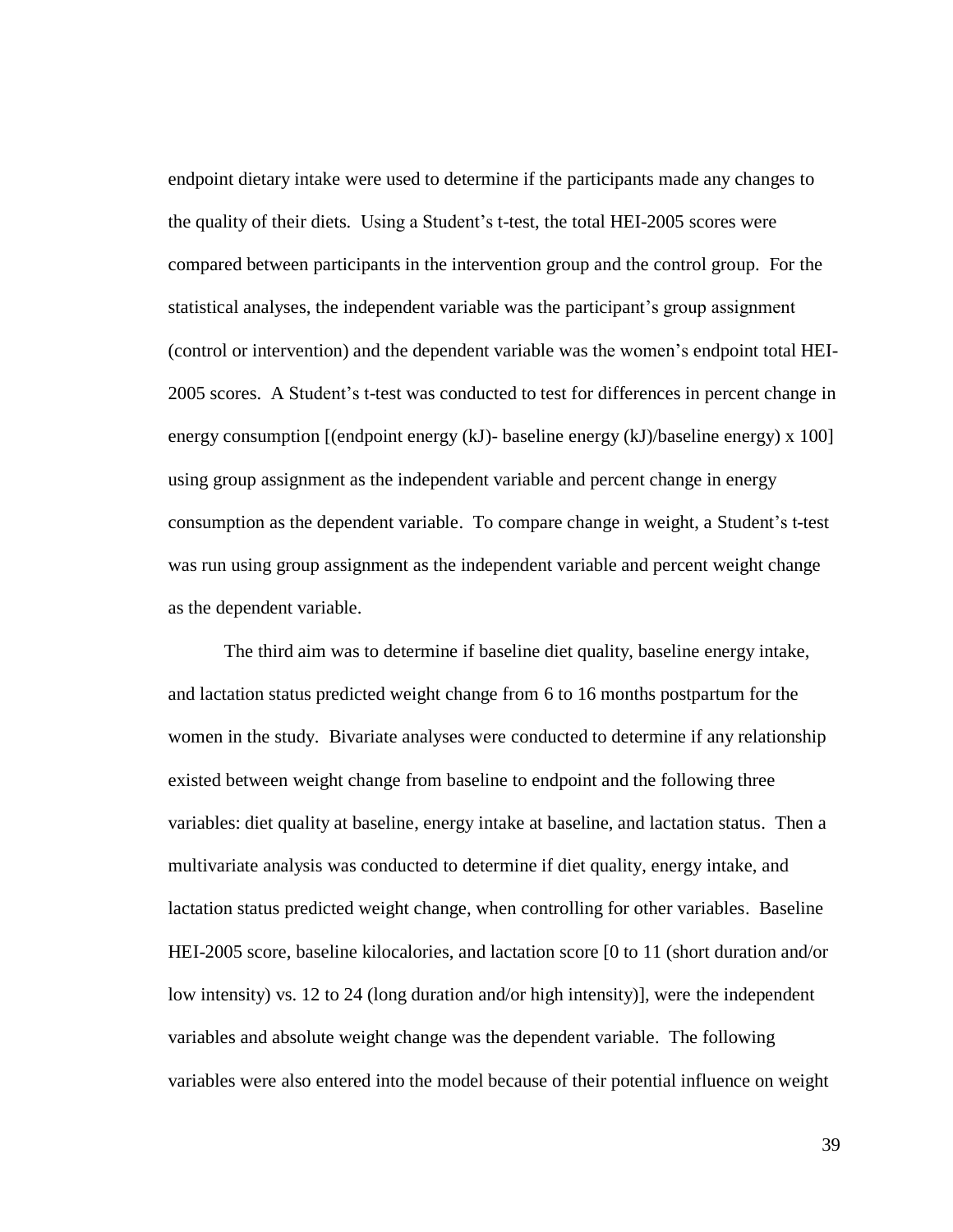change or their relation to the baseline HEI-2005 score: group assignment (control or intervention), baseline body weight, household income, work status, race, parity, education level, age, smoking status, marital status, and depression screen. Results were found to be significant at  $p<0.05$  and are reported as mean (standard deviation).

#### **RESULTS**

### *Participants*

Of the 400 participants that were enrolled in the KAN-DO study, 392 completed two dietary recalls at baseline and 8 completed one dietary recall. To account for day-today variability in the participant's diets, only those who completed two dietary recalls were considered for analysis. Characteristics of the 392 participants included in the analyses are listed in Table 3. Thirty nine percent were considered overweight (BMI= 25-29.9 kg/m<sup>2</sup>), and the remaining were considered obese (BMI  $\geq$  30 kg/m<sup>2</sup>). Twenty two percent of the participants were black, 75% were white, and 3% were other races. Over half of the women (56%) had a household income greater than \$60,000, and 69% of the women had a college degree. There were similar numbers of women fully breastfeeding (41%) and not breastfeeding (38%) (feeding their infant with formula only); the remaining 22% were feeding their infant with a combination of breast milk and formula. On average, women were 177 days postpartum at the time of randomization.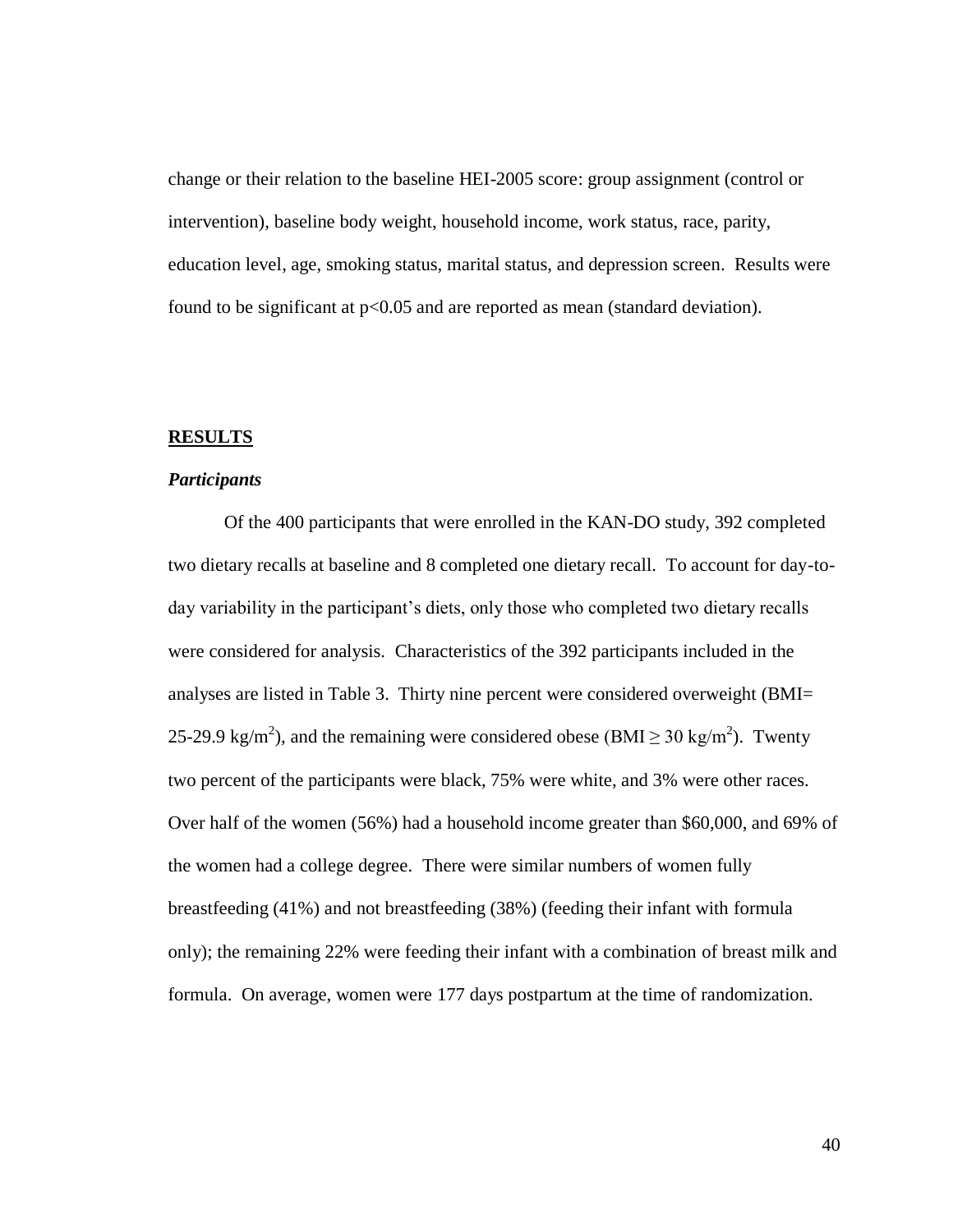#### *Dietary quality based on HEI-2005 scores*

For the total sample of women, the average total HEI-2005 score and average HEI-2005 component scores were generated for each of the 12 components. The data is shown in Table 4. The average total HEI-2005 score for the sample was 64.4. The average scores for the Total Grains, Meat and Beans, and Oils components were the highest, while the average scores for the Total Fruit and Sodium components were the lowest. The distributions of the HEI-2005 scores for each of the 12 components were bimodal or skewed, as reflected in the standard deviations that are noted in Table 4. Only the total HEI-2005 score was normally distributed.

The average component and total HEI-2005 score data were also analyzed to determine what percentage of the women met the maximum score for each of the components. If any of the women scored the maximum number of points for a given component, that meant they met the recommendation per 1,000 kilocalories (kcal). These results are also shown in Table 4. While 97% of the women met the recommendation to consume at least 12 gm of oil per 1,000 kcal, only 1% of the women met the recommendation for consuming less than 700 mg of sodium per 1,000 kcal. The percentage of women meeting the total fruit and total vegetable recommendations were very low, 13% and 21% respectively. And only 9% of the women met the recommendation of having a good diet quality, which is earning a total HEI-2005 score above 80.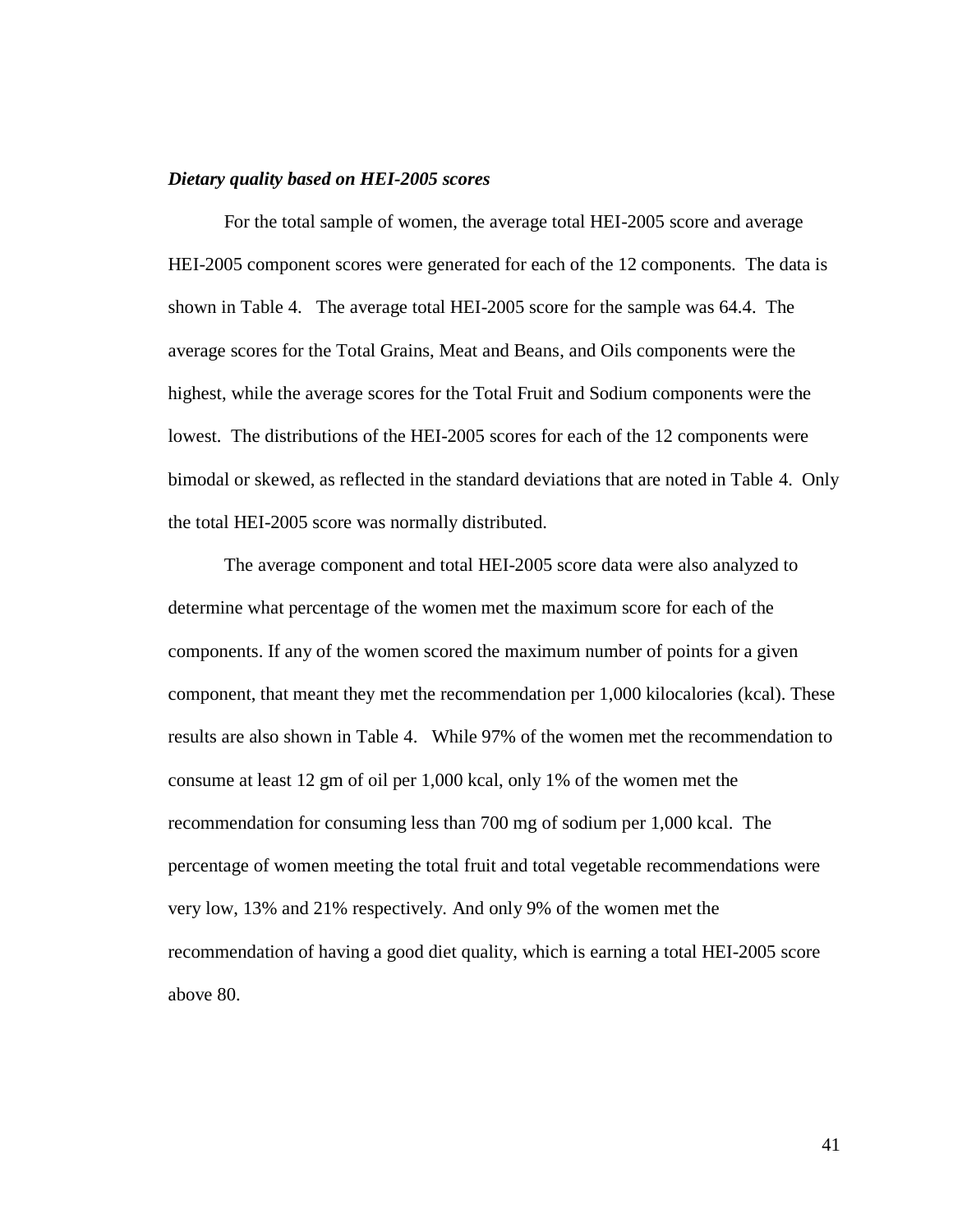### *Relationship between baseline characteristics and dietary quality*

Results of the average HEI-2005 score for each baseline characteristic variable is shown in Table 5. There were significant bivariate relationships between all of the baseline characteristics and HEI-2005 scores except for work status and depression screen. For example, as the mother's BMI category increased the average HEI-2005 score decreased ( $p<0.01$ ). Regarding race, the participants in the white/other category had a significantly higher HEI-2005 score compared to the blacks ( $p<0.001$ ). Participants who breastfed (either fully or partially), had a higher education and higher income, were married, and did not smoke had significantly higher HEI-2005 scores. However, as parity increased, HEI-2005 scores decreased for the participants.

### *Predictors of diet quality during the postpartum period*

Next, multivariate analysis was conducted to predict factors that contribute to a healthy diet for this sample of women during the postpartum period. Eleven variables were entered into the model: the same ten tested in the bivariate analysis as well as age. The results revealed that three variables significantly predicted dietary quality: BMI, lactation status, and household income (Table 6). For every whole number increase in BMI, the diet quality decreased by a score of  $0.25$  ( $p<0.05$ ). Compared to the women who were fully breastfeeding, the women who were not breastfeeding had a total HEI-2005 score that was  $3.01$  points lower (p $< 0.05$ ). And compared to the women with a household income that was  $\leq$  \$15,000, all other income categories had significantly higher dietary quality scores  $(p<0.01)$ .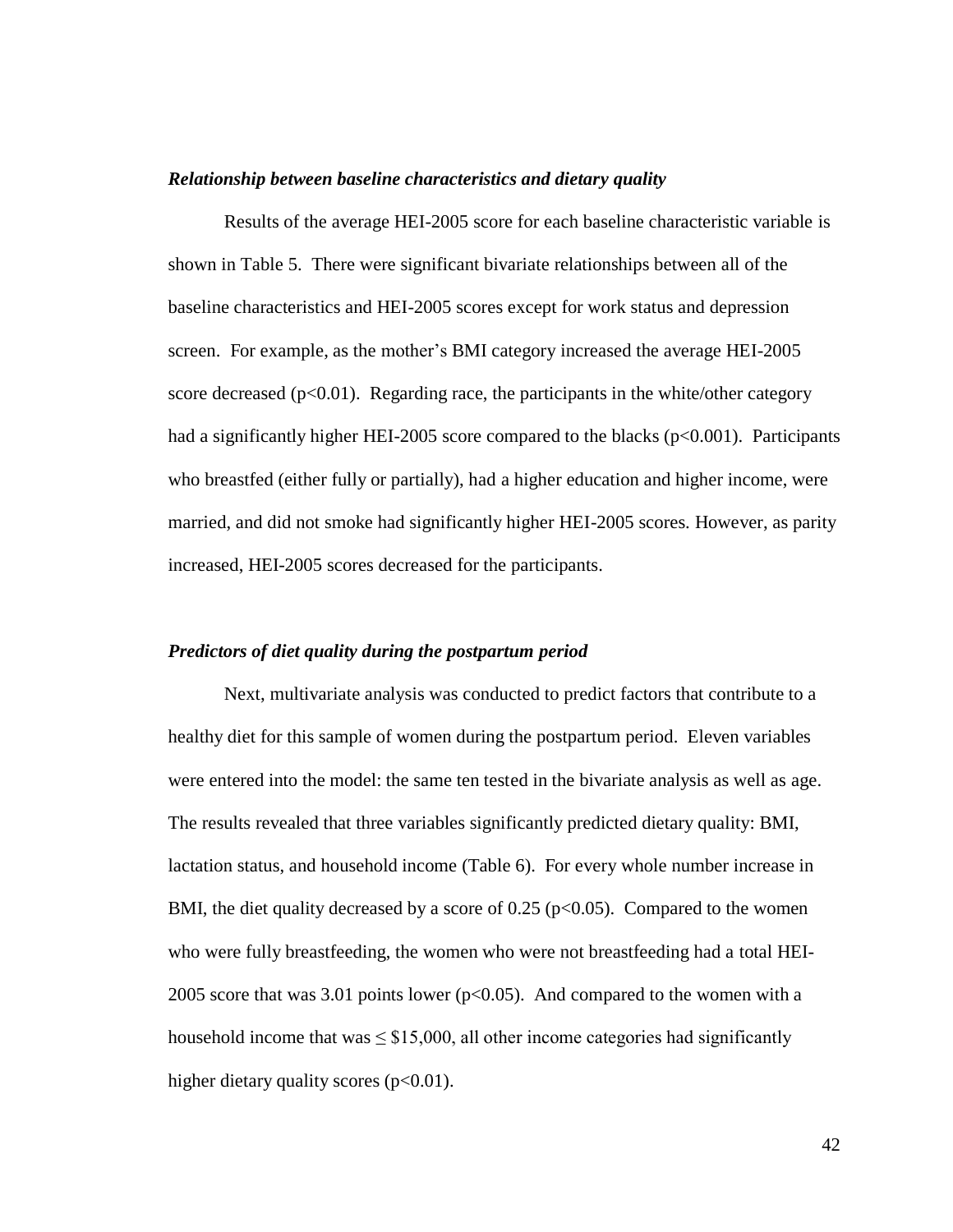#### *Characteristics of intervention and control groups*

Three hundred and eight women (156 in the intervention group and 152 in the control group) completed endpoint measurements, for an attrition rate of 23%. Dietary information was collected for 293 of the possible 308 participants at endpoint. Two days of dietary recall information was collected for 277 of them, and one day was collected for the other 16. Consistent with baseline, the women completing only one dietary recall were eliminated from analyses. Of the 277 women, one woman was not in the baseline analysis (n=392) because she did not complete two dietary recalls at baseline. Therefore, the final number of women included for the longitudinal analyses was 276. See Figure 1. Each of these women completed two dietary recalls at both baseline and endpoint. Within the sample of 276 women, there were 131 in the intervention group and 145 in the control group. None of the baseline characteristics were significantly different between groups. See Table 7. Additionally, there were 18 women who were pregnant at endpoint (10 in the intervention and 8 in the control). These women were included in the diet quality analyses because the results did not change when they were removed from the total sample. However, they were not included in the weight change analyses.

There were no significant differences in baseline characteristics between the 276 participants remaining at endpoint and the 116 participants that either dropped out or provided an insufficient number of dietary recalls. Although not significant, the 116 women that no longer remained in the analysis at endpoint were more likely to be black, have no college degree, and have a household income of  $\leq$  \$30,000.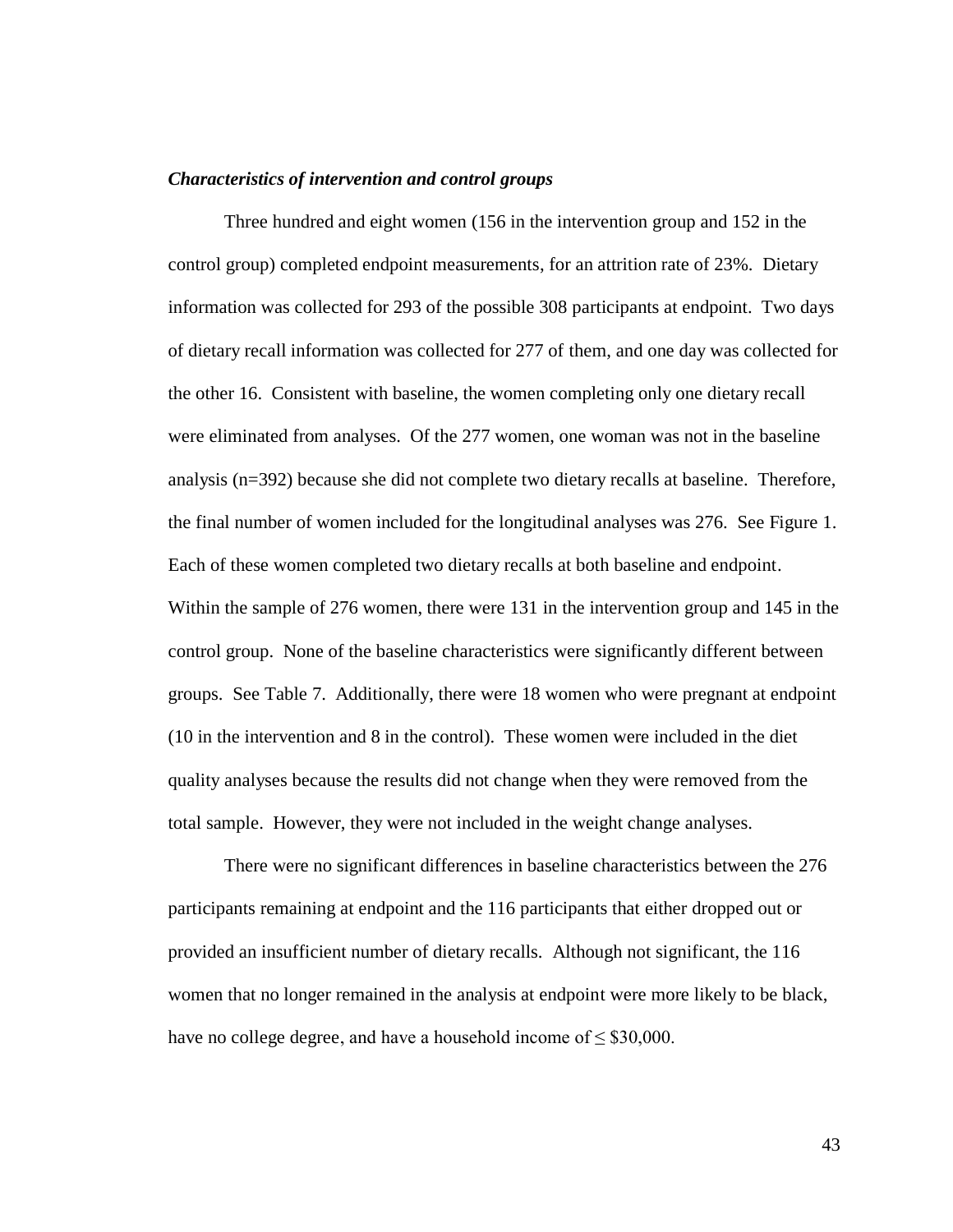### *Changes in dietary quality*

Table 8 shows the average HEI-2005 scores for baseline and endpoint for both groups. At baseline, there were no significant differences between groups in terms of dietary quality, as reflected in the average total and composite HEI-2005 scores. When comparing the average HEI-2005 scores at endpoint for each group to their baseline averages, no significant changes were seen over time. Interestingly, the average score for the Milk HEI-2005 component increased from 6.4 to 7.0 for the control group over time, but decreased from 6.7 to 6.4 for the intervention group. None of the other components showed any notable changes in their average scores when comparing them between groups. Again, all of the component score distributions were bimodal or skewed. Only the total HEI-2005 scores for the two groups were normally distributed at baseline and endpoint.

The percentage of women who were meeting the government recommendations for the each of the HEI-2005 components and the total HEI-2005 score are listed in Table 9. The women were considered to have met the recommendation if they received the maximum score for the respective component. At baseline and endpoint, nearly all the women in both the intervention and control groups were meeting the recommendation for the Oils component, however virtually no one was meeting the recommendation for sodium at either time point. In general, the percentages of women meeting the government recommendations were low. Only for the Total Grains, Meat & Legumes, and Oils components did at least half of the women meet the recommendation.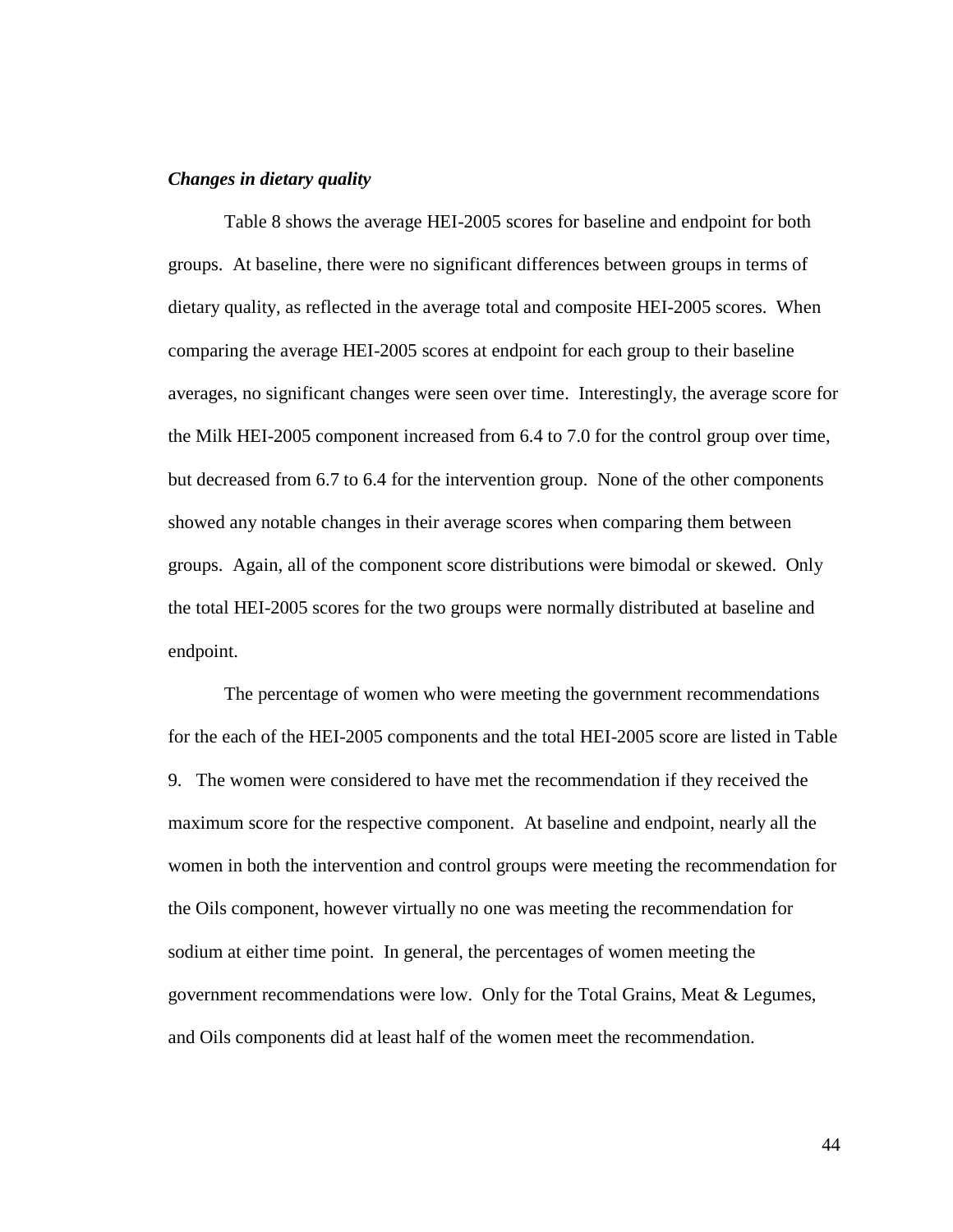The percentage of women in the control group meeting the recommendation for Meat & Legumes increased from 50% to 66%, while the percentage of women in the intervention group meeting the recommendation decreased from  $62\%$  to 59% ( $p<0.01$ ). This was the only significant difference between groups for meeting recommendations. Because of issues with multiple testing, this significant statistic must be interpreted with caution. Although not significant, the percentage of women in the intervention group meeting the recommendation for Total Grains increased from 72% to 78%, and the percentage of women in the intervention group meeting the government recommendations increased for the SoFAAS component from 9% to 17%. The percentage of women in the control group meeting recommendations for those two components did not change over time. Lastly, the percentage of women in the intervention group that met the recommended Total HEI-2005 score of greater than 80 doubled from 8% to 16%. Although this is percentage is still low, the increase over time is greater than that found in the control group (12% to 15%). However, this was not significant  $(p=0.09)$ .

### *Changes in energy intake and body weight*

Both groups reduced their average energy intake from baseline to endpoint. However, no significant changes were reported. The average energy intake decreased for the intervention group from 2013 (607) kcal to 1760 (516) kcal, for a reduction of 12.6%. The average energy intake for the control group also decreased, from 2076 (547) kcal to 1840 (520) kcal, for an 11.4% reduction.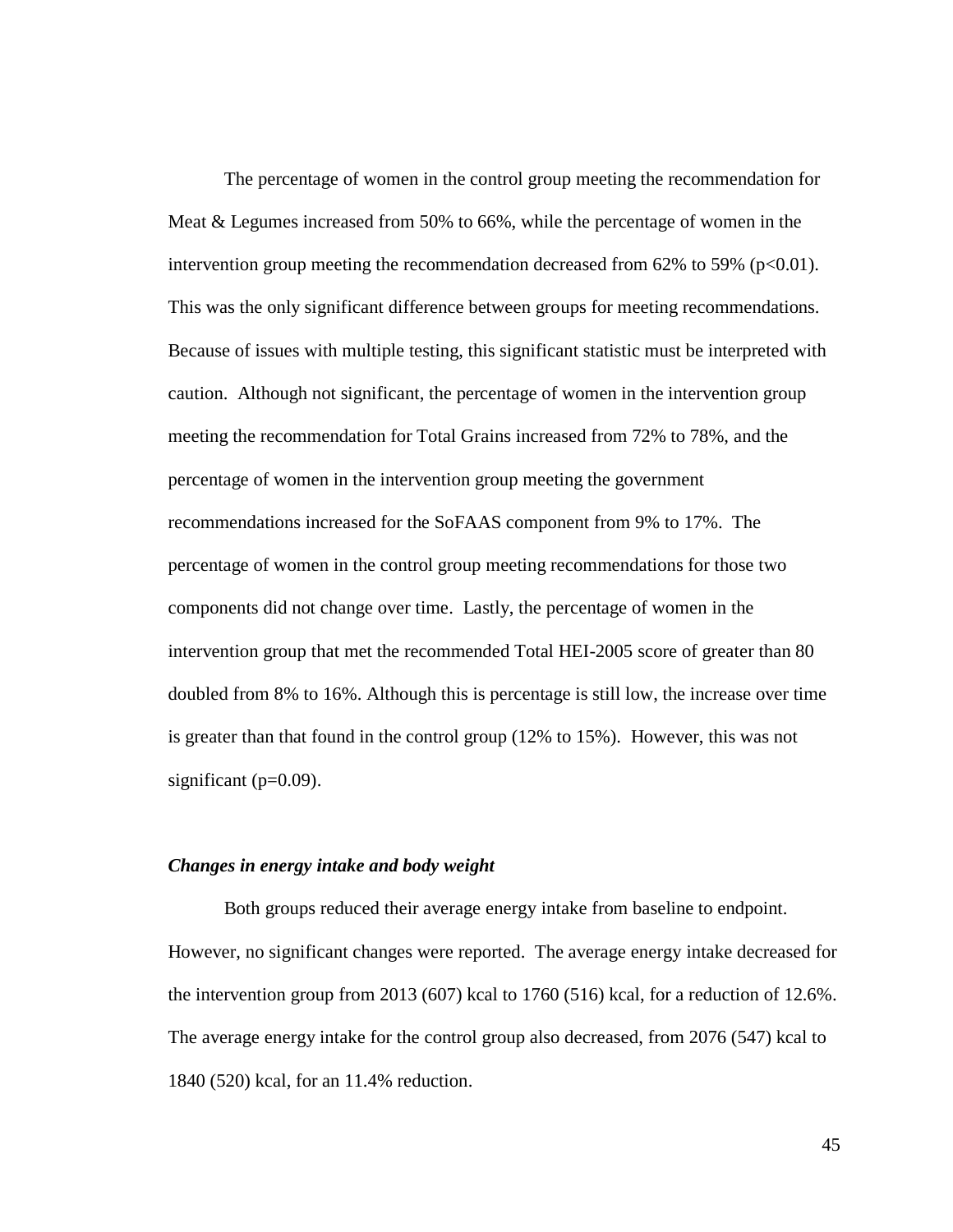An average weight loss was reported for both the intervention and control group. However, it was not significant for either group over time, nor was there a significant difference between the groups. The intervention lost an average of 1.9 (5.5) kg and the control lost an average of 1.0 (5.3) kg. Even after excluding the women who were pregnant at endpoint, there were still no significant differences over time or between groups for weight loss. Without considering the pregnant women, the average weight loss for the intervention group was 2.3 (5.4) kg and 1.5 (4.7) kg for the control group.

#### *Intervention participation rates*

The average participation for the 131 women in the intervention group that were included in the analysis was quite variable. For these women, the average number of counseling calls completed was 5.2 out of 8 possible. To illustrate the participation variability, there were 18 women who completed all 8 calls but 2 women who did not complete any calls. The average number of postcards returned from the mailed kits were 4.5 out of 8 possible. Again the participation varied greatly; 37 women returned all 8 of them, but 29 women did not return any postcards. There were a total of 9 women who completed all of the calls as well as returned all of the postcards, and 1 woman who did not complete any counseling calls or return any postcards. For the group educational class, the attendance rate was 60%.

Because of the highly variable participation rates and lack of significant results for changes in diet quality, a secondary analysis was conducted to determine whether a relationship existed between higher participation and greater improvement in diet quality.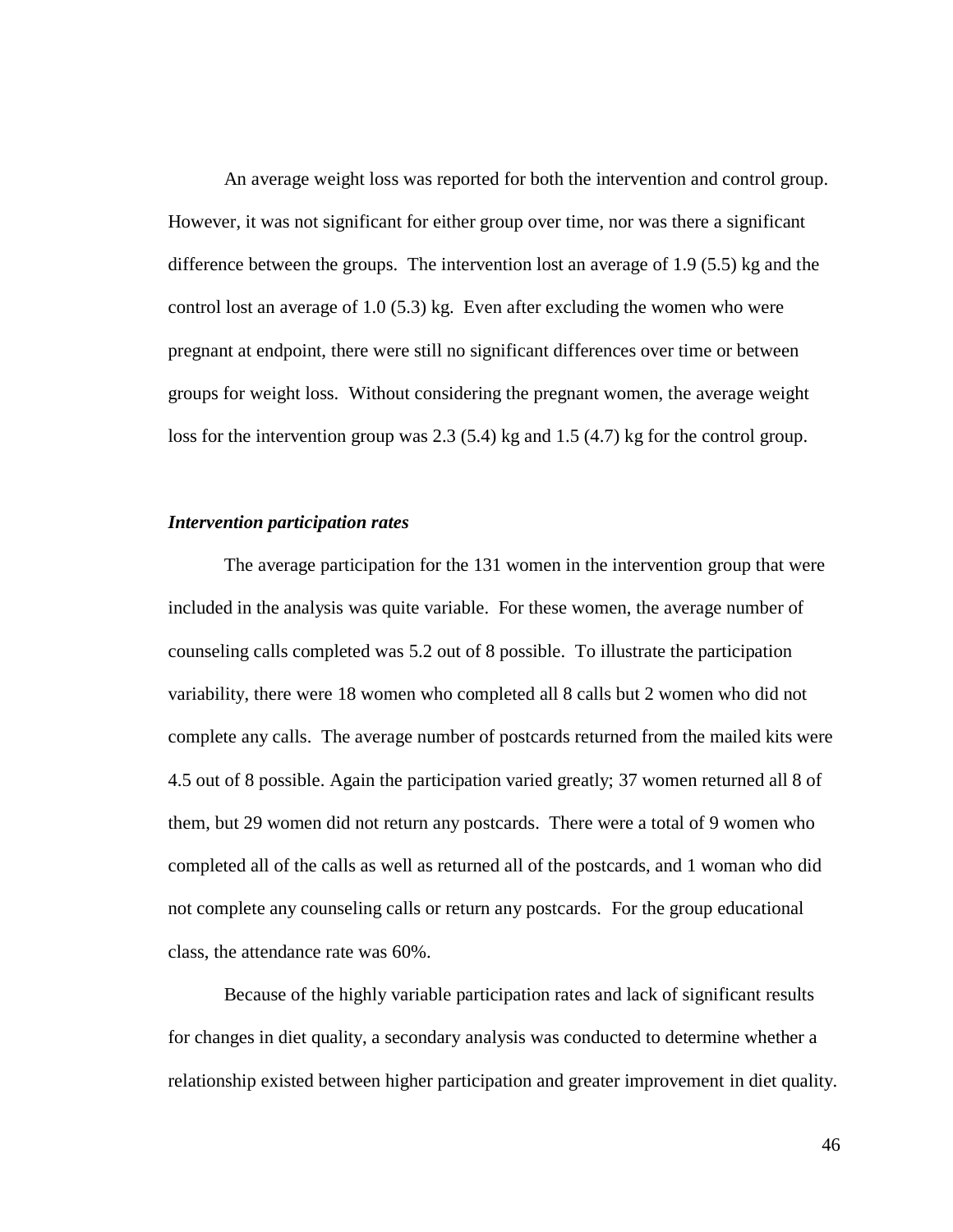The women were categorized as having a low or high participation rate for completing the counseling calls and returning the postcards. Low counseling call participation was considered if the women completed 0-3 calls; high participation was considered if women completed 4-8 calls. The same ranges were used to determine low and high participation for returning the postcards. Therefore, for the analysis, there were four categories of participation: low calls/low cards, low calls/high cards, high calls/low cards, and high calls/high cards. For the ANOVA, the independent variable was participation rate (using the four participation categories explained above) and the dependent variable was the change in HEI-2005 score from baseline to endpoint (endpoint HEI-2005 score – baseline HEI-2005 score). The analysis showed no differences in participation rate and changes in diet quality.

Another secondary analysis was conducted to determine whether a relationship existed between participation rates in the intervention group and change in BMI. The results indicated that a significant relationship existed between participation rates and change in BMI score (p=0.04). For the women that had high participation (completed  $\geq 4$ ) counseling calls and  $\geq$  4 postcards), the average change in BMI was -0.85, whereas the women with low participation (completed < 4 counseling calls and < 4 postcards) had an average BMI change of -0.07.

# *Predictors of weight change*

For the women in this analysis ( $n=256$ , due to the 18 pregnant women who were excluded), weight change was highly variable, ranging from a loss of 16.4 kg to a gain of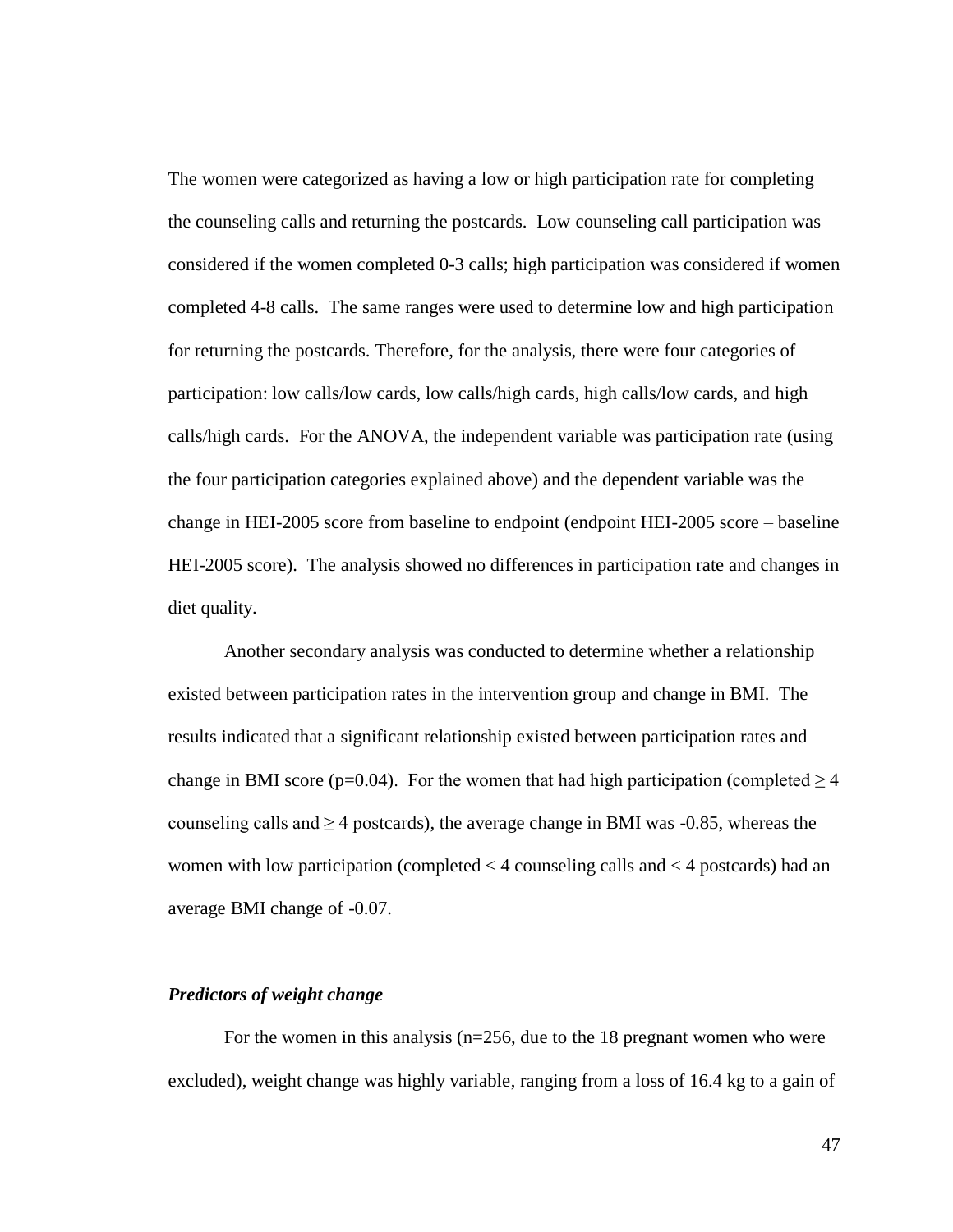22.4 kg. A bivariate analysis showed a significant, but weak, relationship  $(r^2=0.04)$ between baseline total HEI-2005 score and percent weight change. The results showed that higher diet quality during early postpartum (at baseline) correlated with highest percent weight loss 10 months later (endpoint)  $(p<0.01)$ . There was also a significant relationship between baseline energy intake (kcal) and percent weight change  $(p<0.01,$  $r^2$ =0.03), indicating that the less energy consumed at baseline, the more weight that was lost 10 months later. A bivariate analysis was also conducted between lactation score and percent weight change. The distribution of the lactation scores was bimodal, therefore they were condensed into two categories for the bivariate analysis. The lactation score was entered as a categorical variable, <12 and  $\geq$  12. Forty three percent of the women earned a lactation score < 12, and the remaining 57% earned a score  $\geq$  12. Information to calculate the lactation scores were missing for 6 participants. No significant relationship was found between lactation score and percent weight change.

Then, a multivariate analysis was conducted to control for other factors that may also affect weight change. The results of the analysis indicated that baseline diet quality no longer remained significant as a predictor of weight change (Table 10). However, baseline energy intake (kcal) remained a significant predictor weight change ( $p < 0.03$ ); and mother's work status ( $p<0.01$ ) and lactation score ( $p<0.02$ ) also significantly predicted weight change. Baseline energy intake was negatively associated with weight loss, so the women who consumed less energy lost more weight. The women who worked part-time lost more weight compared to the women who worked full-time and those who did not work for pay. The women who breastfed for a high intensity/long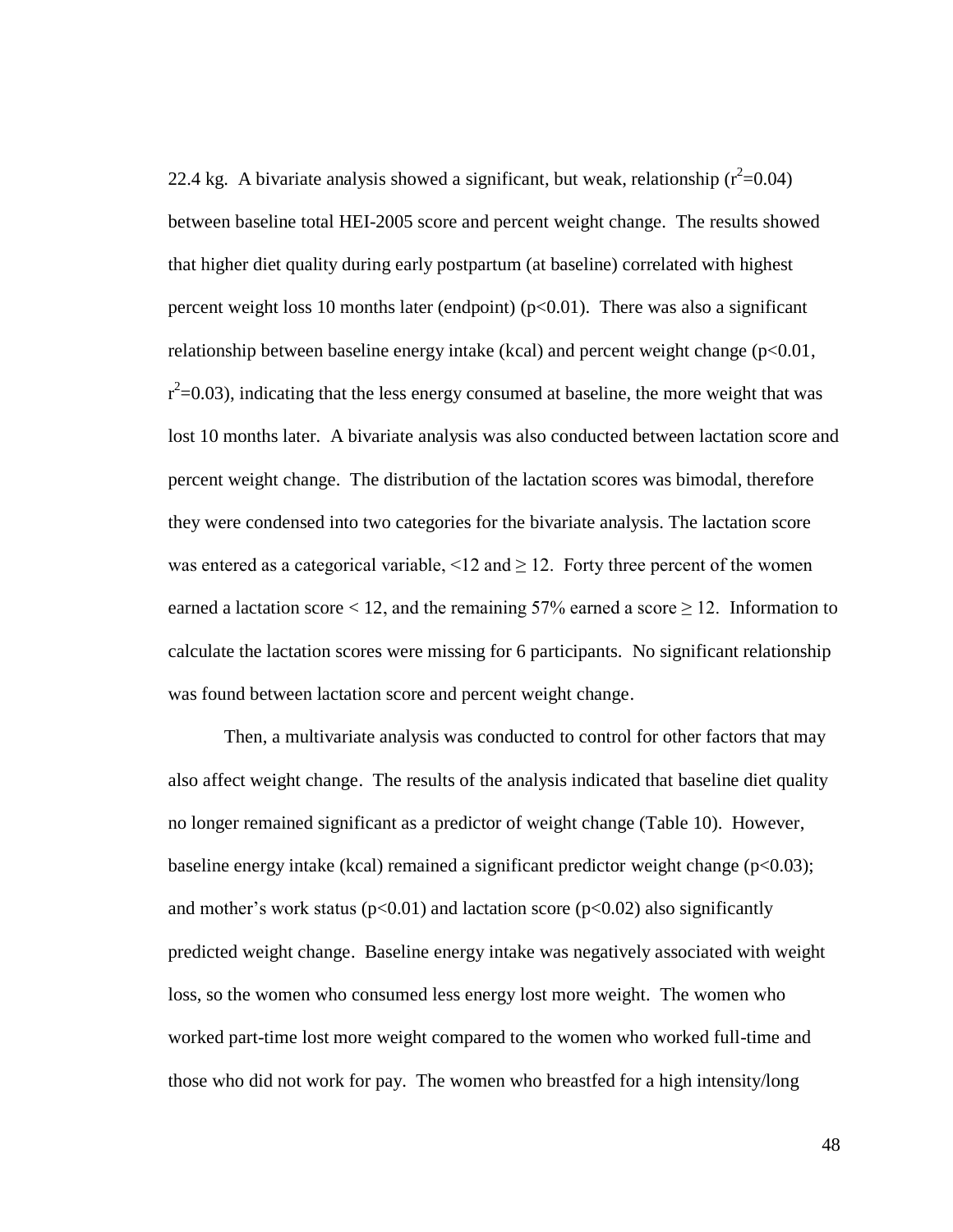duration lost less weight [1.5 (5.2) kg] than those who breastfed for a low intensity/short duration [2.2 (5.0) kg]. However, in a bivariate analysis this was not significant. In addition, women who breastfed for a high intensity/long duration ate significantly more energy at baseline [2142 (557) kcal] compared to those who did not breastfeed or who breastfed for a low intensity/short duration [1915 (564) kcal] ( $p<0.002$ ). The women who breastfed for a high intensity/long duration also ate more energy at endpoint compared to those who did not breastfeed or who breastfed for a low intensity/short duration [1840 (528) kcal] vs. 1770 (490) kcal, respectively). However, this was not significant.

#### **DISCUSSION**

To our knowledge, this is the first paper investigating diet quality, as determined by HEI-2005 scores, of overweight and obese postpartum women and examining its relationship to weight change while controlling for other factors. The mean total HEI-2005 score at baseline for the sample was 64.4, below the definition of a good quality diet set forth by the government, which is an HEI-2005 score >80 [40]. According to the 2001-02 National Health and Nutrition Examination Survey (NHANES) data, the national average HEI-2005 score was 58.2 for individuals aged 2 and up [44] . Specifically for US adults, the average HEI-2005 score was 53.3 for non-smokers, and even less for smokers, at 44.7 [40]. Comparatively speaking, participants in this current study had a better average diet quality than the typical American. Furthermore, their diet quality was also higher than another US cohort of overweight and obese postpartum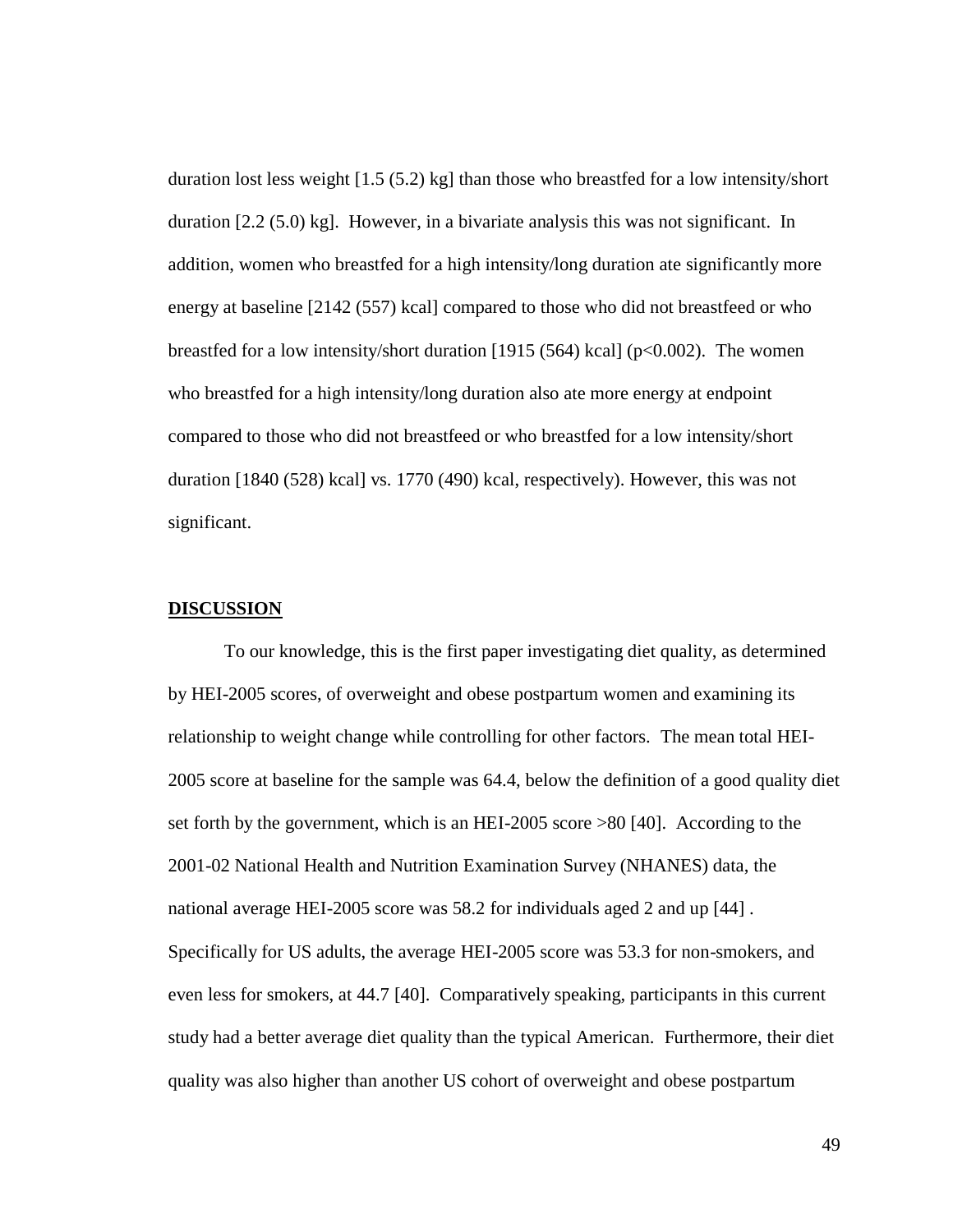women, which had a mean HEI-2005 score of 51.4 [15]. However, that cohort was different in that only low-income women were included. Tsigga et al reported a mean HEI-2005 of 66.6 and 66.7 for overweight and obese women, respectively, who were pregnant living in Greece [17]. Although slightly lower, the overall diet quality of the participants in the KAN-DO study most closely reflected women who were pregnant and consuming a Greek diet.

The average HEI-2005 component scores for the women in the KAN-DO study were similar to the average non-smoking American adult for the total and whole fruit, total vegetables, total grains, meat and legumes, and saturated fat components [40]. The KAN-DO participants scored slightly higher in the dark green and orange vegetables and legumes, whole grains, and milk components and lower in the sodium component. The KAN-DO participants also scored markedly higher in the SOFAAS component and oils component compared to the average non-smoking American adult [13.6 (4.7) vs. 9.7  $(0.2)$  and  $10.0$   $(0.3)$  vs. 5.6  $(0.1)$ , respectively]. The average HEI-2005 component scores for the KAN-DO participants were fairly similar to the low-income overweight and obese postpartum women scores reported by Shah et al [15], except for the Oils and SoFAAS components. These women had an Oils score of  $2.3\pm0.1$  and SoFAAS score of 7.5±0.5, which were both much lower than the KAN-DO participant averages.

A limitation of the current study is that the diet quality scores for the women may be inflated due to underreporting. It is a common problem for overweight and obese populations to underreport actual food consumption, especially with foods high in fat and sugar that may be perceived as unhealthy choices [45-47]. If the women reported less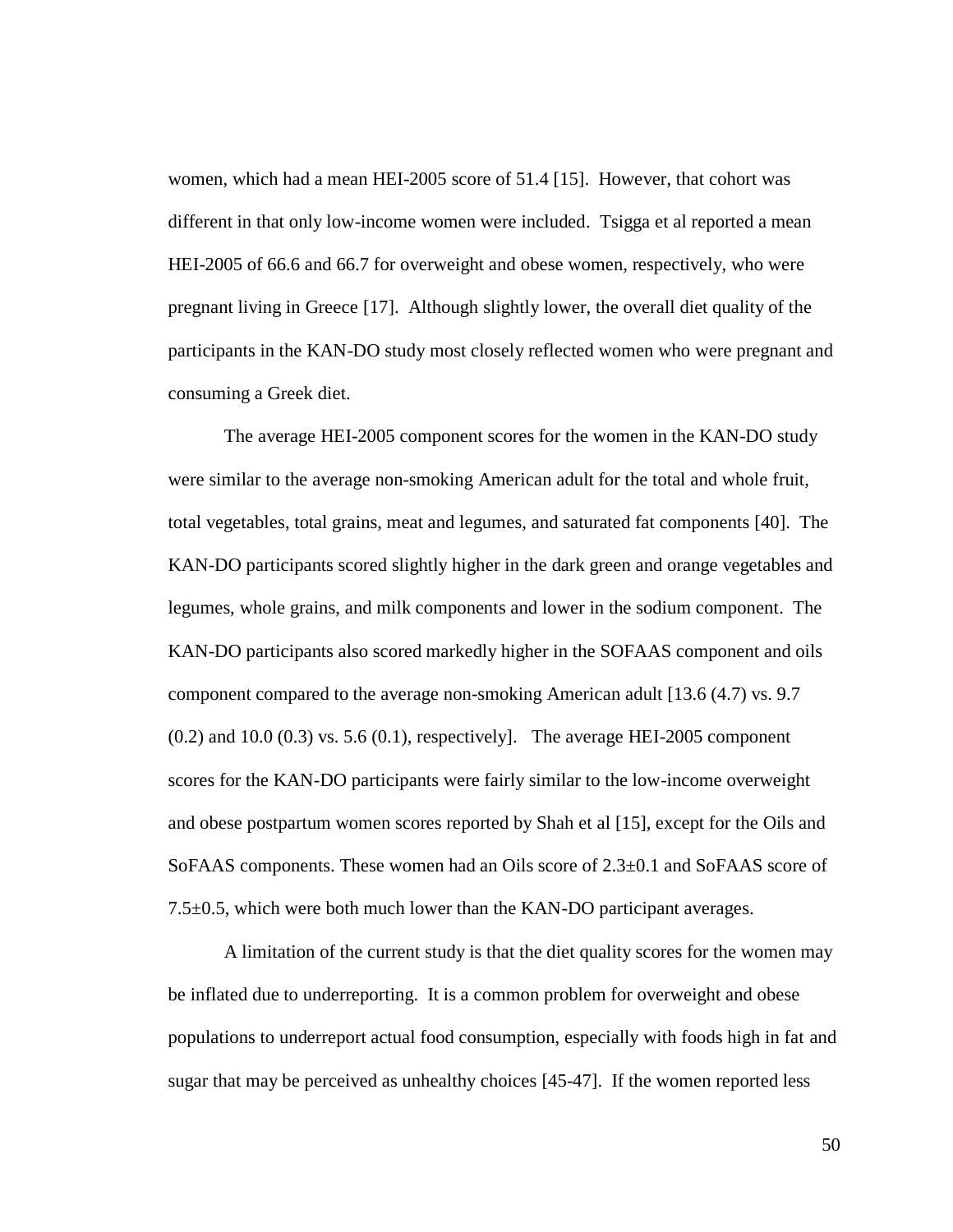discretionary calories, then they may have scored better in the HEI-2005 SoFAAS category, leading to a higher overall score.

Although the bivariate analyses showed significant relationships between HEI-2005 scores and all baseline characteristics (except work status and depression screen), only BMI, lactation status and household income remained significant predictors of diet quality during the early postpartum period for overweight and obese women after adjusting for the other variables. Using the prediction equation, a fully breastfeeding, high-income, overweight (BMI = 27) postpartum mom would have an HEI-2005 score of 77.2, compared to a score of 62.2 for a fully formula feeding, low-income, class II obese  $(BMI = 40)$  postpartum mom. This suggests that women who choose to breastfeed their infant may also choose to eat a healthier diet. Therefore, encouraging new mothers to breastfeed their infant may be one way to improve diet quality and augment the effects of breastfeeding on reducing weight retention during the postpartum period, especially in women who are already overweight or obese. However, it is not clear whether the decision to breastfeed leads to the consumption of a healthier diet, or whether women who already lead a healthier lifestyle also choose to breastfeed. More research still needs to be conducted in this area.

The intervention for the KAN-DO study aimed to promote postpartum weight loss through attainment of a healthy diet in overweight and obese women. However, no significant differences in diet quality or weight loss were reported between the intervention and control groups. Both groups reported a decrease in energy intake, but again no differences were found between the groups.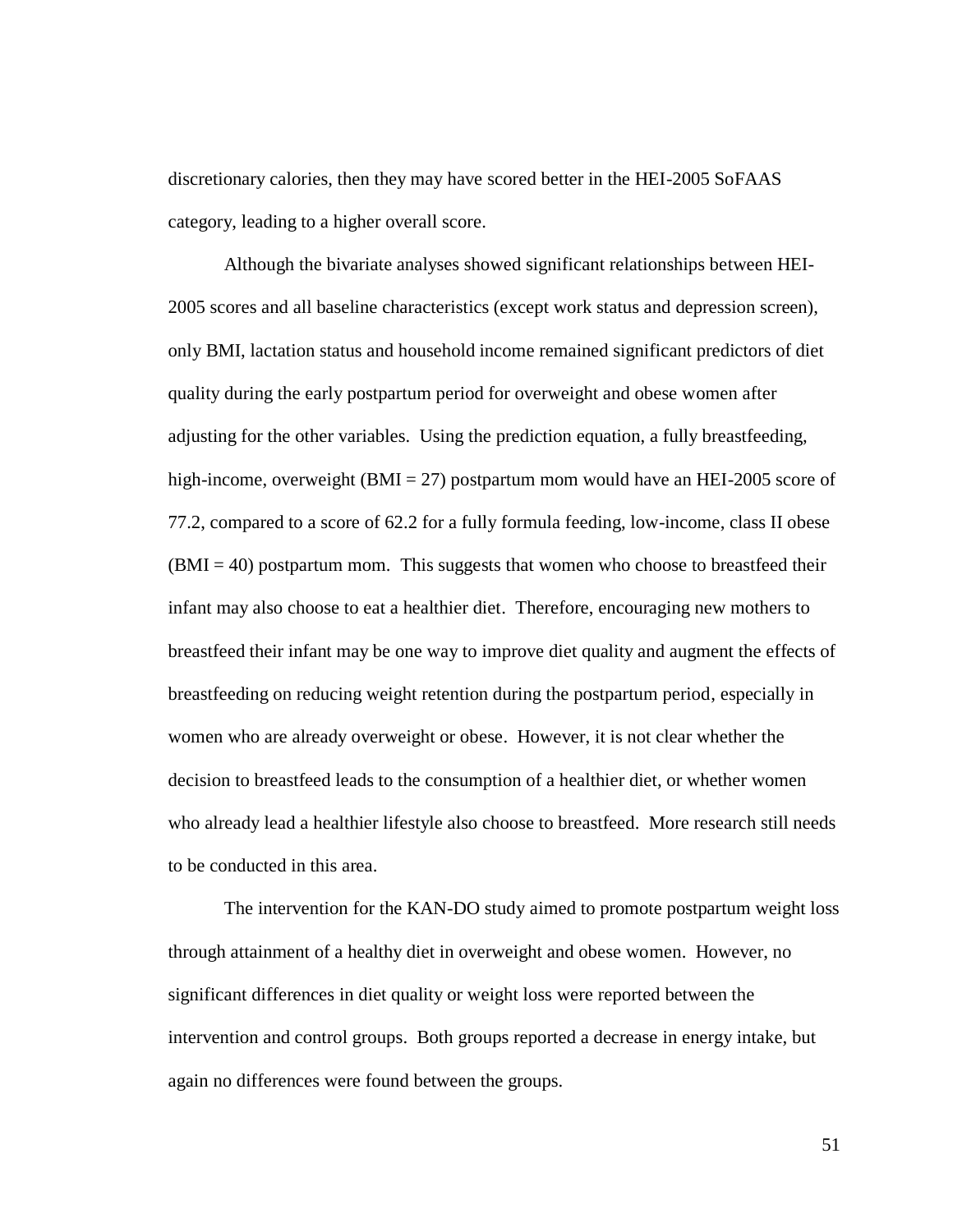Similar to previous intervention studies with postpartum women, the attrition rate was high in this study. Within the intervention group, participation was highly variable. The average rates of participation were lower than expected for both the postcards and counseling calls. The postcards were intended to measure the participant"s engagement with the content in the kits. Therefore, it is possible more participants did read and implement the information from the kits into their daily lives without sending the postcard back in the mail. However, this is unlikely because of the low participation also seen with the counseling calls and group session attendance, and the lack of significant results. Group educational sessions were offered twice a month for the duration of the intervention period, allowing the participant ample opportunity to attend one session. Childcare and a free meal were offered during the session to encourage attendance, yet just over half of the participants attended a group session.

A secondary analysis found a significant relationship between participation rates in the intervention group and change in BMI. The women that had high participation (completed  $\geq$  4 counseling calls and  $\geq$  4 postcards) decreased their average BMI score more than the women with low participation (completed  $<$  4 counseling calls and  $<$  4 postcards). This indicates that the participants who had the time to commit to the intervention program gained the most benefits, as seen by greater weight loss during the postpartum period. The women who had low participation in the intervention group may have weakened the outcomes (diet quality, energy intake, and weight change), leading to the lack of significant results between the intervention and control groups.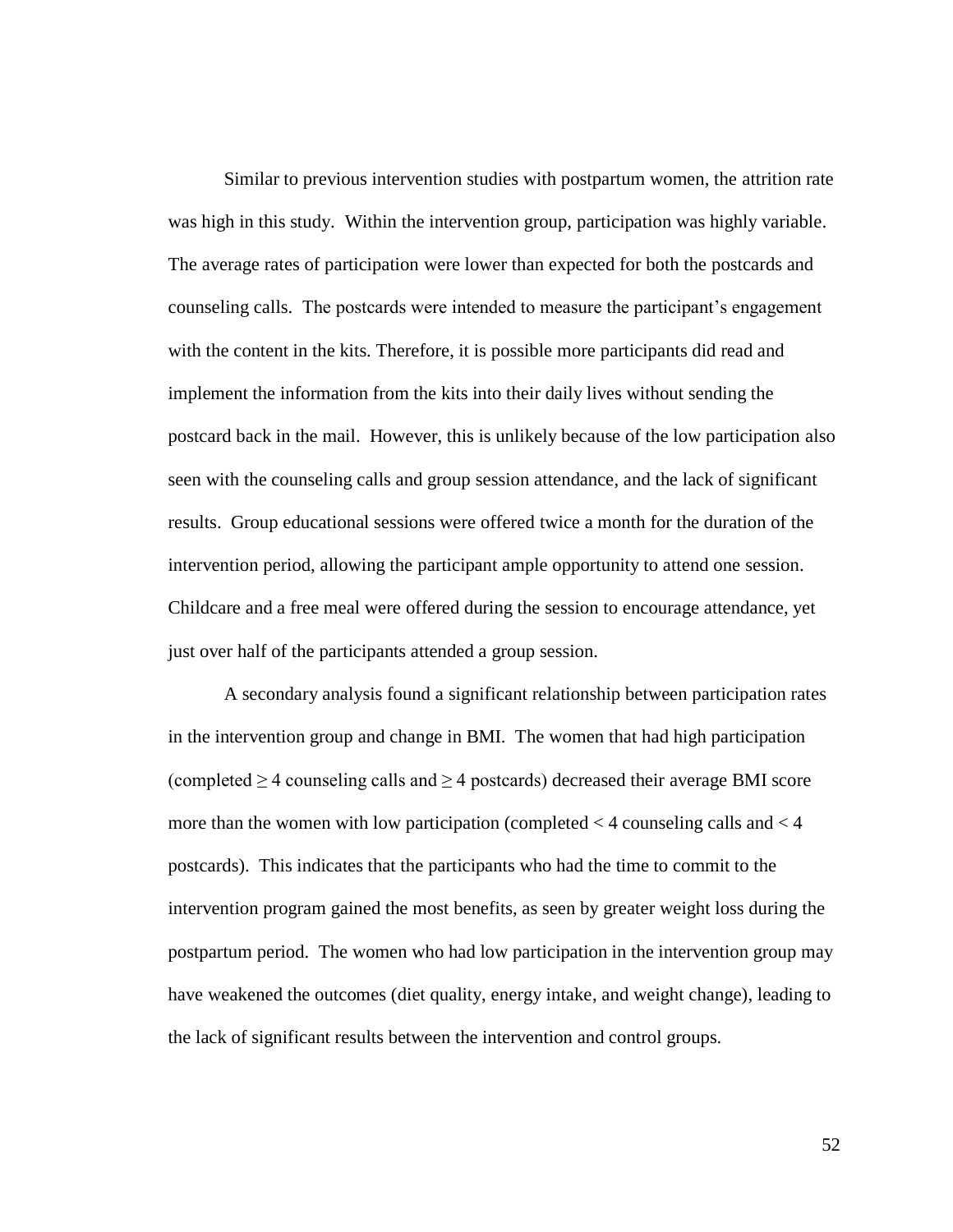Based on previous research conducted by our research group [26], we hypothesized that a home-based intervention may prove more successful than a groupbased intervention for this population of women because it would be less demanding on their time. Home-based interventions deliver the main intervention material to participants in their homes, whereas intervention material is delivered to participants during group sessions held in the community with group-based interventions. However, the home-based method in the KAN-DO study did not result in significant findings and the attrition rate was still high at 23%. An earlier study did report successful results with postpartum weight loss using a home-based correspondence intervention [22], but also reported a high attrition rate of 27%. Unlike the current study, the study by Leermakers et al enrolled normal weight women in addition to overweight and obese postpartum women [22]. They found that the women who were heaviest at baseline and retained more of their pregnancy weight were more likely to drop-out, which illustrates the challenges of working with an overweight and obese population.

The home-based intervention that was successful with Leermakers et al focused on energy restriction rather than diet quality [22]. The participants were asked to follow a 1000-1500 kilocalorie diet and restrict fat intake to 20% of total energy consumed, and record their intake on a daily basis. Therefore, it seems that focusing on overall calories rather than just diet quality is a better way to encourage weight loss during the postpartum period. The participants in the KAN-DO study were not asked to keep track of their daily food intake, but Leermakers et al asked their participants to record their intake on a daily basis and they found that there was a significant correlation between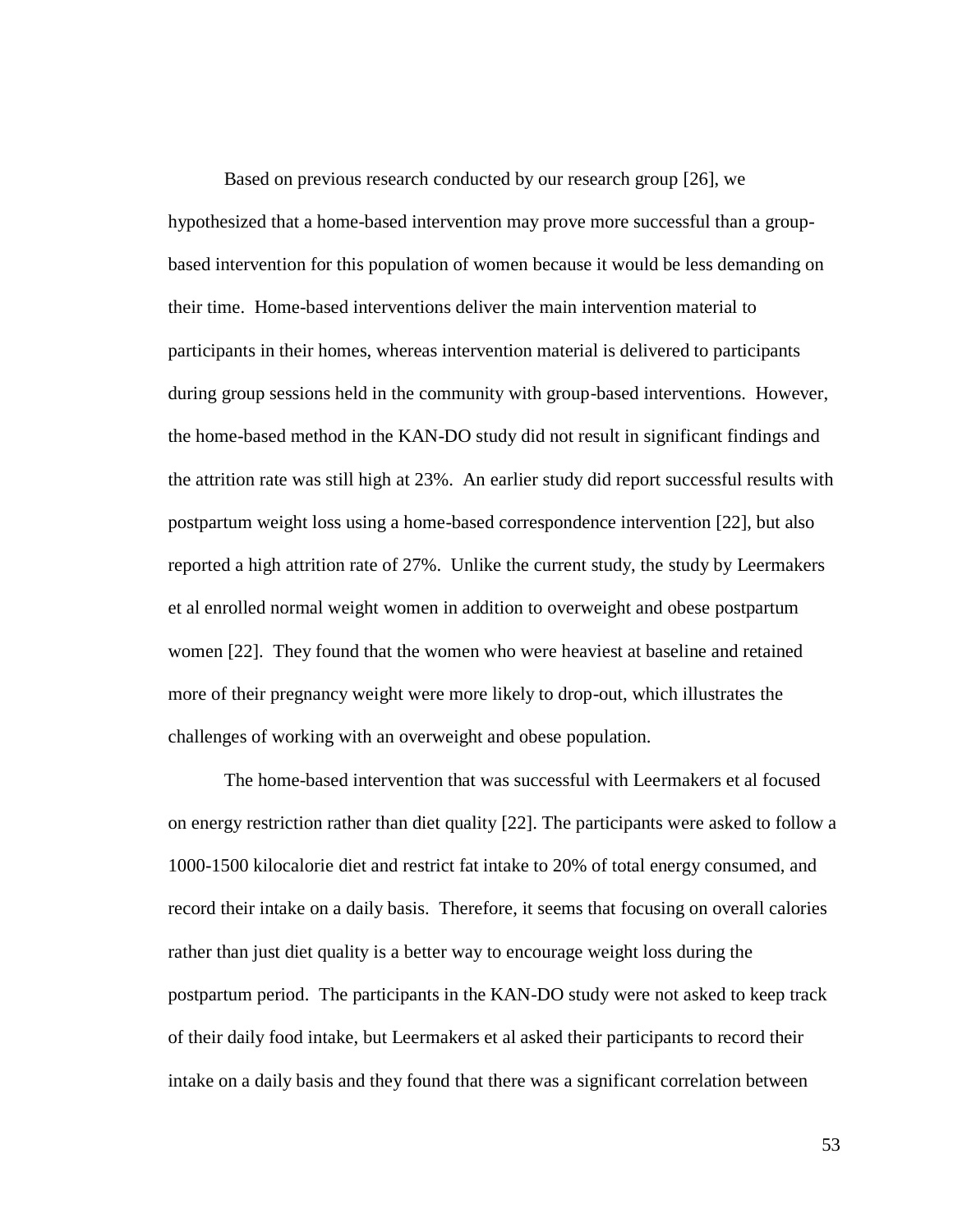weight loss and completion of self-monitoring records. This may be another way to make postpartum women more conscious of what they are eating as a way to make better diet-related choices to help them reduce postpartum weight retention.

This study also aimed to determine predictors of weight change from early postpartum to ten months later. Although diet quality did negatively influence weight change (higher HEI-2005 score associated with increased weight loss), it was not a significant predictor  $(p=0.07)$ . However, what did come out significant was the amount of baseline kilocalories consumed. This again illustrates that energy intake is more important for weight loss than diet quality. This also showed that women that had parttime jobs lost more weight than those who stayed at home or worked full-time. It may be that mothers with a part-time job have more time to exercise and cook healthy meals at home for the family than moms who work full-time, but do not snack as much as stay at home moms who have free access to food in the home environment (spend less time sitting at home eating snacks from the kitchen cupboards).

Other studies have reported women who breastfeed lose more weight in the postpartum period than those who do not breastfeed [48-50]. However, women in the current study who breastfed for a higher intensity/longer duration (lactation score  $\geq 12$ ) reported less of a weight decrease, not more like one may expect. Energy intakes were compared between the women with lactation scores  $\leq 12$  and  $\geq 12$  and, on average, the women with higher lactation scores consumed more kilocalories at baseline and endpoint which may explain the observed results. Baker et al found that breastfeeding intensity and duration was related to weight loss in the postpartum period, but only for women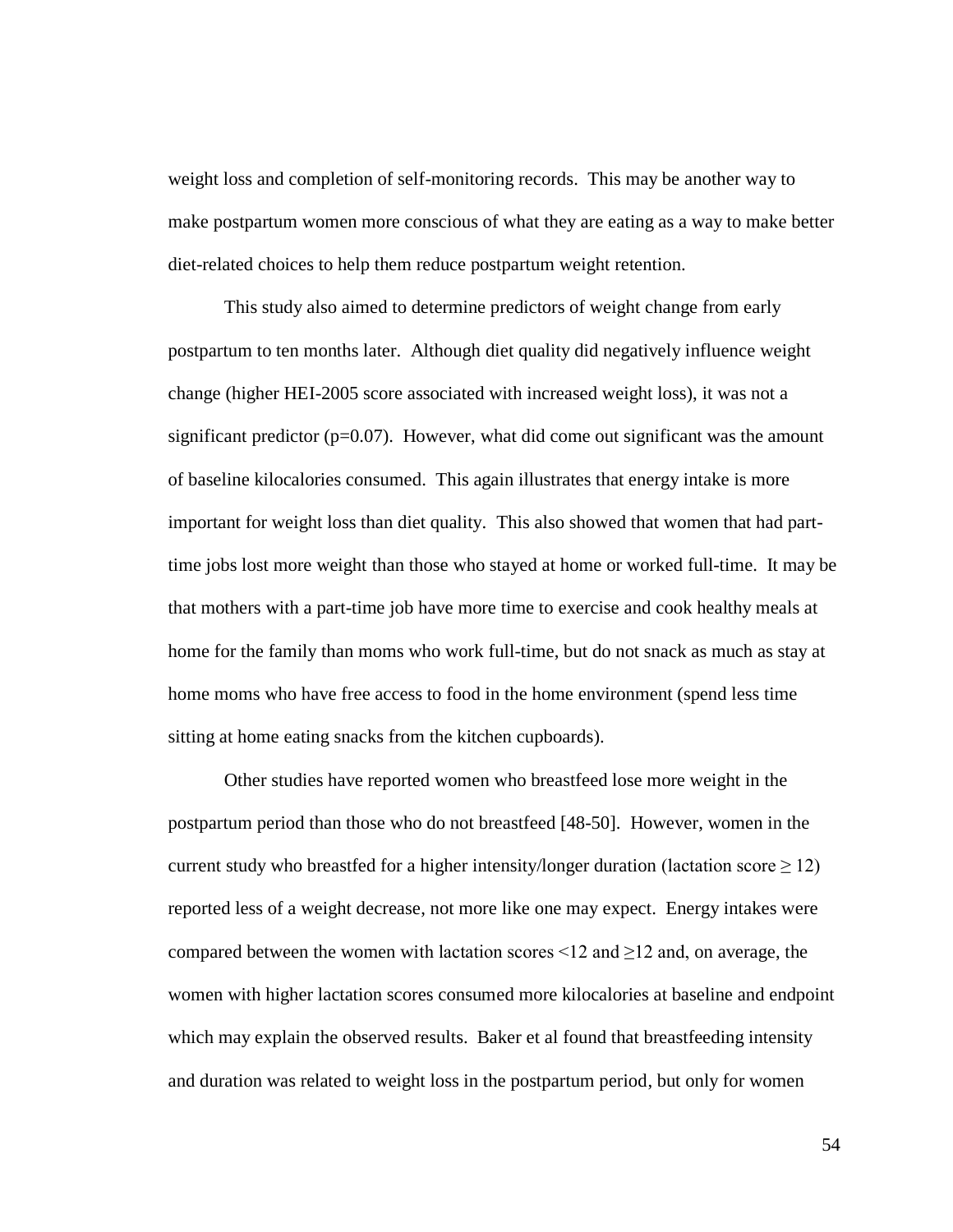with a BMI of  $\langle 35 \text{ kg/m}^2 [49]$ . It had no effect on weight loss in women who were classified as class II (BMI=35-39.9 kg/m<sup>2</sup>) or class III (BMI  $\geq$ 40 kg/m<sup>2</sup>) obese. With twenty eight percent of our study participants in the longitudinal study classified as class II or class III obese, our results are similar to what Baker et al found [49].

This home-based intervention focused on improving diet quality to reduce postpartum weight retention, but did not prove successful for overweight and obese women to significantly improve their diet quality or help lose more weight. The postpartum period is a time of great change for many women with added home and childcare responsibilities. With an overall attrition rate of 23% and low participation rates in the intervention group, many of the postpartum women had a hard time staying committed to the intervention program. This is similar to what other studies have found [22, 26, 27].

In summary, women that have a lower BMI, a higher income, and choose to breastfeed have a healthier diet quality during the early postpartum period. However, the women who breastfed for a high intensity/long duration did not lose more weight than those moms who breastfed for a low intensity/short duration or did not breastfeed. For the KAN-DO intervention, it did not result in significant changes in diet quality or weight change. To better assist women in losing weight during the postpartum period, the focus should be on reducing total energy intake in addition to the quality of the diet. Diet quality is important for overall health, but what seems to be more important for weight loss is total energy consumed.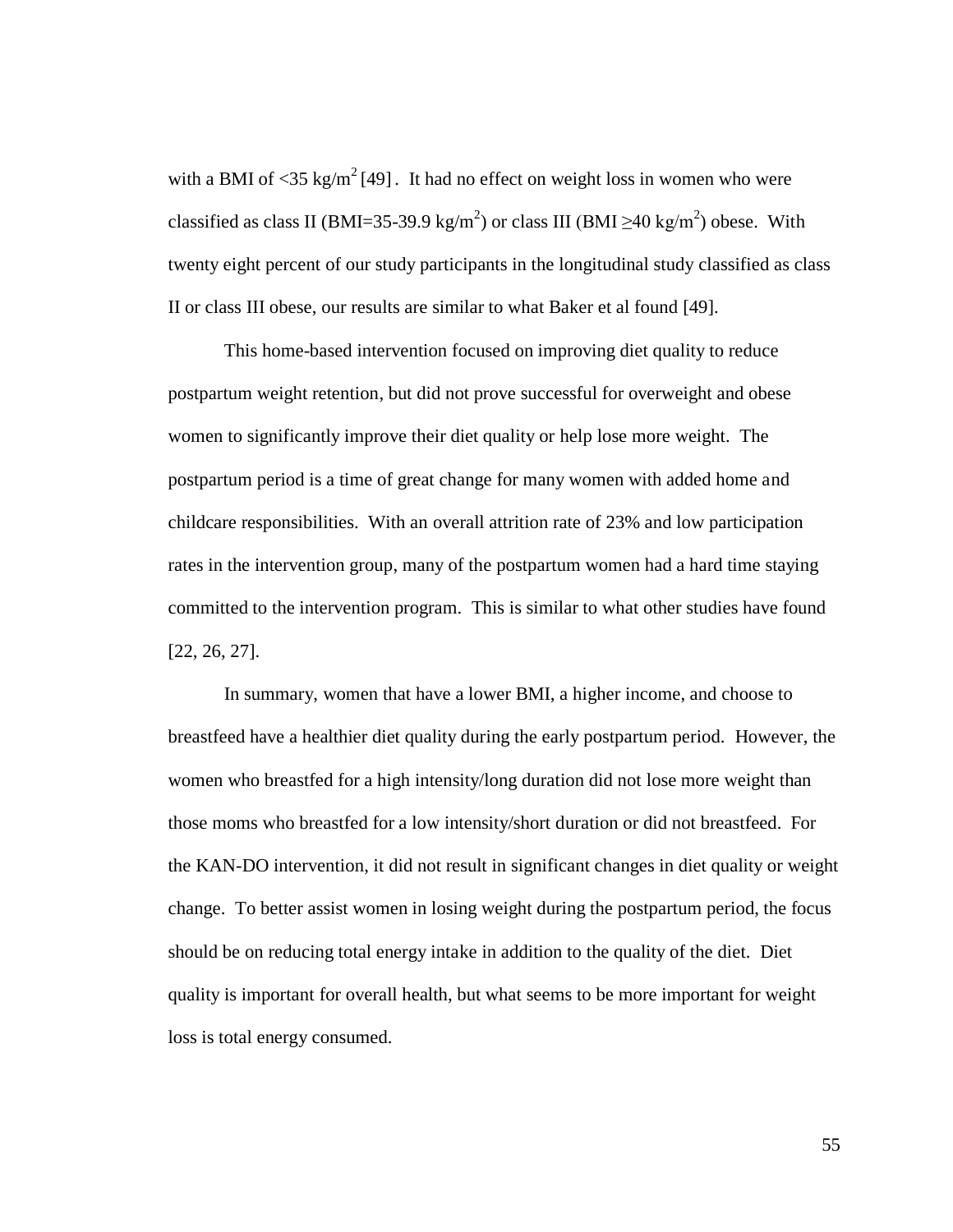Although overweight and obese postpartum women who breastfeed may eat a healthier diet, our study showed that those who breastfed for a higher intensity/longer duration ate more energy both at baseline and endpoint. This led to less weight loss for these women compared to the women who did not breastfeed or who breastfed for a lower intensity/shorter duration. Therefore, if women are encouraged to breastfeed they should also be given accurate information on how many extra daily calories, if any, that they need. The data from this study"s results collectively show that what matters is total energy intake for weight loss during the postpartum period, and this should be the focus of future interventions.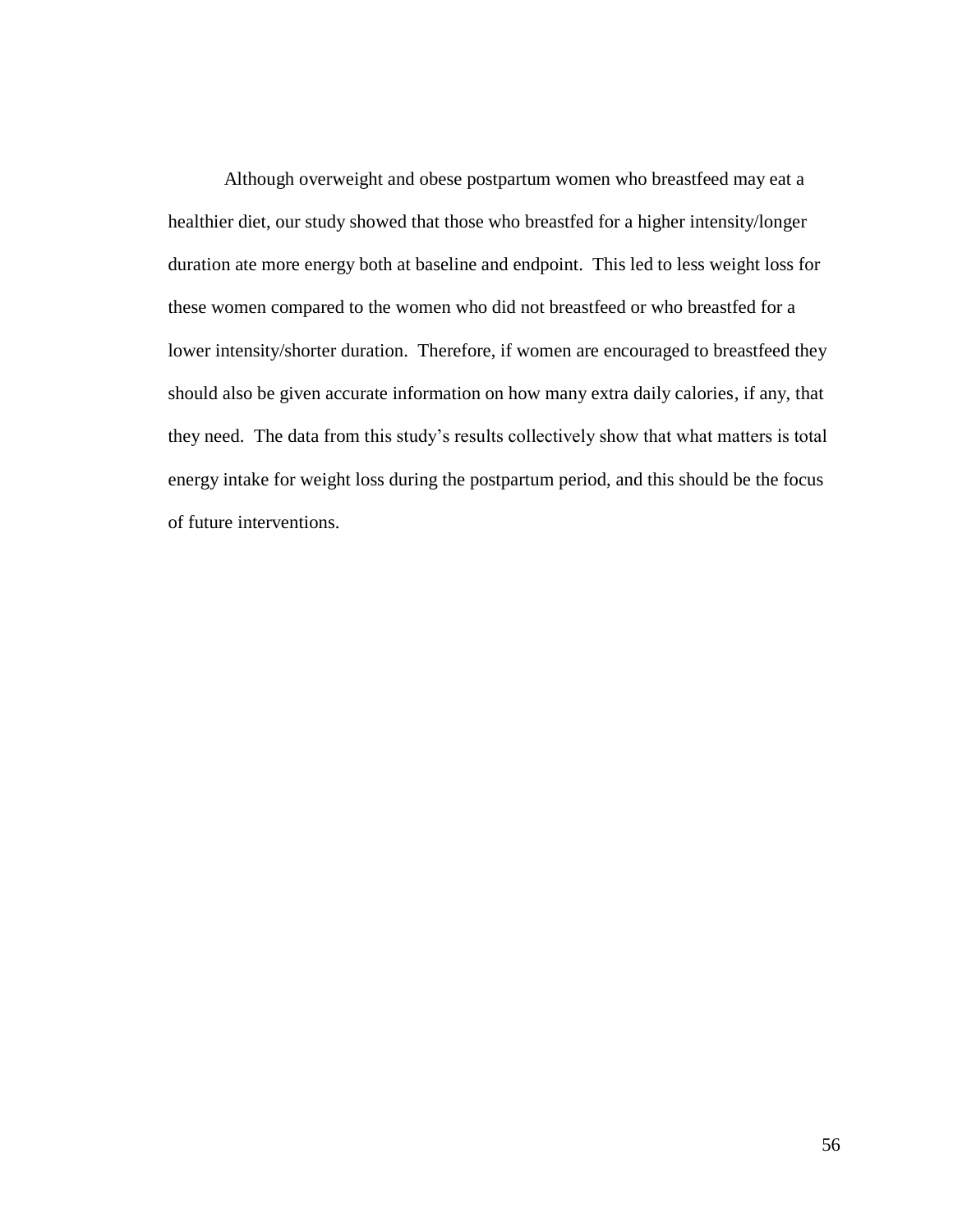Table 1.\* List of Healthy Eating Index-2005 components and the standards used for scoring.

| Component                                                       | <b>Score</b><br>Range | <b>Standard for</b><br>maximum score | <b>Standard for</b><br>minimum score of              |
|-----------------------------------------------------------------|-----------------------|--------------------------------------|------------------------------------------------------|
|                                                                 |                       |                                      | zero                                                 |
| <b>Total Fruit</b><br>(includes 100% juice)                     | $0 - 5$               | $\geq$ 0.8 cup/1000 kcal             | No fruit                                             |
| <b>Whole Fruit</b>                                              | $0 - 5$               | $\geq$ 0.4 cup/1000 kcal             | No whole fruit                                       |
| <b>Total Vegetables</b>                                         | $0 - 5$               | $\geq$ 1.1 cup/1000 kcal             | No vegetables                                        |
| Dark green and orange<br>vegetables and legumes                 | $0 - 5$               | $\geq$ 0.4 cup/1000 kcal             | No dark green and<br>orange vegetables or<br>legumes |
| <b>Total Grains</b>                                             | $0 - 5$               | $\geq$ 3.0 cup/1000 kcal             | No grains                                            |
| <b>Whole Grains</b>                                             | $0 - 5$               | $\geq$ 1.5 oz/1000 kcal              | No whole grains                                      |
| Milk                                                            | $0 - 10$              | $\geq$ 1.3 cup/1000 kcal             | No milk                                              |
| Meat and Legumes                                                | $0 - 10$              | $> 2.5$ oz/1000 kcal                 | No meat or legumes                                   |
| Oils                                                            | $0 - 10$              | $\geq$ 12 g/1000 kcal                | No oil                                               |
| <b>Saturated Fats</b>                                           | $0 - 10$              | $\leq$ 7% of energy                  | $\geq$ 15% of energy                                 |
| Sodium                                                          | $0 - 10$              | $\leq$ 0.7 g/1000 kcal               | $\geq$ 2.0 g/1000 kcal                               |
| Energy from solid fat,<br>alcohol, and added<br>sugars (SoFAAS) | $0 - 20$              | $\leq$ 20% of energy                 | $\geq 50\%$ of energy                                |
| * Table modified from reference [39]                            |                       |                                      |                                                      |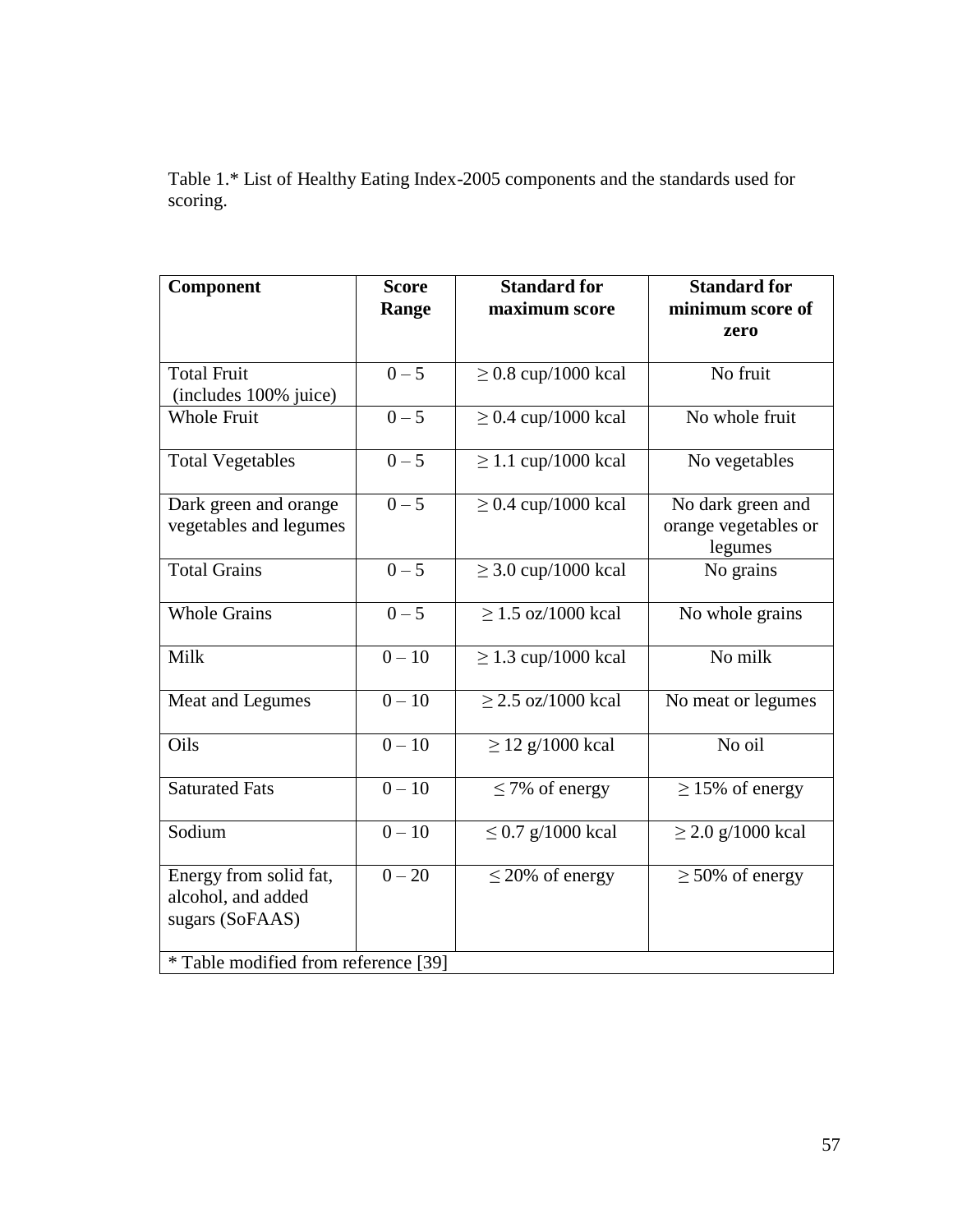Table 2. Titles of the intervention kits.

| <b>Kit Number</b> | <b>Title</b>                                        |
|-------------------|-----------------------------------------------------|
| $\mathcal{I}$     | Building a healthy home                             |
| $\overline{2}$    | <b>Family Mealtimes</b>                             |
| $\mathfrak{Z}$    | <b>Feeding the Family</b>                           |
| $\overline{4}$    | <b>Planning Meals</b>                               |
| 5                 | <b>Active Family</b>                                |
| 6                 | Get Moving                                          |
| 7                 | Overcoming roadblocks                               |
| 8                 | Staying KAN-DO (Kids and Adults Now Defeat Obesity) |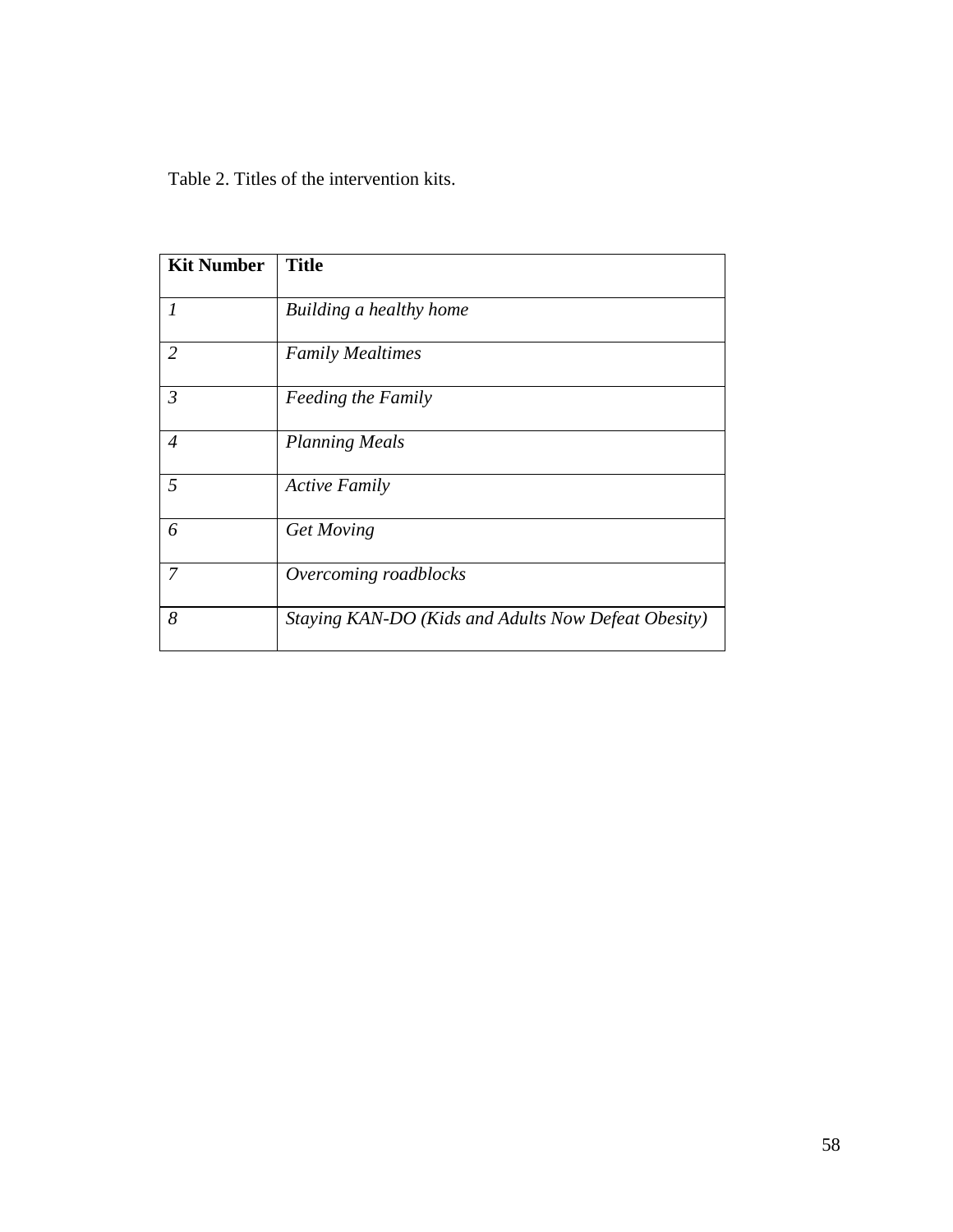| Variable                     | Baseline $(n=392)$ |
|------------------------------|--------------------|
|                              | % (n)              |
|                              |                    |
| Age, years (mean, SD)        | 32.6(4.9)          |
| Race                         |                    |
| White/other                  | 78 (307)           |
| <b>Black</b>                 | 22 (85)            |
| Body Mass Index $(kg/m^2)$   |                    |
| Overweight $(25 – 29.9)$     | 39 (153)           |
| Obese class I $(30 – 34.9)$  | 32 (126)           |
| Obese class II $(35 – 39.9)$ | 17(68)             |
| Obese class III $(\geq 40)$  | 12(45)             |
| <b>Lactation Status</b>      |                    |
| Fully breastfeeding          | 41 (159)           |
| Mixed feeding                | 21 (83)            |
| Fully formula feeding        | 38 (150)           |
| Education                    |                    |
| $\leq 12^{\text{th}}$ grade  | 11(45)             |
| Some college or vocational   | 20(77)             |
| College graduate             | 42 (166)           |
| Graduate school              | 27 (104)           |
| Household Income *           |                    |
| Up to \$15,000               | 10(38)             |
| $$15,001 - $30,000$          | 9(35)              |
| $$30,001 - $60,000$          | 24 (93)            |
| $$60,001 +$                  | 56 (220)           |
| <b>Marital Status</b>        |                    |
| Single                       | 13 (51)            |
| Married                      | 87 (341)           |
| Parity                       |                    |
| Second                       | 68 (267)           |
| Third                        | 21 (82)            |
| Fourth or more               | 11 (43)            |
| Mother's Work Status         |                    |
| Full time                    | 30 (116)           |
| Part time                    | 19(75)             |
| Not paid for work            | 51 (201)           |
| Mother's Smoking Status **   |                    |
| Current smoker               | 5(20)              |
| Non-smoker                   | 95 (371)           |

Table 3: Baseline characteristics of mothers in the KAN-DO study.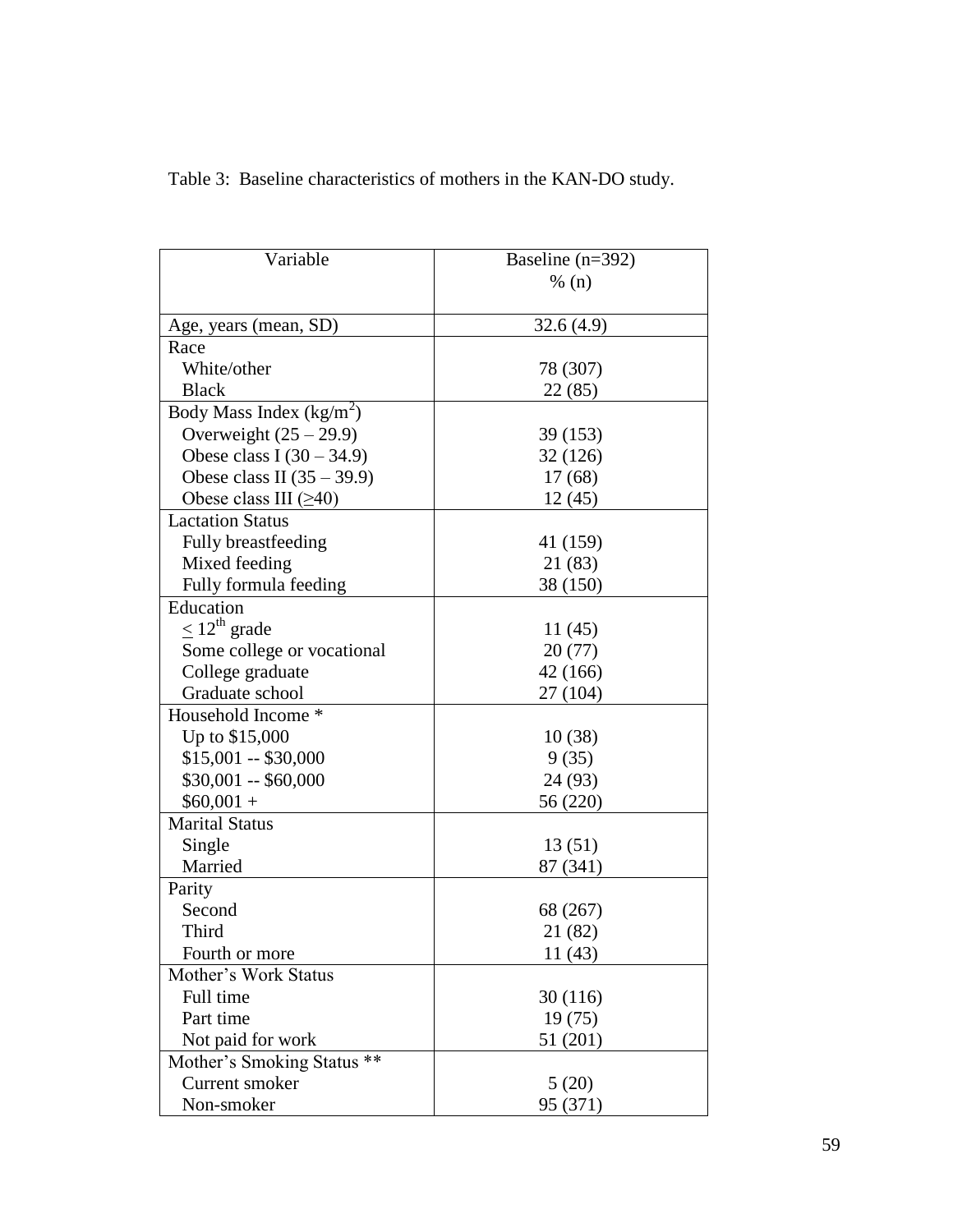| Depression Screen †                                          |          |  |
|--------------------------------------------------------------|----------|--|
| Positive screen                                              | 83 (327) |  |
| Negative screen                                              | 17(65)   |  |
| $* =$ missing information for 6 participants                 |          |  |
| $**$ = missing information for 1 participant                 |          |  |
| † According to the Edinburgh Postnatal Depression Scale [35] |          |  |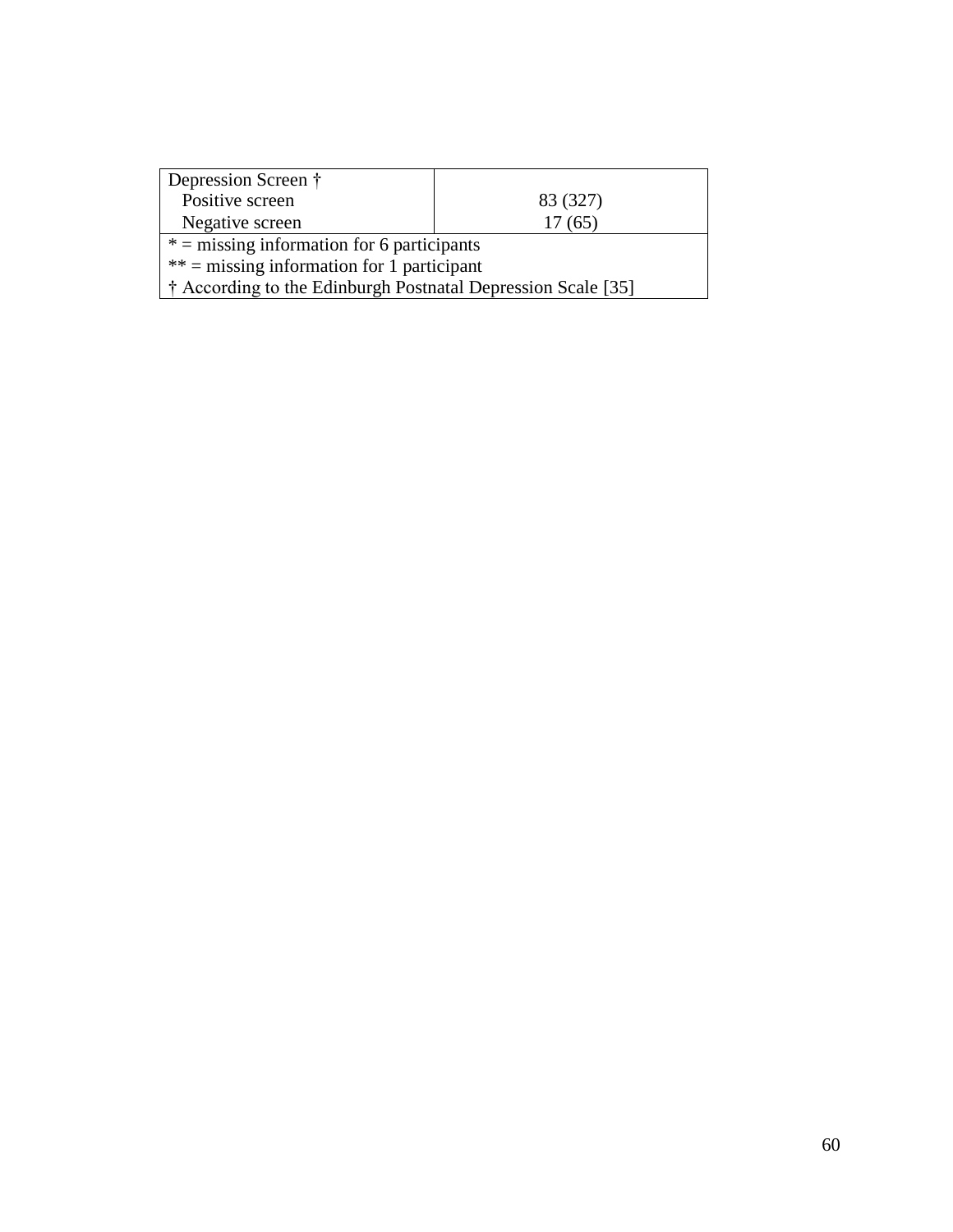|                                | Table 4: Average HEI-2005 component scores and total score and the percent meeting recommendations for the HEI-2005 |  |
|--------------------------------|---------------------------------------------------------------------------------------------------------------------|--|
| scores at baseline $(n=392)$ . |                                                                                                                     |  |

| HEI-2005 Category                                      | <b>Score Range</b> | <b>Average Score</b><br>Avg(SD) | Recommendations<br>per 1,000 kcal | $\%$<br>Meeting<br>Recommendation |
|--------------------------------------------------------|--------------------|---------------------------------|-----------------------------------|-----------------------------------|
| <b>Total Fruit</b>                                     | $0 - 5$            | 1.9(1.8)                        | $\geq 0.8$ c                      | 13%                               |
| Whole Fruit                                            | $0 - 5$            | 2.1(2.0)                        | $\geq$ 0.4 c                      | 20                                |
| <b>Total Vegetables</b>                                | $0 - 5$            | 3.2(1.4)                        | $\geq 1.1$ c                      | 21                                |
| Dark Green and Orange<br><b>Vegetables and Legumes</b> | $0 - 5$            | 2.2(1.9)                        | $\geq 0.4$ c                      | 20                                |
| <b>Total Grains</b>                                    | $0 - 5$            | 4.7(0.6)                        | $\geq$ 3.0 oz                     | 72                                |
| <b>Whole Grains</b>                                    | $0 - 5$            | 2.7(1.9)                        | $>1.5$ oz                         | 25                                |
| Milk                                                   | $0 - 10$           | 6.3(3.1)                        | $\geq$ 1.3 c                      | 24                                |
| Meat and Legumes                                       | $0 - 10$           | 8.7(2.2)                        | $\geq$ 2.5 oz                     | 57                                |
| Oils                                                   | $0 - 10$           | 10.0(0.3)                       | $\geq$ 12 gm                      | 97                                |
| Sodium                                                 | $0 - 10$           | 3.4(2.6)                        | $\leq 700$ mg                     |                                   |
| <b>Saturated Fat</b>                                   | $0 - 10$           | 5.7(3.4)                        | $\leq$ 7% of total kcal           | 9                                 |
| SoFAAS †                                               | $0 - 20$           | 13.6(4.7)                       | $\leq$ 20% of total kcal          | 13                                |
| Total HEI-2005 Score                                   | $0 - 100$          | 64.4 (11.4)                     | > 80                              | 9                                 |
| † Energy from solid fat, alcohol, and added sugar      |                    |                                 |                                   |                                   |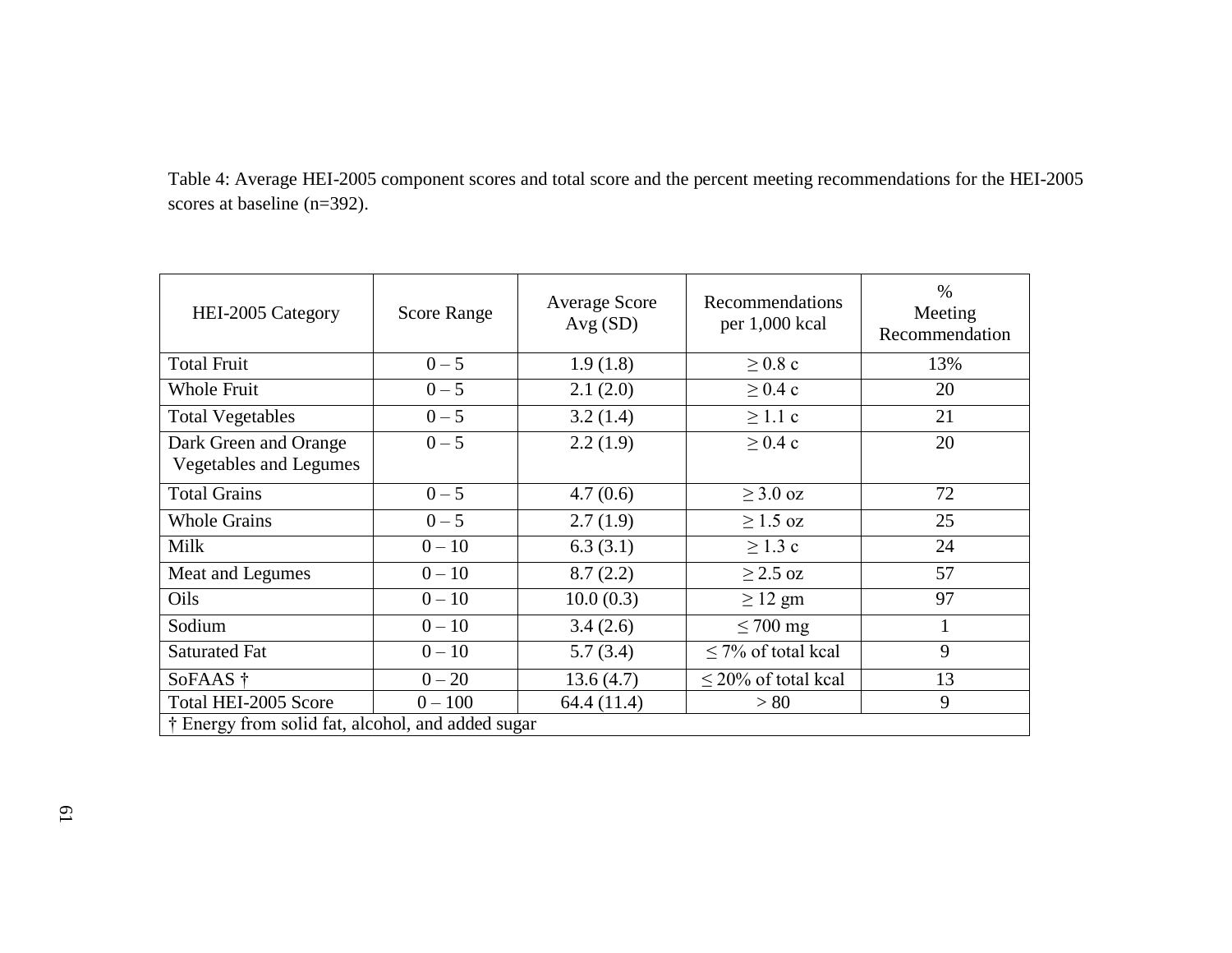Table 5: Average HEI-2005 scores from bivariate analyses with baseline characteristics of participants (n=392).

| Variable                     | HEI-2005 Score | p-value  |
|------------------------------|----------------|----------|
| <b>Lactation Status</b>      |                | < 0.001  |
| Fully breastfeeding          | 66.6           |          |
| Mixed feeding                | 66.5           |          |
| Fully formula feeding        | 60.9           |          |
| Race                         |                | < 0.001  |
| White/other                  | 65.4           |          |
| <b>Black</b>                 | 60.6           |          |
| Body Mass Index $(kg/m2)$    |                | < 0.002  |
| Overweight $(25 – 29.9)$     | 66.2           |          |
| Obese class I $(30 – 34.9)$  | 64.9           |          |
| Obese class II $(35 – 39.9)$ | 63.2           |          |
| Obese class III $(\geq 40)$  | 58.9           |          |
| Education                    |                | < 0.0001 |
| $\leq 12^{\text{th}}$ grade  | 57.4           |          |
| Some college of vocational   | 61.4           |          |
| College graduate             | 65.4           |          |
| Graduate school              | 68.1           |          |
| Household Income *           |                | < 0.0001 |
| Up to \$15,000               | 53.1           |          |
| $$15,000 - $30,000$          | 60.9           |          |
| $$30,001 - $60,000$          | 66.0           |          |
| $$60,000 +$                  | 66.4           |          |
| <b>Marital Status</b>        |                | < 0.001  |
| Single                       | 56.2           |          |
| Married                      | 65.6           |          |
| Parity                       |                | 0.03     |
| Second                       | 65.3           |          |
| Third                        | 63.3           |          |
| Fourth or more               | 60.7           |          |
| Mother's Work Status         |                | 0.25     |
| Full time                    | 64.6           |          |
| Part time                    | 66.2           |          |
| Not paid for work            | 63.6           |          |
| Mother's Smoking Status **   |                | < 0.001  |
| Current smoker               | 53.9           |          |
| Non-smoker                   | 65.0           |          |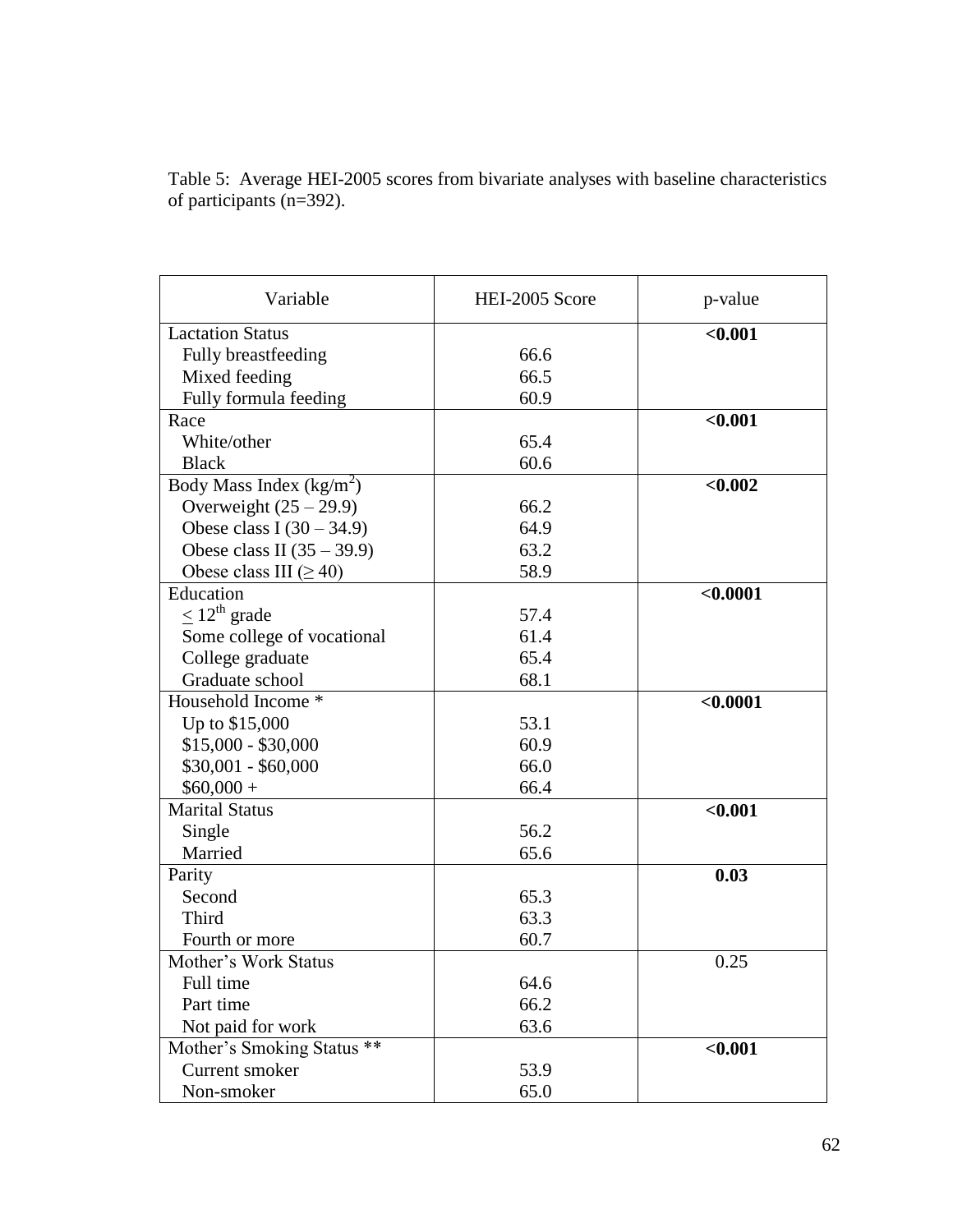| Depression Screen †                                          |      | 0.19 |  |
|--------------------------------------------------------------|------|------|--|
| Negative screen                                              | 64.7 |      |  |
| Positive screen                                              | 62.7 |      |  |
| $*$ = missing information for 6 participants                 |      |      |  |
| $**$ = missing information for 1 participant                 |      |      |  |
| † According to the Edinburgh Postnatal Depression Scale [35] |      |      |  |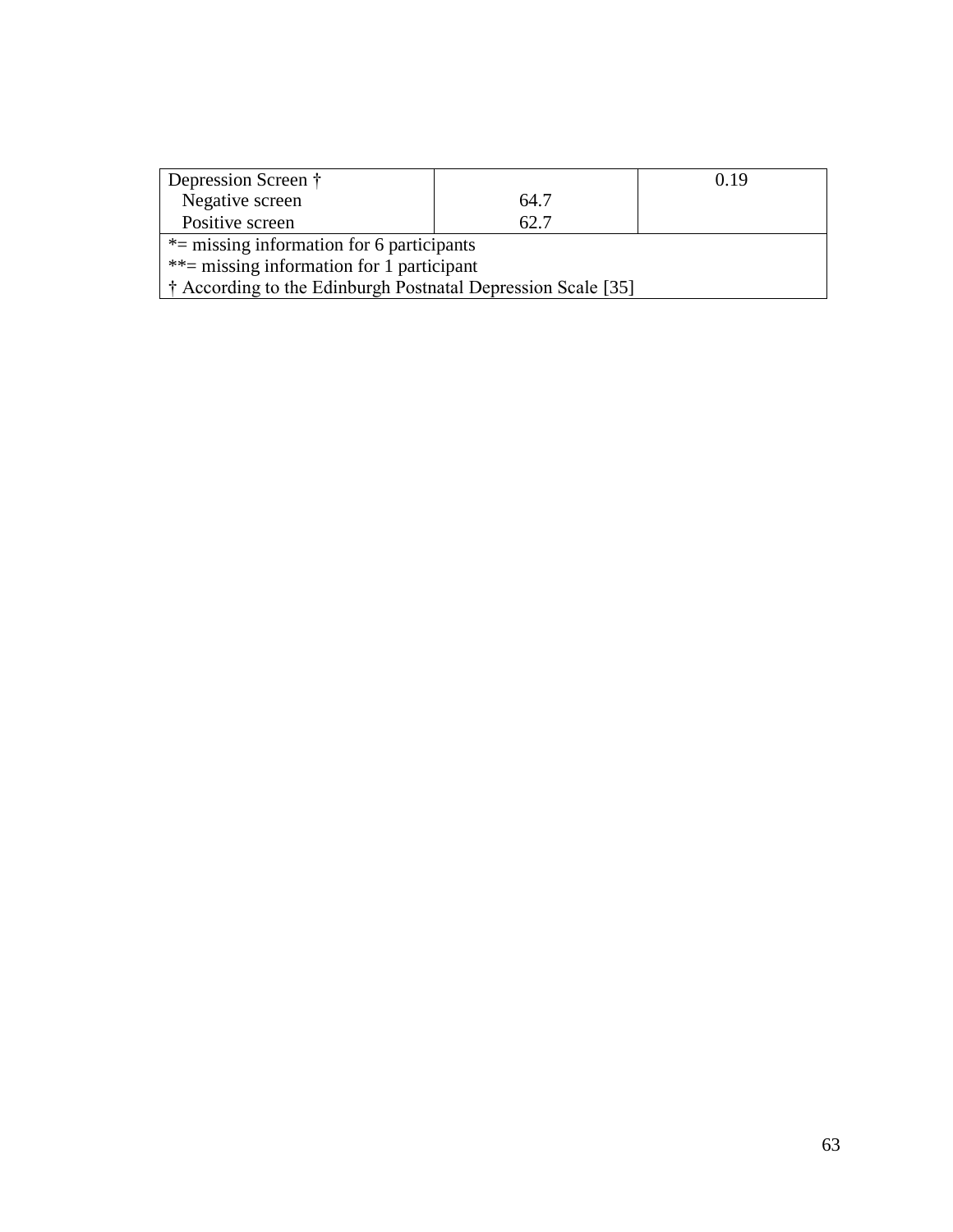| Variable                       | <b>Effect Size</b> | p-value  |
|--------------------------------|--------------------|----------|
| Intercept                      | 67.2               | < 0.0001 |
| <b>Mother's Age</b>            |                    |          |
| Avg: 32.6 years                | 0.09               | 0.49     |
| <b>BMI</b>                     |                    |          |
| Avg: 32.8                      | $-0.25$            | 0.02     |
| <b>Lactation Status</b>        |                    |          |
| Fully breastfeeding            | reference          |          |
| Mixed feeding                  | 1.20               | 0.42     |
| Fully formula feeding          | $-3.01$            | 0.02     |
| Race                           |                    |          |
| White/other                    | reference          |          |
| <b>Black</b>                   | $-1.12$            | 0.46     |
| <b>Marital Status</b>          |                    |          |
| Single                         | reference          |          |
| Married                        | $-0.06$            | 0.98     |
| <b>Household Income</b>        |                    |          |
| Up to \$15,000                 | reference          |          |
| $$15,001 - $30,000$            | 8.40               | 0.002    |
| $$30,001 - $60,000$            | 10.07              | < 0.001  |
| $$60,001 +$                    | 8.76               | 0.002    |
| <b>Education</b>               |                    |          |
| $\leq 12^{\text{th}}$ grade    | reference          |          |
| Some college or vocational     | 0.77               | 0.72     |
| College graduate               | 1.45               | 0.53     |
| Graduate school                | 3.99               | 0.10     |
| <b>Parity</b>                  |                    |          |
| Second                         | reference          |          |
| Third                          | $-0.31$            | 0.82     |
| Fourth or more                 | $-2.50$            | 0.18     |
| <b>Mother's Work Status</b>    |                    |          |
| Not paid for work              | reference          |          |
| Part-time                      | 0.96               | 0.50     |
| Full-time                      | $-0.47$            | 0.73     |
| <b>Mother's Smoking Status</b> |                    |          |
| Current smoker                 | reference          |          |
| Non-smoker                     | 1.81               | 0.52     |
| <b>Depression Screen</b>       |                    |          |
| Positive screen                | reference          |          |
| Negative screen                | 1.23               | 0.39     |

Table 6: Predictors of diet quality for overweight and obese women during the early postpartum period.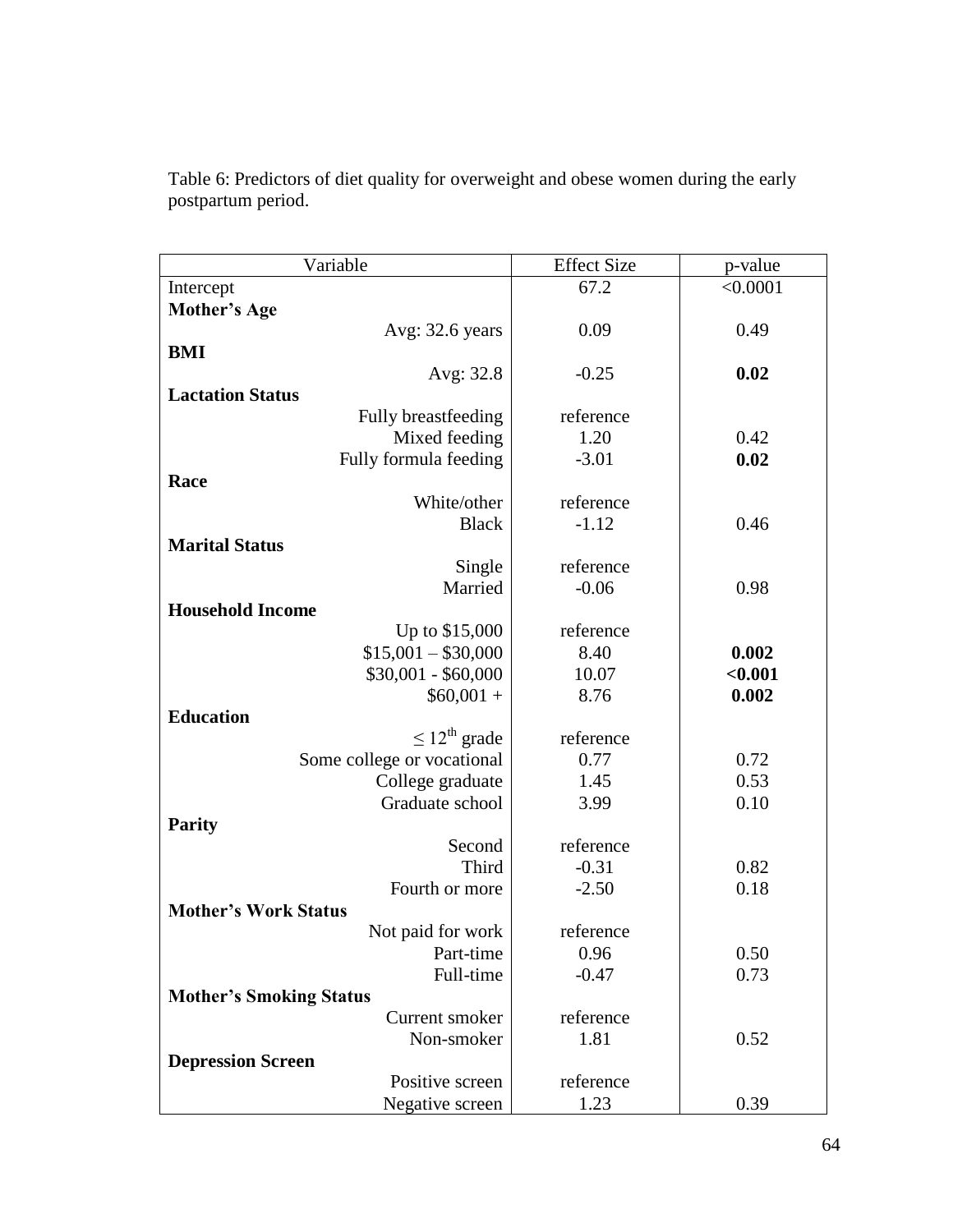| Variable                     | Control $(n=145)$ | Intervention $(n=131)$ | p-value *** |
|------------------------------|-------------------|------------------------|-------------|
|                              | % (n)             | % (n)                  |             |
|                              |                   |                        |             |
| Age, years (mean, SD)        | 33.7(4.3)         | 33.3(4.6)              | 0.52        |
| Race                         |                   |                        | 0.79        |
| White/other                  | 83 (120)          | 84 (110)               |             |
| <b>Black</b>                 | 17(25)            | 16(21)                 |             |
| Body Mass Index $(kg/m^2)$   |                   |                        | 0.30        |
| Overweight $(25 – 29.9)$     | 39(56)            | 44 (57)                |             |
| Obese class I $(30 – 34.9)$  | 30(44)            | 32(42)                 |             |
| Obese class II $(35 – 39.9)$ | 21(30)            | 12(16)                 |             |
| Obese class III ( $\geq$ 40) | 10(15)            | 12(16)                 |             |
| <b>Lactation Status</b>      |                   |                        | 0.36        |
| Fully breastfeeding          | 50(73)            | 44 (58)                |             |
| Mixed feeding                | 14(20)            | (26)                   |             |
| Fully formula feeding        | 36(52)            | (47)                   |             |
| Education                    |                   |                        | 0.77        |
| $\leq 12^{\text{th}}$ grade  | 9(13)             | 7(9)                   |             |
| Some college or vocational   | 17(25)            | 16(21)                 |             |
| College graduate             | 46(67)            | 44 (58)                |             |
| Graduate school              | 28 (40)           | 33(43)                 |             |
| Household Income *           |                   |                        | 0.43        |
| Up to \$15,000               | 6(8)              | 6(8)                   |             |
| $$15,001 - $30,000$          | 8 (11)            | 4(5)                   |             |
| $$30,001 - $60,000$          | 22(32)            | 28 (36)                |             |
| $$60,001 +$                  | 64 (93)           | 60(79)                 |             |
| <b>Marital Status</b>        |                   |                        | 0.97        |
| Single                       | 8(12)             | 8 (11)                 |             |
| Married                      | 92 (133)          | 92 (120)               |             |
| Parity                       |                   |                        | 0.20        |
| Second                       | 67(97)            | 76 (99)                |             |
| Third                        | 23(33)            | 15(19)                 |             |
| Fourth or more               | 10(15)            | 10(13)                 |             |
| Mother's Work Status         |                   |                        | 0.81        |
| Full time                    | 30(44)            | 29 (38)                |             |
| Part time                    | 21 (30)           | 18 (24)                |             |
| Not paid for work            | 49 (71)           | 53 (69)                |             |
| Mother's Smoking Status **   |                   |                        | 0.44        |
| Current smoker               | 3(5)              | 5(7)                   |             |
| Non-smoker                   | 97 (140)          | 95 (124)               |             |

Table 7: Baseline characteristics of KAN-DO participants by group.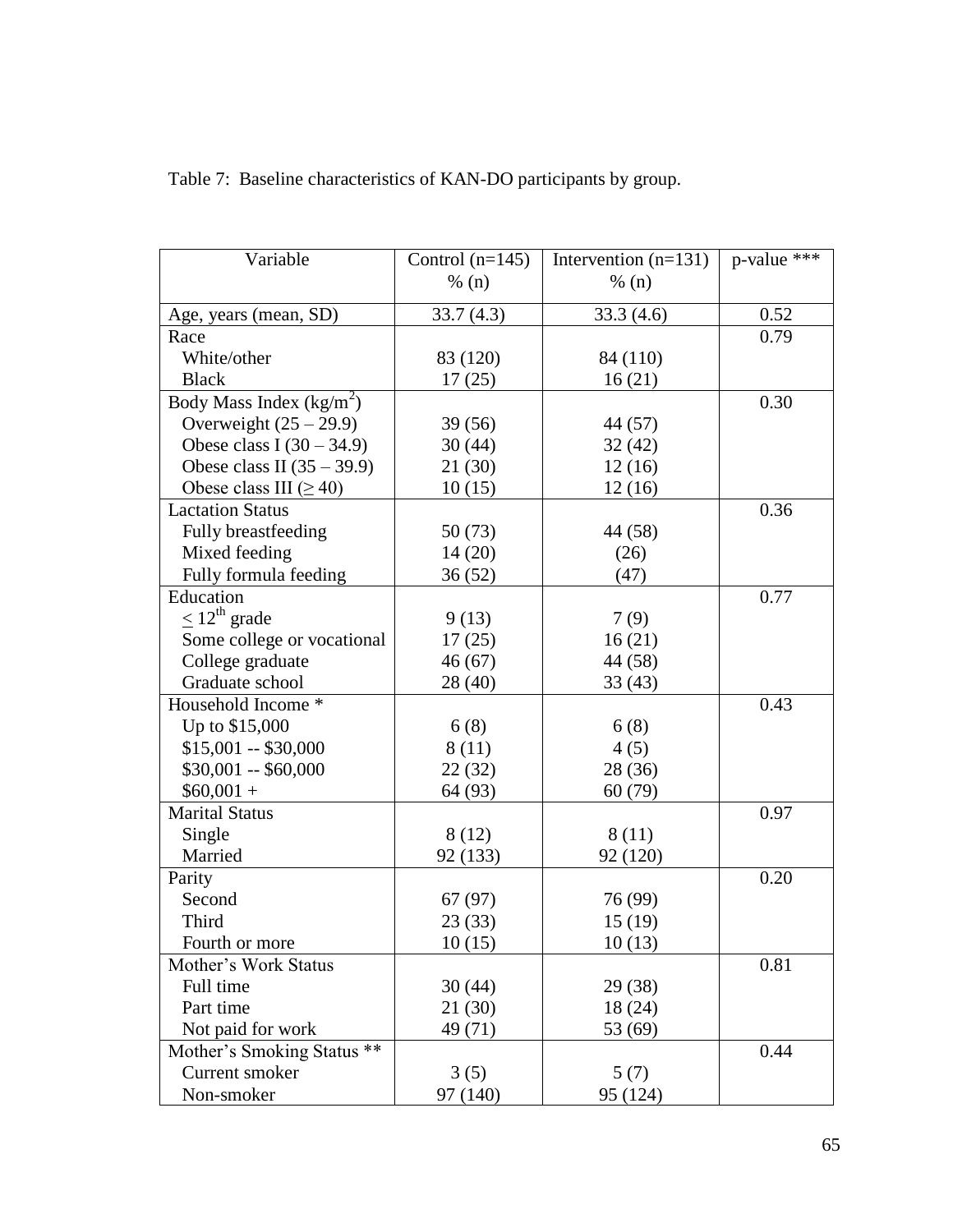| Depression Screen †                                                                      |          |          | 0.73 |  |
|------------------------------------------------------------------------------------------|----------|----------|------|--|
| Negative screen                                                                          | 86 (125) | 85 (111) |      |  |
| Positive screen                                                                          | 14(20)   | 15(20)   |      |  |
| $* =$ missing information for 6 participants                                             |          |          |      |  |
| $**$ = missing information for 1 participant                                             |          |          |      |  |
| $***$ = Independent t-tests for differences in means; chi-square test for differences in |          |          |      |  |
| proportions                                                                              |          |          |      |  |
| † According to the Edinburgh Postnatal Depression Scale [35]                             |          |          |      |  |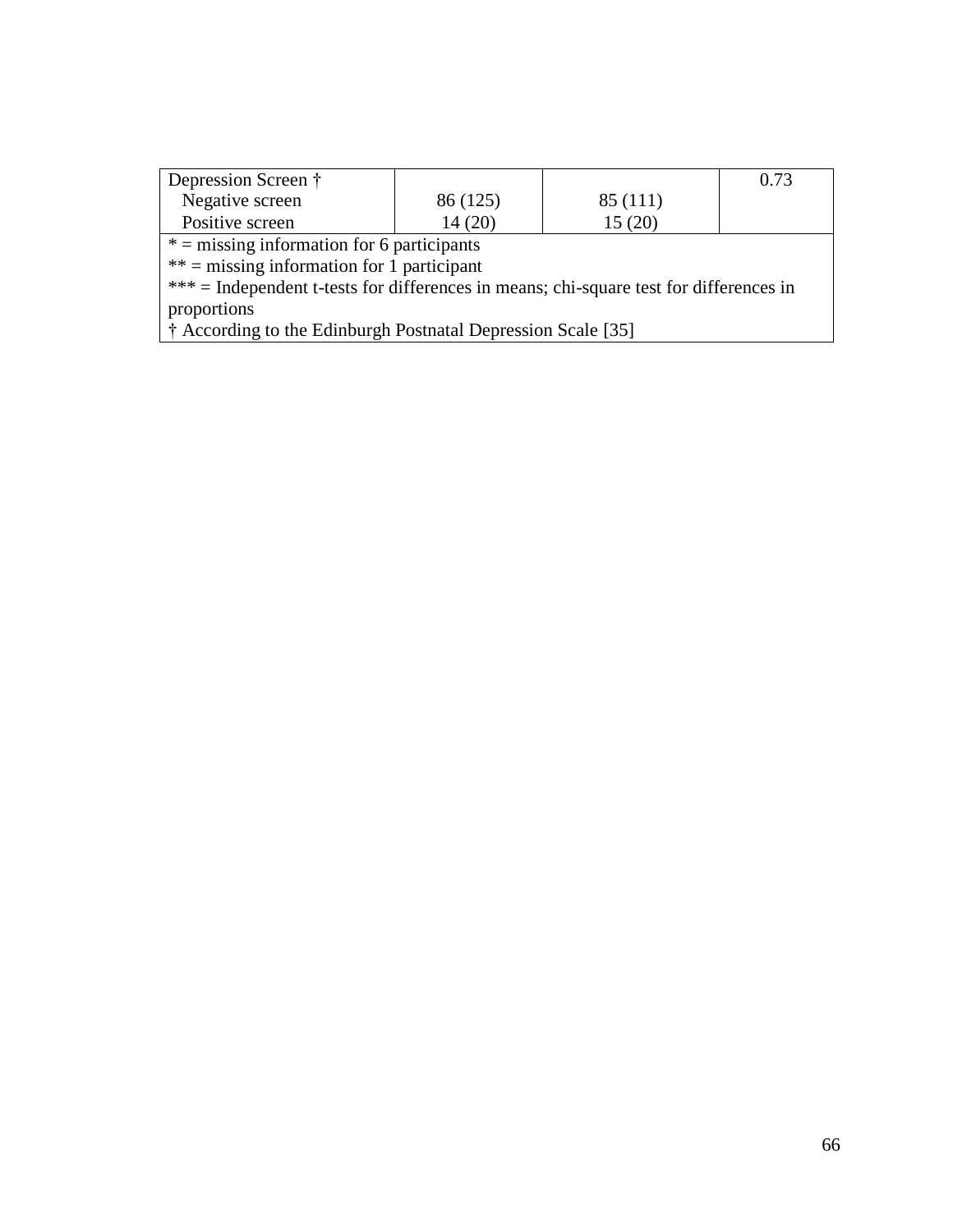Table 8: Average HEI-2005 composite scores and total score at baseline and endpoint for the participants in the intervention and control groups.

|                                                              | Control ( $n = 145$ ) |                  | Intervention ( $n = 131$ ) |                  |
|--------------------------------------------------------------|-----------------------|------------------|----------------------------|------------------|
|                                                              | Baseline (SD)         | Endpoint<br>(SD) | Baseline (SD)              | Endpoint<br>(SD) |
| <b>Total Energy</b>                                          | 2076 (547) kcal       | 1840 (520)       | 2013 (607)                 | 1760 (516)       |
|                                                              |                       | kcal             | kcal                       | Kcal             |
| <b>Total Fruit</b>                                           | 1.9(1.8)              | 1.9(1.8)         | 1.9(1.7)                   | 2.0(1.7)         |
| <b>Whole Fruit</b>                                           | 2.1(2.0)              | 2.2(2.0)         | 2.3(2.1)                   | 2.5(2.0)         |
| <b>Total Vegetables</b>                                      | 3.1(1.4)              | 3.1(1.5)         | 3.3(1.4)                   | 3.2(1.5)         |
| Dark Green and<br>Orange<br>Vegetables and<br>Legumes        | 2.2(1.9)              | 2.2(2.0)         | 2.4(1.9)                   | 2.1(2.0)         |
| <b>Total Grains</b>                                          | 4.8(0.5)              | 4.7(0.7)         | 4.7(0.7)                   | 4.7(0.7)         |
| <b>Whole Grains</b>                                          | 3.0(1.9)              | 2.9(1.8)         | 2.9(1.9)                   | 2.9(1.8)         |
| Milk                                                         | 6.4(3.1)              | 7.0(2.8)         | 6.7(3.0)                   | 6.4(3.0)         |
| Meat and<br>Legumes                                          | 8.4(2.2)              | 8.7(2.2)         | 8.9(2.0)                   | 8.7(2.1)         |
| Oils                                                         | 10.0(0.1)             | 10.0(0.4)        | 10.0(0.3)                  | 10.0(0.3)        |
| Sodium                                                       | 3.7(2.7)              | 3.4(2.7)         | 3.3(2.6)                   | 2.9(2.7)         |
| <b>Saturated Fat</b>                                         | 5.7(3.4)              | 5.6(3.4)         | 5.5(3.5)                   | 5.3(3.5)         |
| SoFAAS †                                                     | 13.8(4.9)             | 14.3(4.8)        | 13.9(4.5)                  | 14.5(4.4)        |
| <b>Total Score</b>                                           | 65.0(11.8)            | 66.0 $(11.9)$    | 65.9 (11.2)                | 65.4(11.1)       |
| <sup>†</sup> Energy from solid fat, alcohol, and added sugar |                       |                  |                            |                  |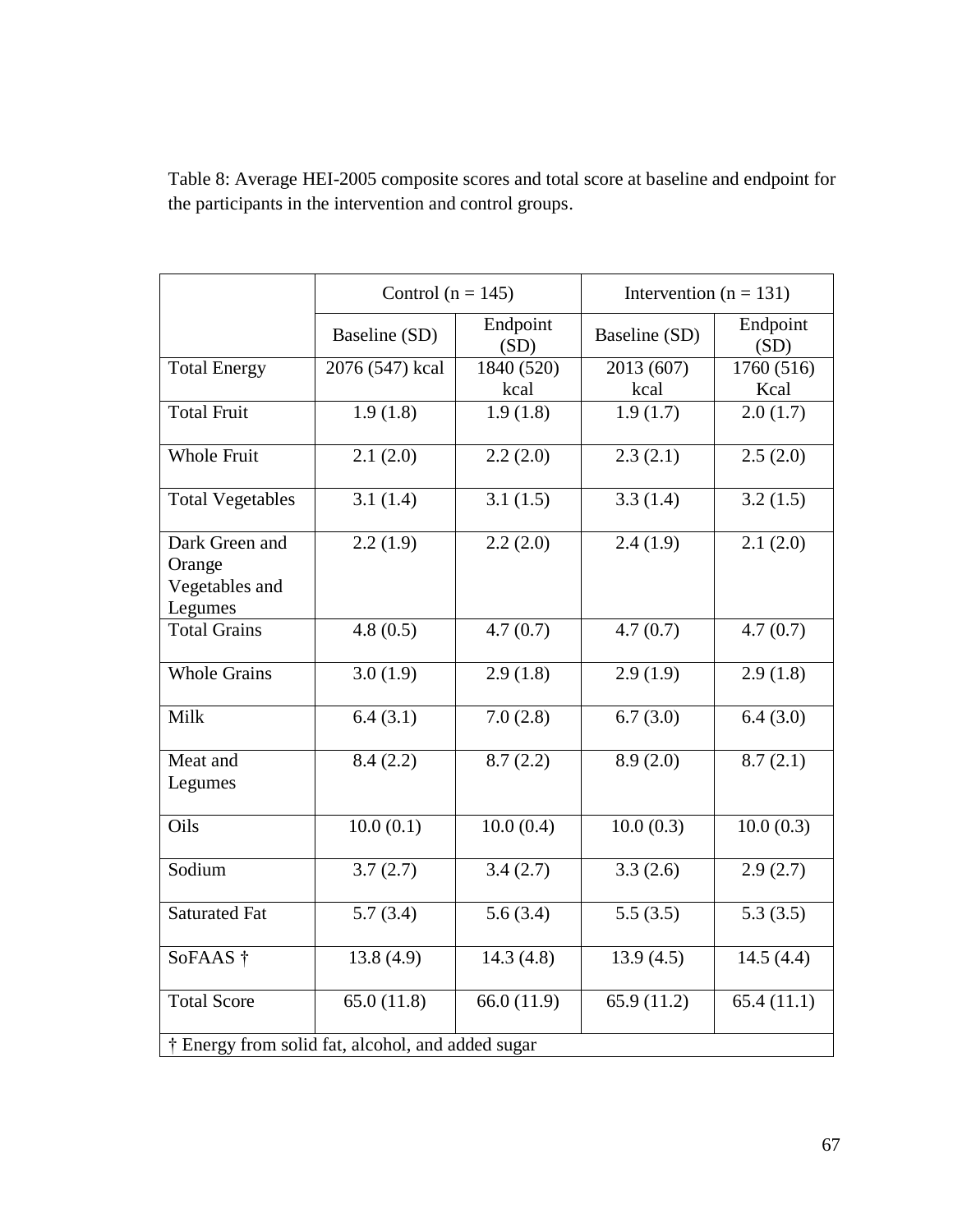Table 9: Percent of participants meeting recommendations for the HEI-2005 components and total HEI-2005 score at baseline and endpoint.

|                                                           | Control $(n=145)$ |                | Intervention $(n=131)$ |                |
|-----------------------------------------------------------|-------------------|----------------|------------------------|----------------|
|                                                           | <b>Baseline</b>   | Endpoint       | <b>Baseline</b>        | Endpoint       |
| <b>Total Fruit</b>                                        | 15%               | 13%            | 11%                    | 12%            |
| <b>Whole Fruit</b>                                        | 19                | 22             | 25                     | 25             |
| <b>Total Vegetables</b>                                   | 19                | 21             | 23                     | 26             |
| Dark Green and<br><b>Orange Vegetables</b><br>and Legumes | 19                | 22             | 23                     | 23             |
| <b>Total Grains</b>                                       | 75                | 74             | 71                     | 77             |
| <b>Whole Grains</b>                                       | 30                | 26             | 27                     | 29             |
| Milk                                                      | 28                | 26             | 26                     | 24             |
| Meat and Legumes*                                         | 50                | 66             | 62                     | 59             |
| Oils                                                      | 99                | 99             | 98                     | 99             |
| Sodium                                                    | $\mathbf{1}$      | $\overline{0}$ | $\overline{0}$         | $\overline{0}$ |
| <b>Saturated Fat</b>                                      | 9                 | 8              | 8                      | 8              |
| SoFAAS †                                                  | 15                | 15             | 9                      | 17             |
| <b>Total Score</b>                                        | 12                | 15             | 8                      | 16             |
| * $p < 0.01$                                              |                   |                |                        |                |
| † Energy from solid fat, alcohol, and added sugar         |                   |                |                        |                |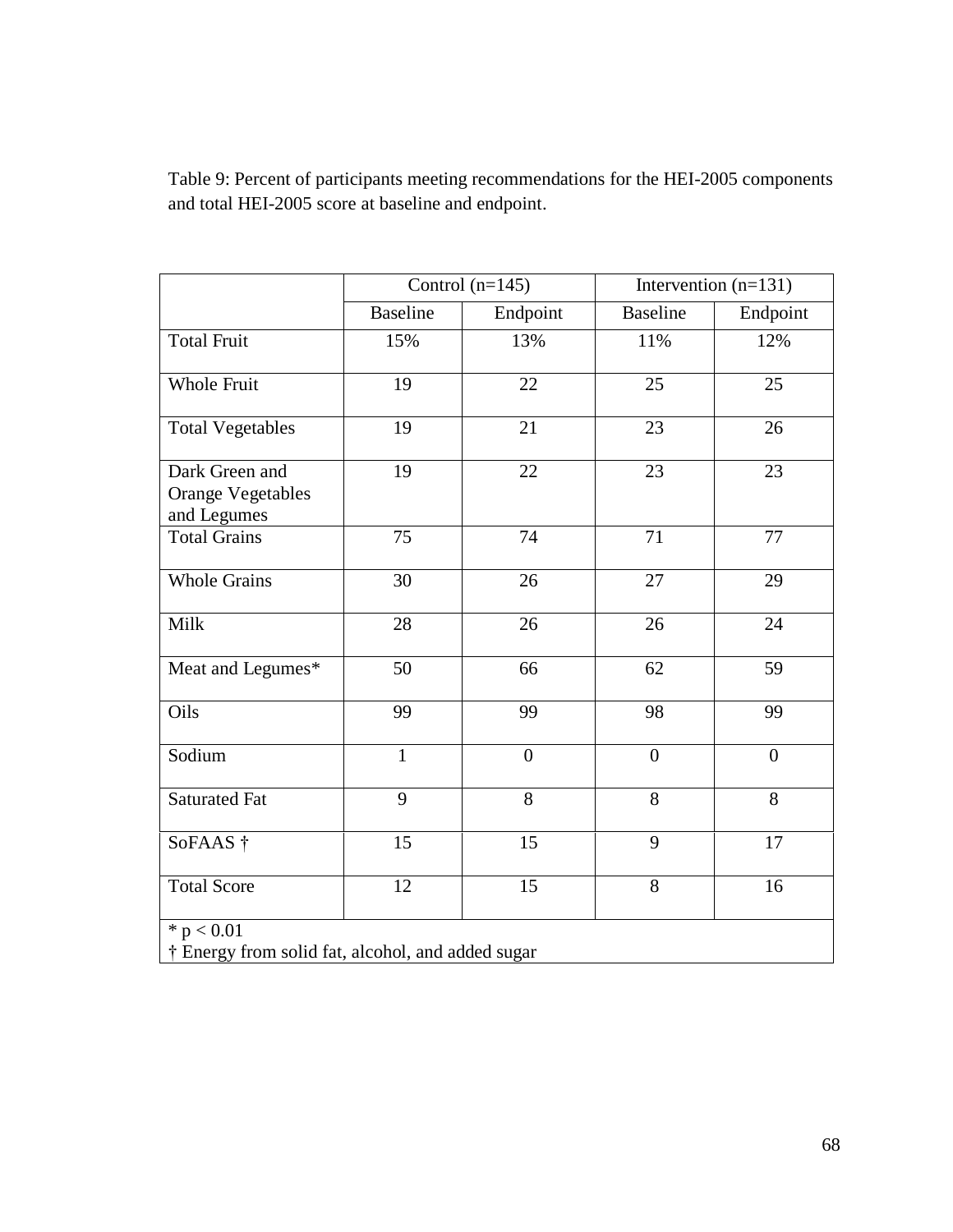| Variable                           | Effect size        | p-value      |
|------------------------------------|--------------------|--------------|
| Intercept                          | 0.73               | 0.86         |
| <b>Baseline weight</b>             |                    |              |
| Avg: 87.1 kg                       | 0.03               | 0.22         |
| <b>Baseline HEI-2005 score</b>     |                    |              |
| Avg: 65.7                          | $-0.05$            | 0.07         |
| <b>Baseline energy intake</b>      |                    |              |
| Avg: 2060 kcal                     | 0.0013             | < 0.03       |
| <b>Mother's Age</b>                |                    |              |
| Avg: 33.6 years                    | $-0.08$            | 0.31         |
| Group                              |                    |              |
| Control                            | reference          |              |
| Intervention                       | $-0.52$            | 0.40         |
| <b>Lactation Score</b>             |                    |              |
| Score 0-11                         | reference          |              |
| Score 12-24                        | 1.65               | < 0.02       |
| Race                               |                    |              |
| White/other                        | reference          |              |
| <b>Black</b>                       | 0.21               | 0.82         |
| <b>Household Income</b>            |                    |              |
| Up to \$15,000                     | reference          |              |
| $$15,001 - $30,000$                | $-1.36$            | 0.55         |
| $$30,001 - $60,000$<br>$$60,001 +$ | $-2.39$<br>$-1.79$ | 0.25<br>0.39 |
| <b>Education</b>                   |                    |              |
| $\leq 12^{\text{th}}$ grade        | reference          |              |
| Some college or vocational         | 1.19               | 0.44         |
| College graduate                   | 0.12               | 0.94         |
| Graduate school                    | $-0.25$            | 0.88         |
| <b>Marital Status</b>              |                    |              |
| Single                             | reference          |              |
| Married                            | $-0.17$            | 0.92         |
| <b>Parity</b>                      |                    |              |
| Second                             | reference          |              |
| <b>Third</b>                       | $-0.55$            | 0.51         |
| Fourth or more                     | $-0.86$            | 0.44         |
| <b>Mother's Work Status</b>        |                    |              |
| Not paid for work                  | reference          |              |
| Part-time                          | $-0.33$            | 0.68         |
| Full-time                          | 2.25               | < 0.005      |

Table 10: Predictors of weight change for overweight and obese women from 6 months to 16 months postpartum (n=258).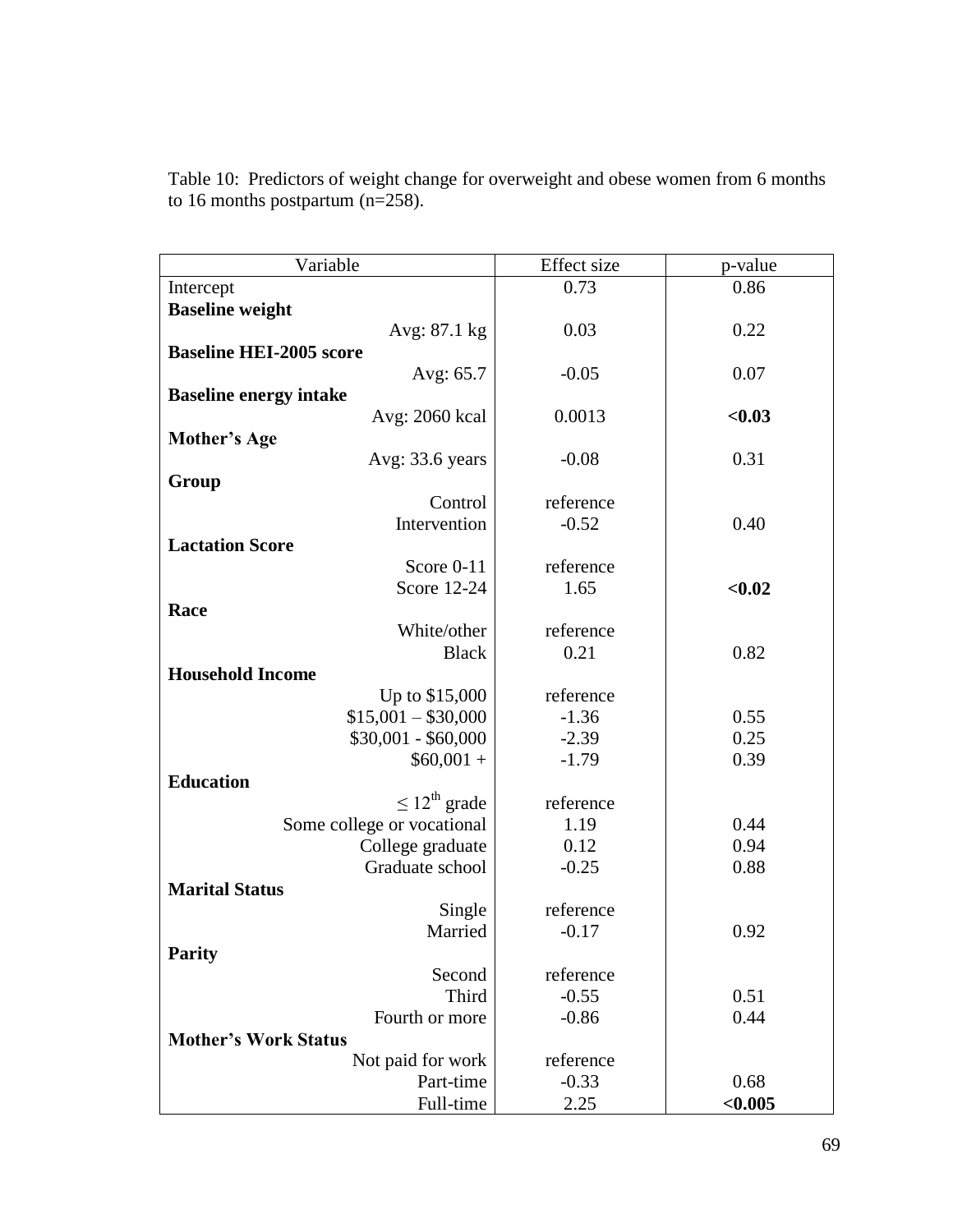| <b>Mother's Smoking Status</b> |           |      |
|--------------------------------|-----------|------|
| Current smoker                 | reference |      |
| Non-smoker                     | $-1.60$   | 0.39 |
| <b>Depression Screen</b>       |           |      |
| Positive screen                | reference |      |
| Negative screen                | $-1.53$   |      |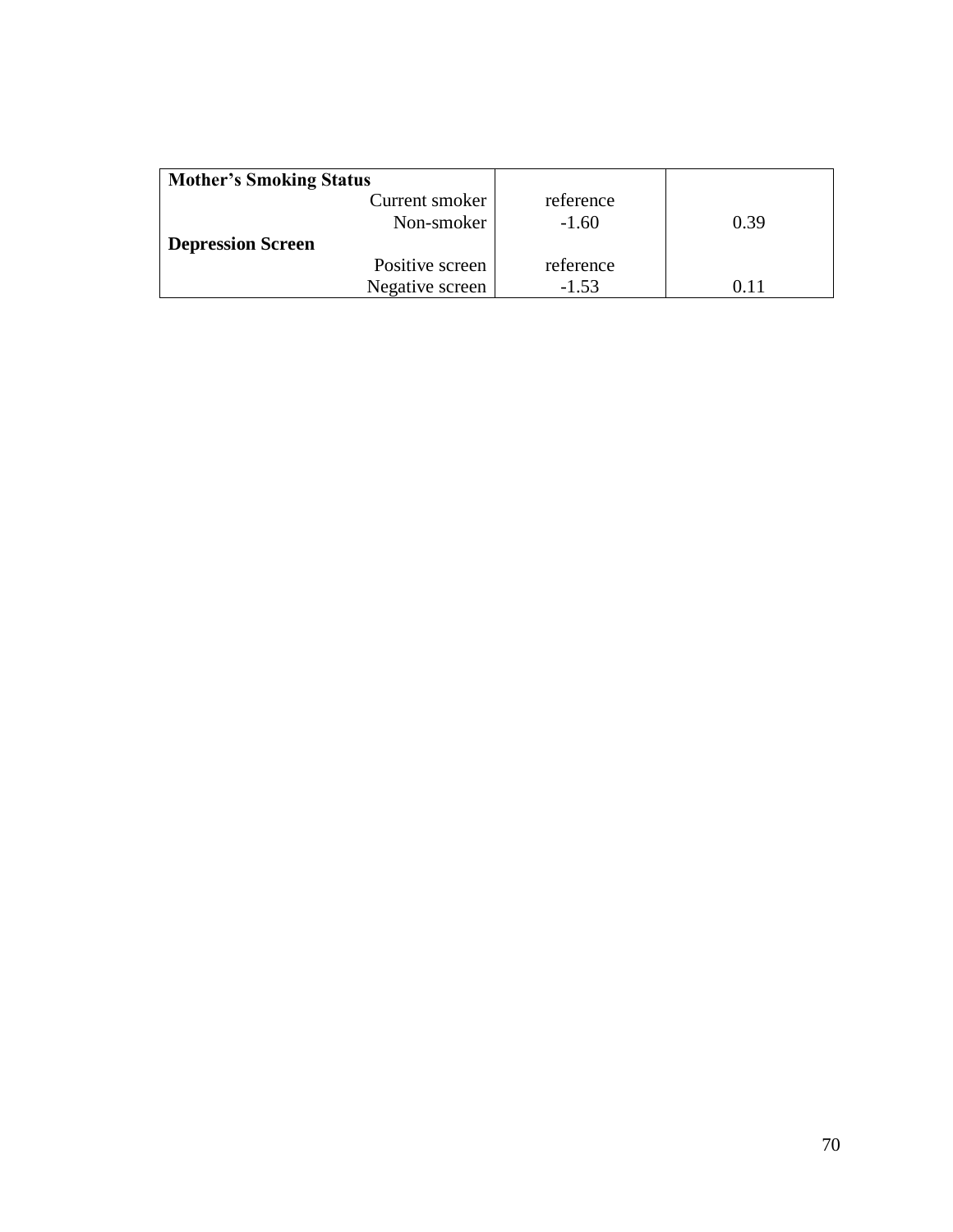

Figure 1. Number of participants that completed dietary recalls at baseline and endpoint. A total of 276 women completed two dietary recalls at both time points.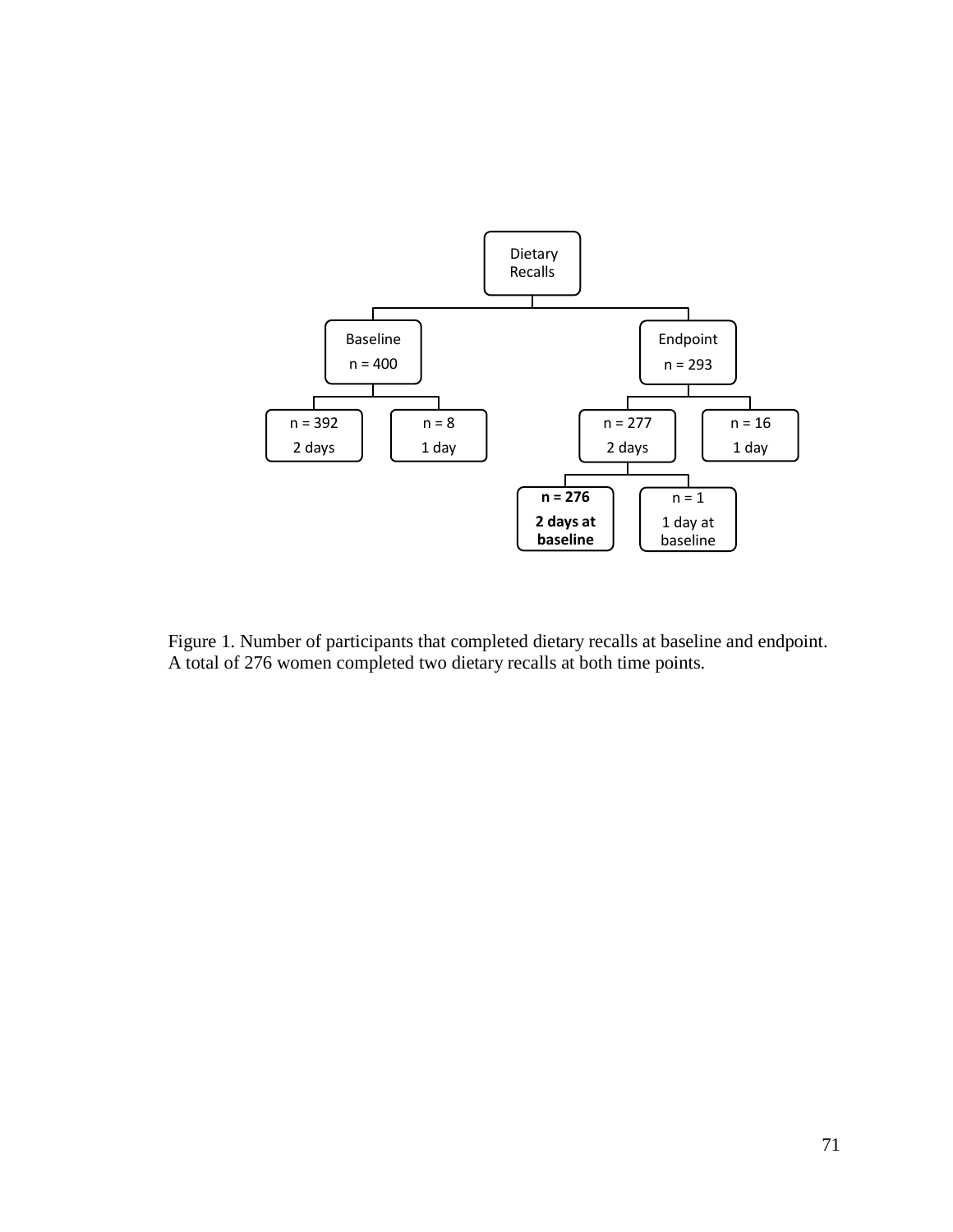## **CHAPTER IV**

## **EPILOGUE**

This study addressed diet quality and weight loss for overweight and obese women during the postpartum period. Results showed that women who breastfeed their infant, have a lower BMI (are overweight rather than obese), and have a household income over \$15,000 are more likely to have a healthier diet quality during the early postpartum period. Although weak, a negative relationship was shown between the women's baseline dietary quality and weight change over time  $(r^2=0.04)$ . However, after controlling for other variables that could also affect weight change over time, diet quality no longer significantly influenced weight change  $(p=0.07)$ . The results showed that baseline energy intake was more important than diet quality on influencing weight change among these women.

This point addresses the need to not just focus on eating healthier during the postpartum period. Although diet quality is important to ensure adequate intake of vitamins/minerals and other important nutrients, it does not have a significant effect on weight loss. To better address weight loss during the postpartum period, energy intake should be the primary focus. However, our study did not specifically address recommended energy intake for weight loss or self-monitoring methods to record daily intakes. If women begin to lose weight by following energy restrictions, then they may

72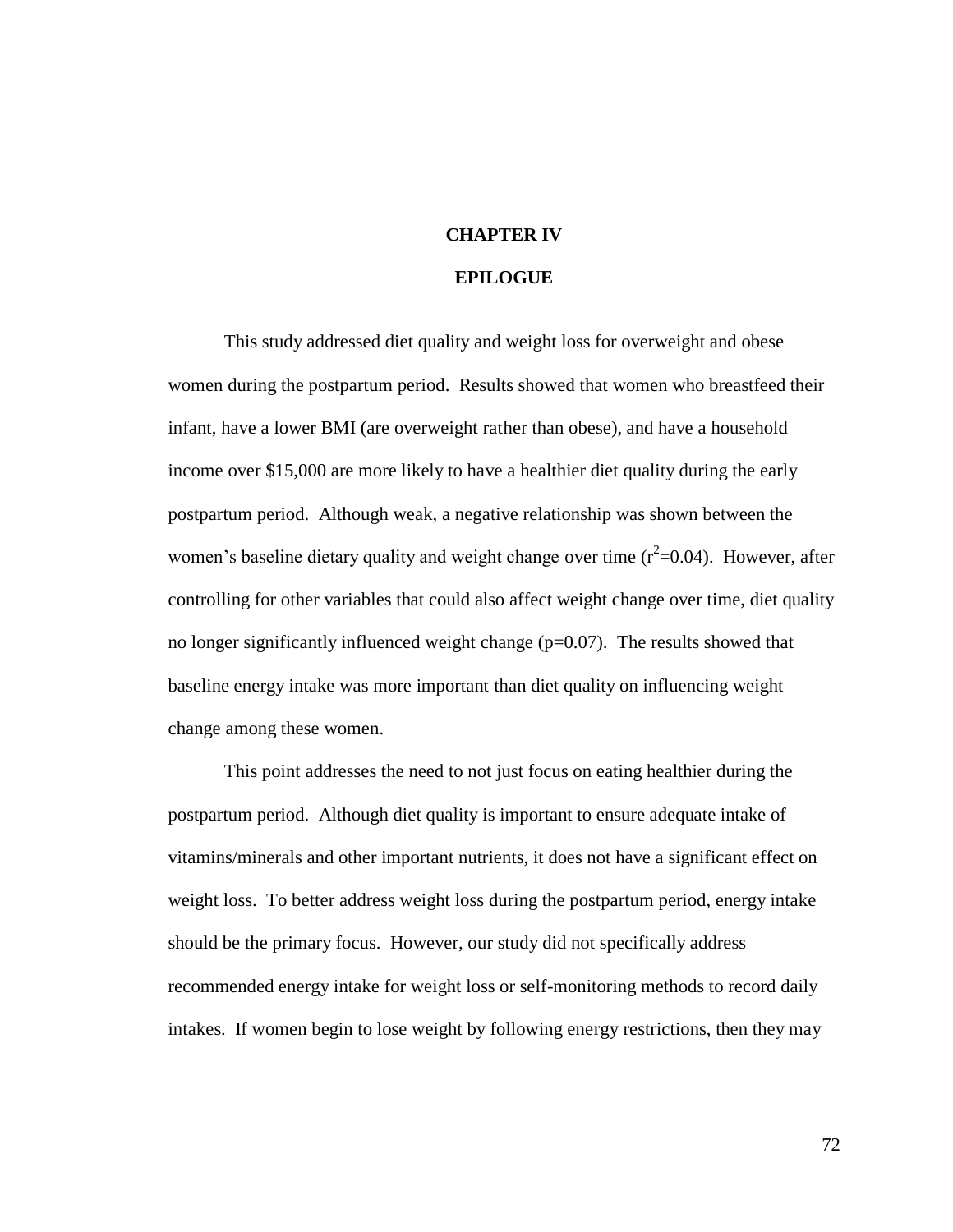also be driven to begin switching some of their unhealthier food items for healthier ones, which will then lead to improvement of their overall diet quality as well. Many people eat healthier food items when they are trying to lost weight, but it ultimately comes down to the total amount of energy consumed that will lead to significant weight loss.

To measure diet quality for this study, we used the Healthy Eating Index-2005 tool, which was created in 2007 to reflect the 2005 Dietary Guidelines for Americans. Although the HEI-2005 is a validated method to measure diet quality [14], there are still some limitations of using this method. They include that total energy intake is not directly considered, and that the discretionary calories from the SoFAAS component and saturated fat are heavily weighted. The SoFAAS component is worth more than any other component, at 20 points (or 20% of the total score). Saturated fat has its own component worth 10 points and is also part of the solid fats in the SoFAAS component. According to the HEI-2005 technical report, the SoFAAS category is weighed more heavily because discretionary calories are consumed far in excess of the 2005 Dietary Guidelines recommendations [40]. Also, this method of measuring diet quality does not account for excess intake for the adequacy components.

The average HEI-2005 score at baseline for the women in this study was already higher than the average American. And no other research that has reported HEI-2005 scores for populations in the United States has reported an average higher than the women from this study. Therefore, women in this study may have already been a healthier group making it harder for us to be able to see significant improvements in their

73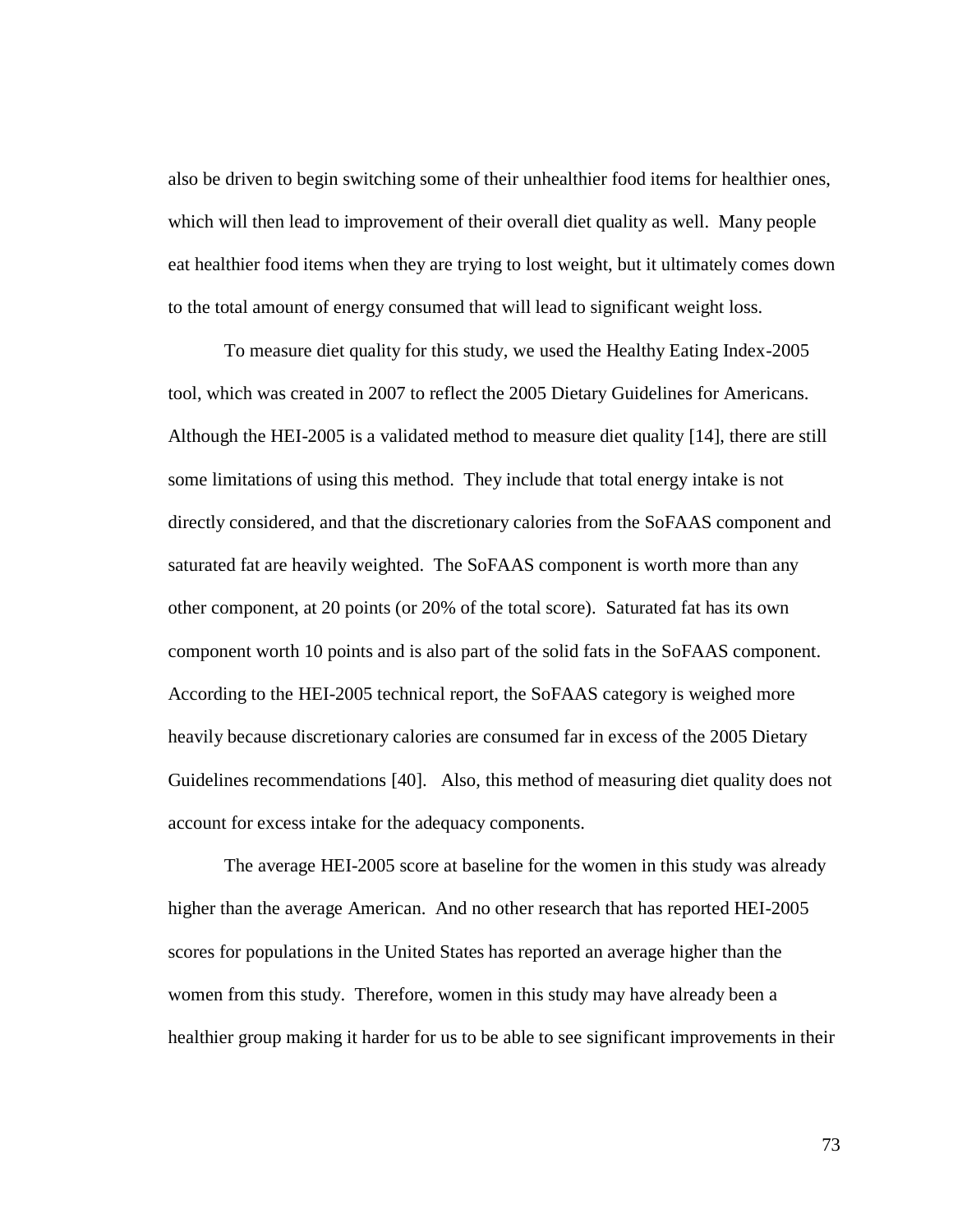diets. The other issue is that they could have underreported unhealthier foods and/or over reported healthier foods which would have falsely inflated their HEI-2005 scores.

Future interventions with this population should begin while the women are pregnant and continue during the postpartum period. Many women gain above what is recommended by the Institute of Medicine (IOM) for healthy gain weight during pregnancy, which is especially problematic for women who are already overweight or obese. Since it has been reported that excessive weight gain during pregnancy is one of the primary risk factors for significant postpartum weight retention [2], intervening during the pregnancy period for women who are overweight or obese may be beneficial to help prevent women from gaining excess weight.

To conclude, multiple factors contribute to the quality of women"s diets during the early postpartum period. And although one would expect higher diet quality to correlate with increased weight loss over time, energy intake is even more important in determining amount of weight change from 6 to16 months postpartum. Interestingly, women who breastfed for a longer duration or higher intensity ate more energy at baseline and endpoint, leading to less weight loss among this group compared to the women who did not breastfeed or who breastfed for a shorter time or lower intensity. This reveals a possible misconception about how many extra calories women think they need to maintain a healthy milk production. Although the intervention conducted with this study did not result in significant improvements for diet quality, energy intake or weight loss, the women who had the highest participation (completed  $\geq 4$  phone calls and returned  $\geq$ 4 postcards) showed the greatest reductions in their BMI scores. This suggests

74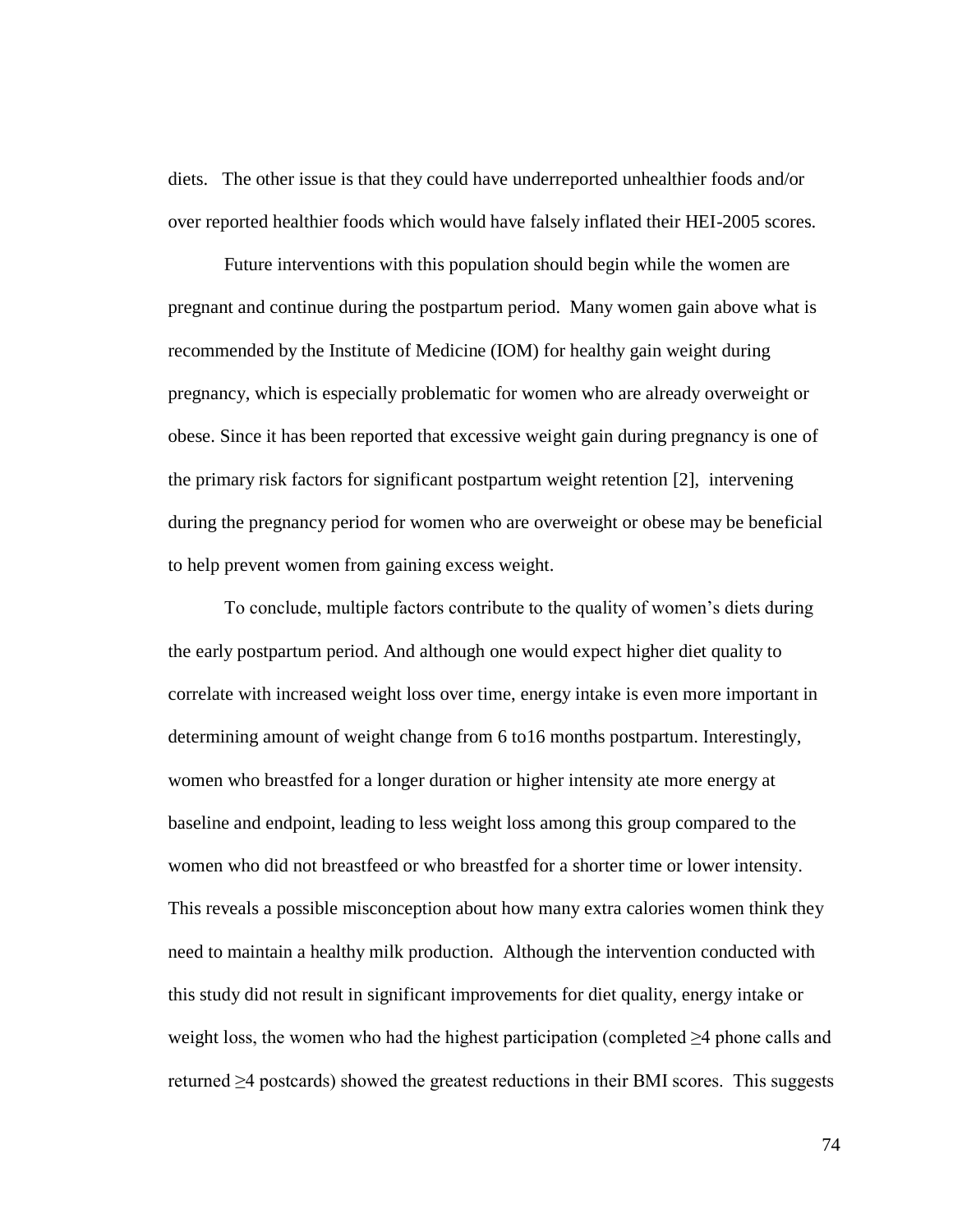that that material within the intervention and the phone calls were helpful for the women who put the time and effort into implementing the information from the intervention into their daily lives.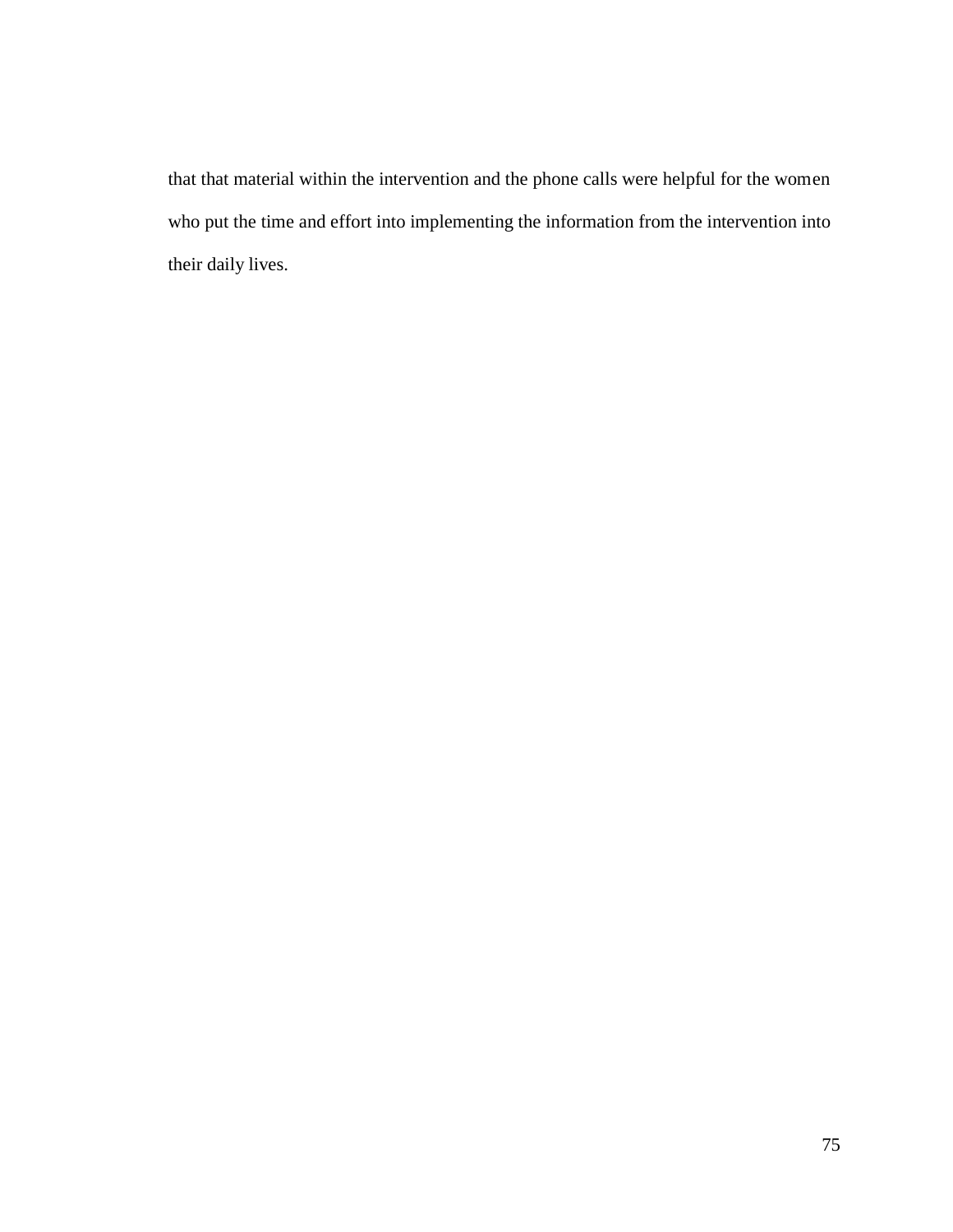## **REFERENCES**

- 1. Ogden CL, Carroll MD: **Prevalence of Overweight, Obesity, and Extreme Obesity Among Adults: United States, Trends 1976–1980 Through 2007– 2008**. In*.*; 2010.
- 2. Rooney BL, Schauberger CW: **Excess pregnancy weight gain and long-term obesity: one decade later**. *Obstet Gynecol* 2002, **100**(2):245-252.
- 3. Committee on the Impact of Pregnancy Weight on Maternal and Child Health NRC: **Influence of pregnancy weight on maternal and child health: workshop report.** In*.* Washington DC: Board on children, youth, and families, division of behavioral and social sciences and education and Food and nutrition board, IOM 2007.
- 4. Gore SA, Brown DM, West DS: **The role of postpartum weight retention in obesity among women: a review of the evidence**. *Ann Behav Med* 2003, **26**(2):149-159.
- 5. Rossner S, Ohlin A: **Pregnancy as a risk factor for obesity: lessons from the Stockholm Pregnancy and Weight Development Study**. *Obes Res* 1995, **3 Suppl 2**:267s-275s.
- 6. Olson CM, Strawderman MS, Hinton PS, Pearson TA: **Gestational weight gain and postpartum behaviors associated with weight change from early pregnancy to 1 y postpartum**. *Int J Obes Relat Metab Disord* 2003, **27**(1):117- 127.
- 7. Grimstvedt ME, Woolf K, Milliron BJ, Manore MM: **Lower Healthy Eating Index-2005 dietary quality scores in older women with rheumatoid arthritis v. healthy controls**. *Public Health Nutr* 2010, **13**(8):1170-1177.
- 8. Fowles ER, Walker LO: **Correlates of dietary quality and weight retention in postpartum women**. *J Community Health Nurs* 2006, **23**(3):183-197.
- 9. George GC, Milani TJ, Hanss-Nuss H, Freeland-Graves JH: **Compliance with dietary guidelines and relationship to psychosocial factors in low-income women in late postpartum**. *J Am Diet Assoc* 2005, **105**(6):916-926.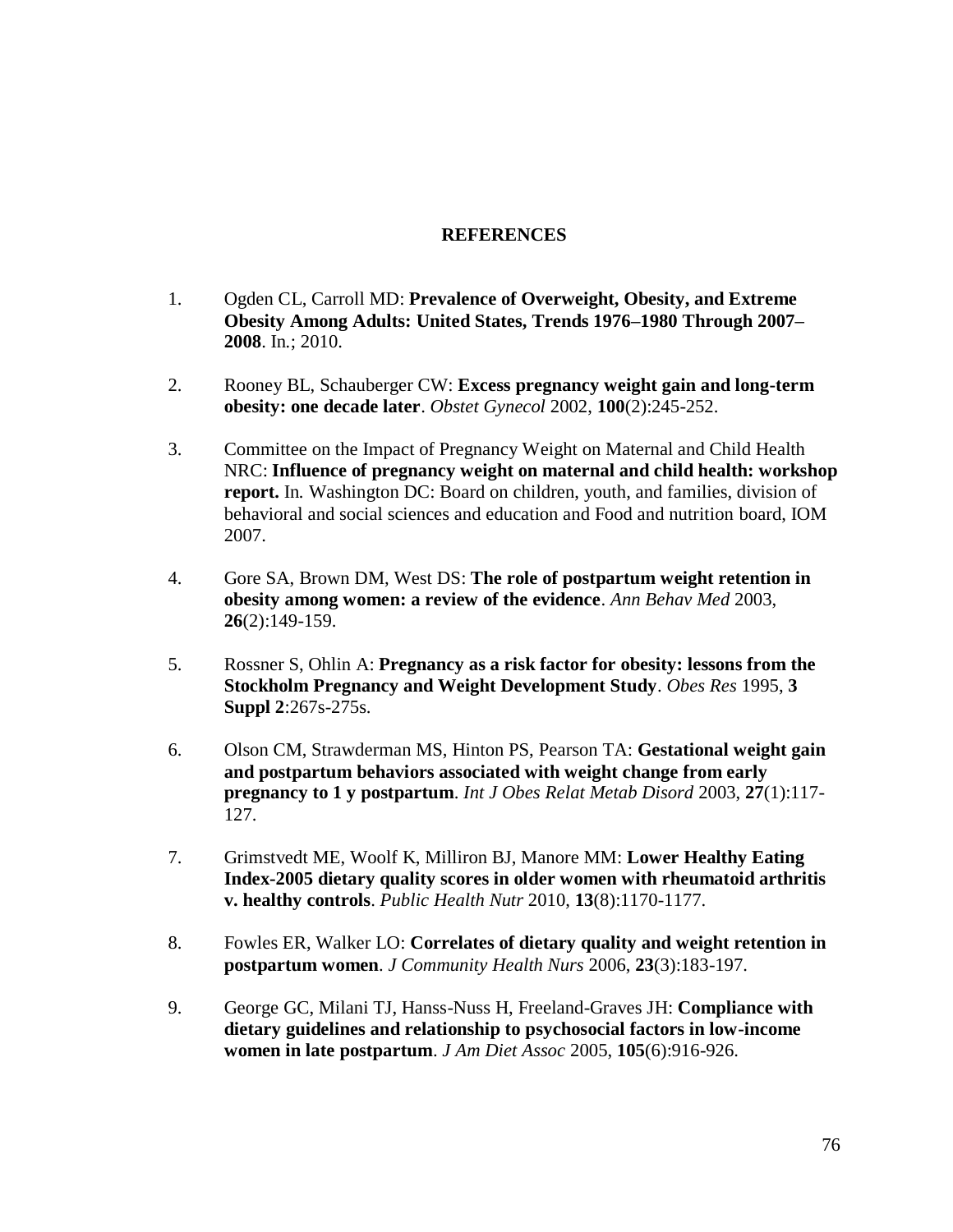- 10. George GC, Hanss-Nuss H, Milani TJ, Freeland-Graves JH: **Food choices of lowincome women during pregnancy and postpartum**. *J Am Diet Assoc* 2005, **105**(6):899-907.
- 11. Mackey AD, Picciano MF, Mitchell DC, Smiciklas-Wright H: **Self-selected diets of lactating women often fail to meet dietary recommendations**. *J Am Diet Assoc* 1998, **98**(3):297-302.
- 12. Durham HA, Lovelady CA, Brouwer RJ, Krause KM, Ostbye T: **Comparison of dietary intake of overweight postpartum mothers practicing breastfeeding or formula feeding**. *J Am Diet Assoc* 2011, **111**(1):67-74.
- 13. Kennedy ET, Ohls J, Carlson S, Fleming K: **The Healthy Eating Index: design and applications**. *J Am Diet Assoc* 1995, **95**(10):1103-1108.
- 14. Guenther PM, Reedy J, Krebs-Smith SM, Reeve BB: **Evaluation of the Healthy Eating Index-2005**. *J Am Diet Assoc* 2008, **108**(11):1854-1864.
- 15. Shah BS, Freeland-Graves JH, Cahill JM, Lu H, Graves GR: **Diet Quality as Measured by the Healthy Eating Index and the Association with Lipid Profile in Low-Income Women in Early Postpartum**. *J Am Diet Assoc* 2010, **110**:274-279.
- 16. Duffy P, Zizza C, Jacoby J, Tayie F: **Diet Quality is Low among Female Food Pantry Clients in Eastern Alabama**. *J Nutr Educ Behav* 2009, **41**:414-419.
- 17. Tsigga M, Filis V, Hatzopoulou K, Kotzamanidis C, Grammatikopoulou MG: **Healthy Eating Index during pregnancy according to pre-gravid and gravid weight status**. *Public Health Nutr* 2010:1-7.
- 18. Kuczmarski MF, Cremer Sees A, Hotchkiss L, Cotugna N, Evans MK, Zonderman AB: **Higher Healthy Eating Index-2005 scores associated with reduced symptoms of depression in an urban population: findings from the Healthy Aging in Neighborhoods of Diversity Across the Life Span (HANDLS) study**. *J Am Diet Assoc* 2010, **110**(3):383-389.
- 19. Amorim AR, Linne YM, Lourenco PM: **Diet or exercise, or both, for weight reduction in women after childbirth**. *Cochrane Database Syst Rev*  2007(3):CD005627.
- 20. Ferrari RM, Siega-Riz AM, Evenson KR, Moos MK, Melvin CL, Herring AH: **Provider advice about weight loss and physical activity in the postpartum period**. *J Womens Health (Larchmt)* 2010, **19**(3):397-406.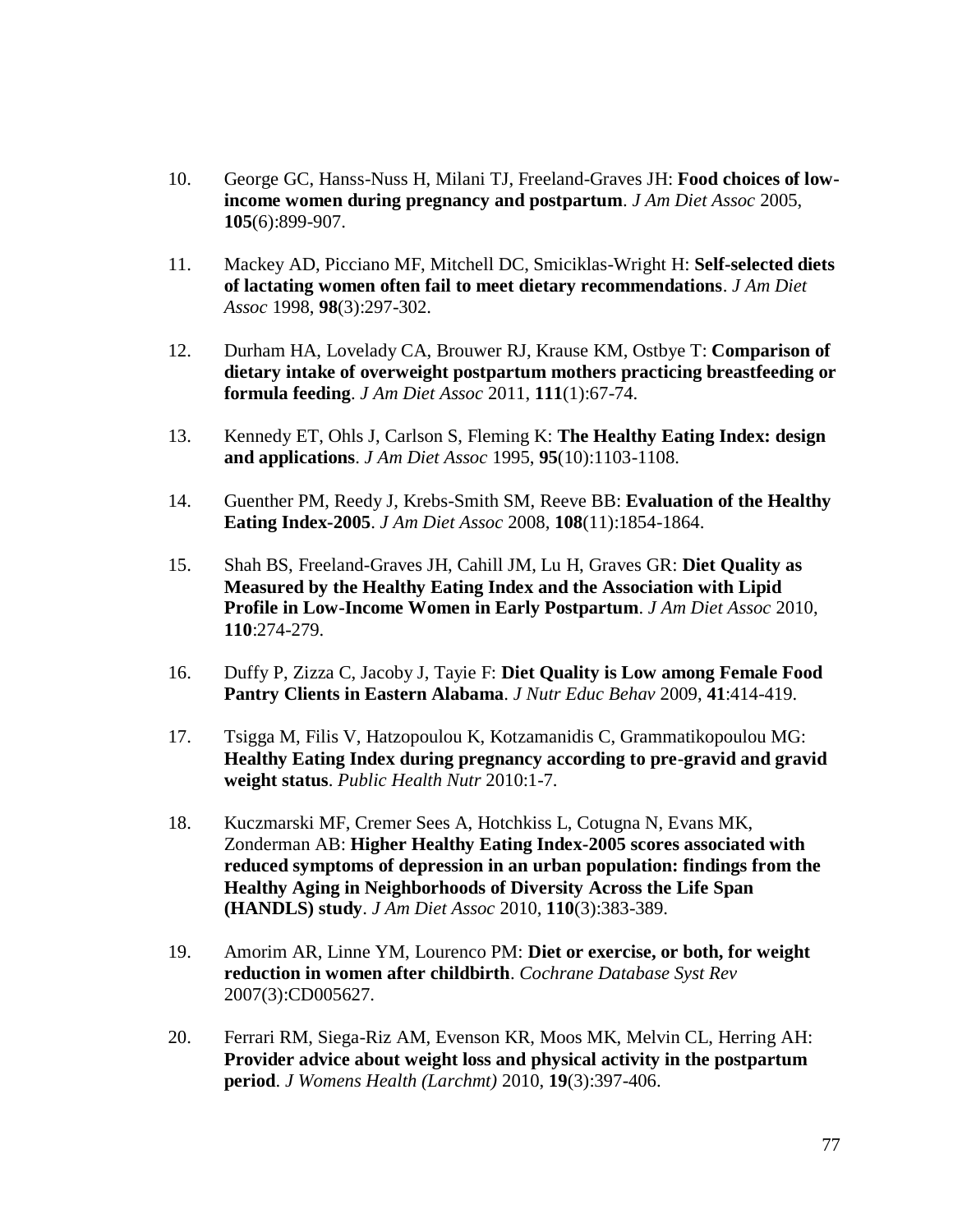- 21. Dusdieker LB, Hemingway DL, Stumbo PJ: **Is milk production impaired by dieting during lactation?** *Am J Clin Nutr* 1994, **59**(4):833-840.
- 22. Leermakers EA, Anglin K, Wing RR: **Reducing postpartum weight retention through a correspondence intervention**. *Int J Obes Relat Metab Disord* 1998, **22**(11):1103-1109.
- 23. Lovelady CA, Garner KE, Moreno KL, Williams JP: **The effect of weight loss in overweight, lactating women on the growth of their infants**. *N Engl J Med*  2000, **342**(7):449-453.
- 24. Kinnunen TI, Pasanen M, Aittasalo M, Fogelholm M, Weiderpass E, Luoto R: **Reducing postpartum weight retention--a pilot trial in primary health care**. *Nutr J* 2007, **6**:21.
- 25. Huang TT, Yeh CY, Tsai YC: **A diet and physical activity intervention for preventing weight retention among Taiwanese childbearing women: a randomised controlled trial**. *Midwifery* 2009.
- 26. Ostbye T, Krause KM, Lovelady CA, Morey MC, Bastian LA, Peterson BL, Swamy GK, Brouwer RJ, McBride CM: **Active Mothers Postpartum: a randomized controlled weight-loss intervention trial**. *Am J Prev Med* 2009, **37**(3):173-180.
- 27. O'Toole ML, Sawicki MA, Artal R: **Structured diet and physical activity prevent postpartum weight retention**. *J Womens Health (Larchmt)* 2003, **12**(10):991-998.
- 28. Flegal KM, Carroll MD, Ogden CL, Johnson CL: **Prevalence and trends in obesity among US adults, 1999-2000**. *JAMA* 2002, **288**(14):1723-1727.
- 29. Ogden CL, Carroll MD, Curtin LR, McDowell MA, Tabak CJ, Flegal KM: **Prevalence of overweight and obesity in the United States, 1999-2004**. *JAMA*  2006, **295**(13):1549-1555.
- 30. World Health Organization: **Obesity: Preventing and managing the global epidemic. Report of a WHO consultation.** In*.*; 1998.
- 31. Kuhlmann AK, Dietz PM, Galavotti C, England LJ: **Weight-management interventions for pregnant or postpartum women**. *Am J Prev Med* 2008, **34**(6):523-528.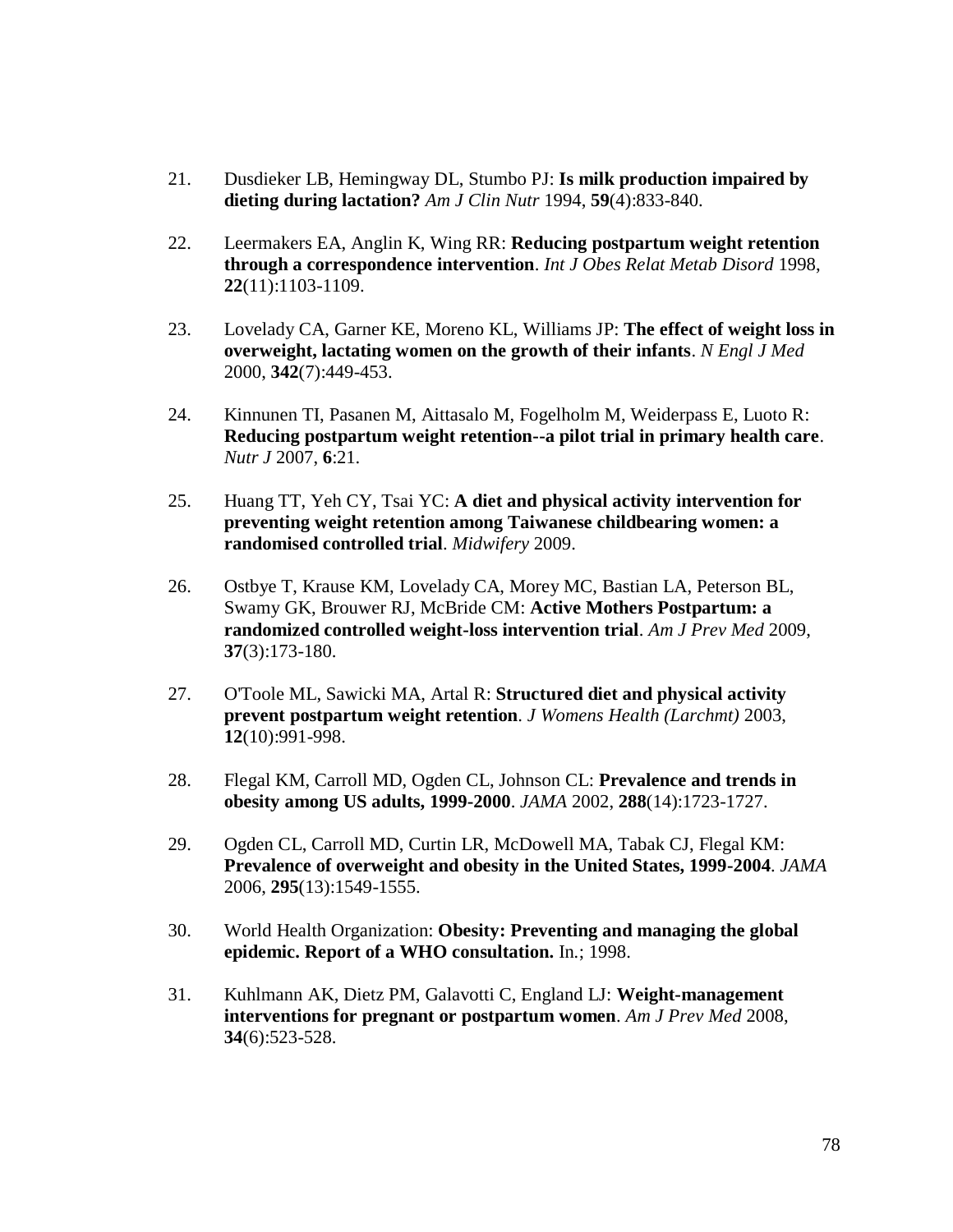- 32. Nuss H, Freeland-Graves J, Clarke K, Klohe-Lehman D, Milani TJ: **Greater nutrition knowledge is associated with lower 1-year postpartum weight retention in low-income women**. *J Am Diet Assoc* 2007, **107**(10):1801-1806.
- 33. Ostbye T, Zucker NL, Krause KM, Lovelady CA, Evenson KR, Peterson BL, Bastian LA, Swamy GK, West DG, Brouwer RJN: **Kids and Adults Now! Defeat Obesity (KAN-DO): Rationale, design and baseline characteristics**. *Contemp Clin Trials* 2011, **32**(3):461-469.
- 34. Murray L, Carothers AD: **The validation of the Edinburgh Post-natal Depression Scale on a community sample**. *Br J Psychiatry* 1990, **157**:288-290.
- 35. Cox JL, Holden JM, Sagovsky R: **Detection of postnatal depression. Development of the 10-item Edinburgh Postnatal Depression Scale**. *Br J Psychiatry* 1987, **150**:782-786.
- 36. Jonnalagadda S, Mitchell DC, Smiciklas-Wright H, Meaker KB, Heel NV, Karmally W, Ershow A, Kris-Etherton PM: **Accuracy of energy intake data estimated by a multiple-pass, 24-hour dietary recall technique**. *J Am Diet Assoc* 2000, **100**:303-308, 311.
- 37. Tran K, Johnson R, Soultanakis R, Matthews D: **In-person vs telephoneadministered multiple-pass 24-hour recalls in women: validation with doubly labeled water.** *J Am Diet Assoc* 2000, **100**(7):777-783.
- 38. Guenther PM, Reedy J, Krebs-Smith SM: **Development of the Healthy Eating Index-2005**. *J Am Diet Assoc* 2008, **108**(11):1896-1901.
- 39. Reedy J, Krebs-Smith SM, Bosire C: **Evaluating the food environment: application of the Healthy Eating Index-2005**. *Am J Prev Med* 2010, **38**(5):465- 471.
- 40. Guenther P, Reedy J, Krebs-Smith SM, Reeve B, Basiotis PP: **Development and Evaluation of the Healthy Eating Index-2005**. In*.*: Center for Nutrition Policy and Promotion, U.S. Department of Agriculture; 2007.
- 41. Miller W, S R: **Motivational interviewing**. New York: Guilford Press; 1991.
- 42. Resnicow K, Dilorio C, Soet JE, Borrelli B, Hecht J, Ernst D: **Motivational interviewing in medical and public health settings**. New York: Guilford Press; 2002.
- 43. **Reading is Fundamental, Inc.** [\[www.rif.org\]](http://www.rif.org/)